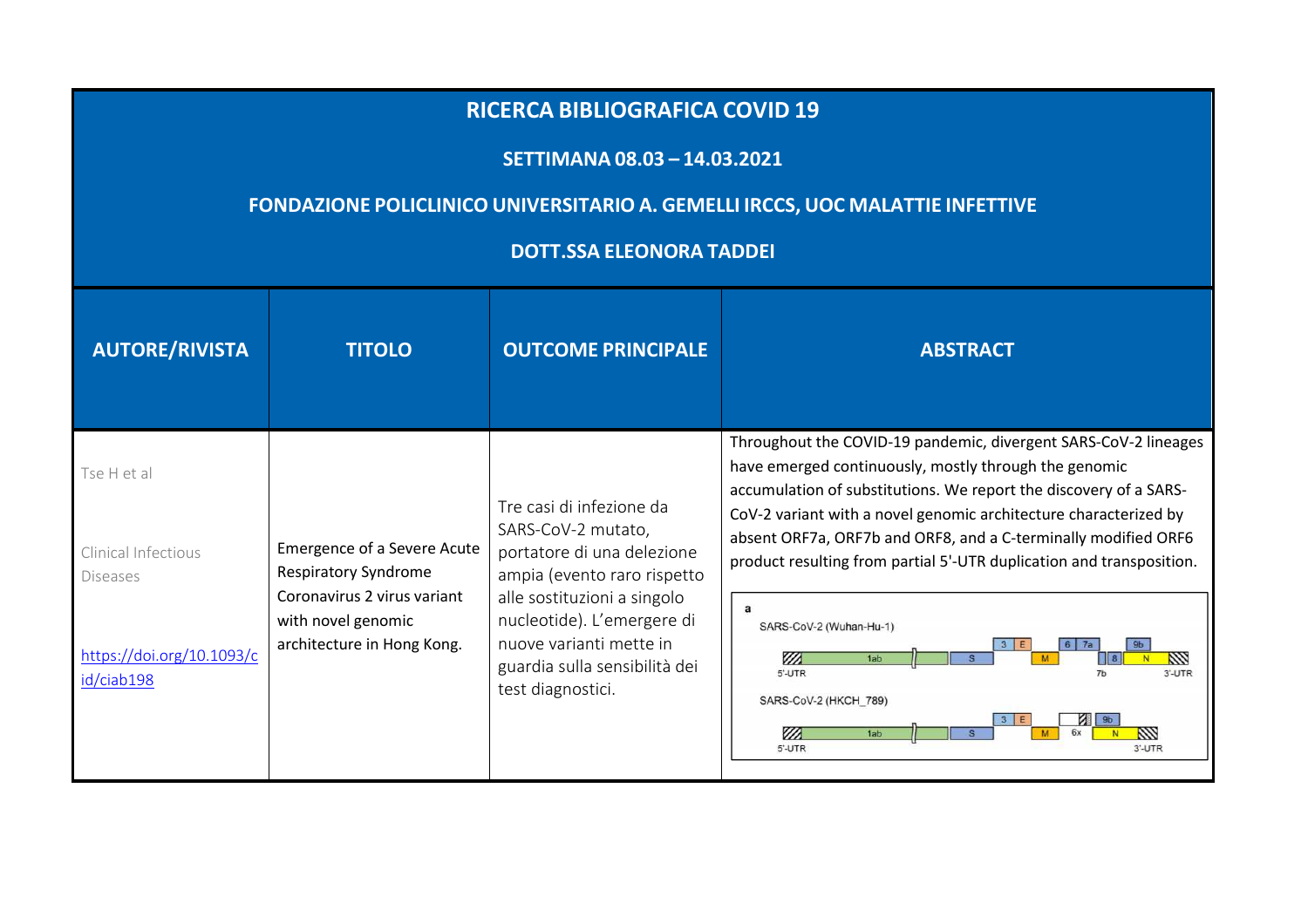| Blumenthal KG et al<br>JAMA<br>https://jamanetwork.com<br>/journals/jama/fullarticle/<br>2777417                                                                          | Acute Allergic Reactions to<br>mRNA COVID-19 Vaccines                                                                                                                                                                                                                                                  | Reazioni avverse in una<br>casistica di 64 900<br>vaccinazioni con vaccino a<br>mRNA: le reazioni allergiche<br>generiche si sono<br>presentate in 1365/64900<br>persone, in particolare<br>2.20% dei vaccinati con<br>MODERNA e 1.95% dei<br>vaccinati con Pfizer. Invece<br>l'anafilassi si è verificata in<br>16 casi totali (9 MODERNA e<br>7 Pfizer). I casi di anafilassi si<br>sono verificati per lo più in<br>donne, età media 41 anni,<br>storia precedente di allergia,<br>entro 17 minuti<br>dall'iniezione. | Anaphylaxis to the mRNA COVID-19 vaccines is currently estimated<br>to occur in 2.5 to 11.1 cases per million doses, largely in individuals<br>with a history of allergy. Allergic concerns contribute to vaccine<br>hesitancy; we investigated acute allergic reaction incidence after<br>more than 60 000 mRNA COVID-19 vaccine administrations.<br>Acute allergic reactions were reported by 1365 employees overall<br>(2.10% [95% CI, 1.99%-2.22%]), more frequently with the Moderna<br>vaccine compared with Pfizer-BioNTech (2.20% [95% CI, 2.06%-<br>2.35%] vs 1.95% [95% CI, 1.79%-2.13%]; P = .03, Table 1).<br>Anaphylaxis was confirmed in 16 employees (0.025% [95% CI,<br>0.014%-0.040%]): 7 cases from the Pfizer-BioNTech vaccine (0.027%<br>[95% CI, 0.011%-0.056%]) and 9 cases from the Moderna vaccine<br>$(0.023\%$ [95% CI, 0.011%-0.044%]) (P = .76). |
|---------------------------------------------------------------------------------------------------------------------------------------------------------------------------|--------------------------------------------------------------------------------------------------------------------------------------------------------------------------------------------------------------------------------------------------------------------------------------------------------|--------------------------------------------------------------------------------------------------------------------------------------------------------------------------------------------------------------------------------------------------------------------------------------------------------------------------------------------------------------------------------------------------------------------------------------------------------------------------------------------------------------------------|------------------------------------------------------------------------------------------------------------------------------------------------------------------------------------------------------------------------------------------------------------------------------------------------------------------------------------------------------------------------------------------------------------------------------------------------------------------------------------------------------------------------------------------------------------------------------------------------------------------------------------------------------------------------------------------------------------------------------------------------------------------------------------------------------------------------------------------------------------------------------|
| Chan VW et al<br>Critical Care Medicine<br>https://journals.lww.com/<br>ccmjournal/Abstract/900<br>0/Transmission of Sever<br>e Acute Respiratory Syn<br>drome.95317.aspx | <b>Transmission of Severe</b><br><b>Acute Respiratory Syndrome</b><br>Coronavirus 1 and Severe<br>Acute Respiratory Syndrome<br><b>Coronavirus 2 During</b><br>Aerosol-Generating<br><b>Procedures in Critical Care</b><br>A Systematic Review and<br>Meta-Analysis of<br><b>Observational Studies</b> | Revisione a proposito del<br>rischio di infezione da<br>Coronavirus durante le<br>procedure generanti<br>aerosol e sull'impatto dei<br>dispositivi di protezione.                                                                                                                                                                                                                                                                                                                                                        | Objectives: To assess the risk of coronavirus transmission to<br>healthcare workers performing aerosol-generating procedures and<br>the potential benefits of personal protective equipment during<br>these procedures.<br>Data Sources: MEDLINE, EMBASE, and Cochrane CENTRAL were<br>searched using a combination of related MeSH terms and keywords.<br>Study Selection: Cohort studies and case controls investigating<br>common anesthetic and critical care aerosol-generating procedures<br>and transmission of severe acute respiratory syndrome coronavirus<br>1, Middle East respiratory syndrome coronavirus, and severe acute<br>respiratory syndrome coronavirus 2 to healthcare workers were<br>included for quantitative analysis.                                                                                                                            |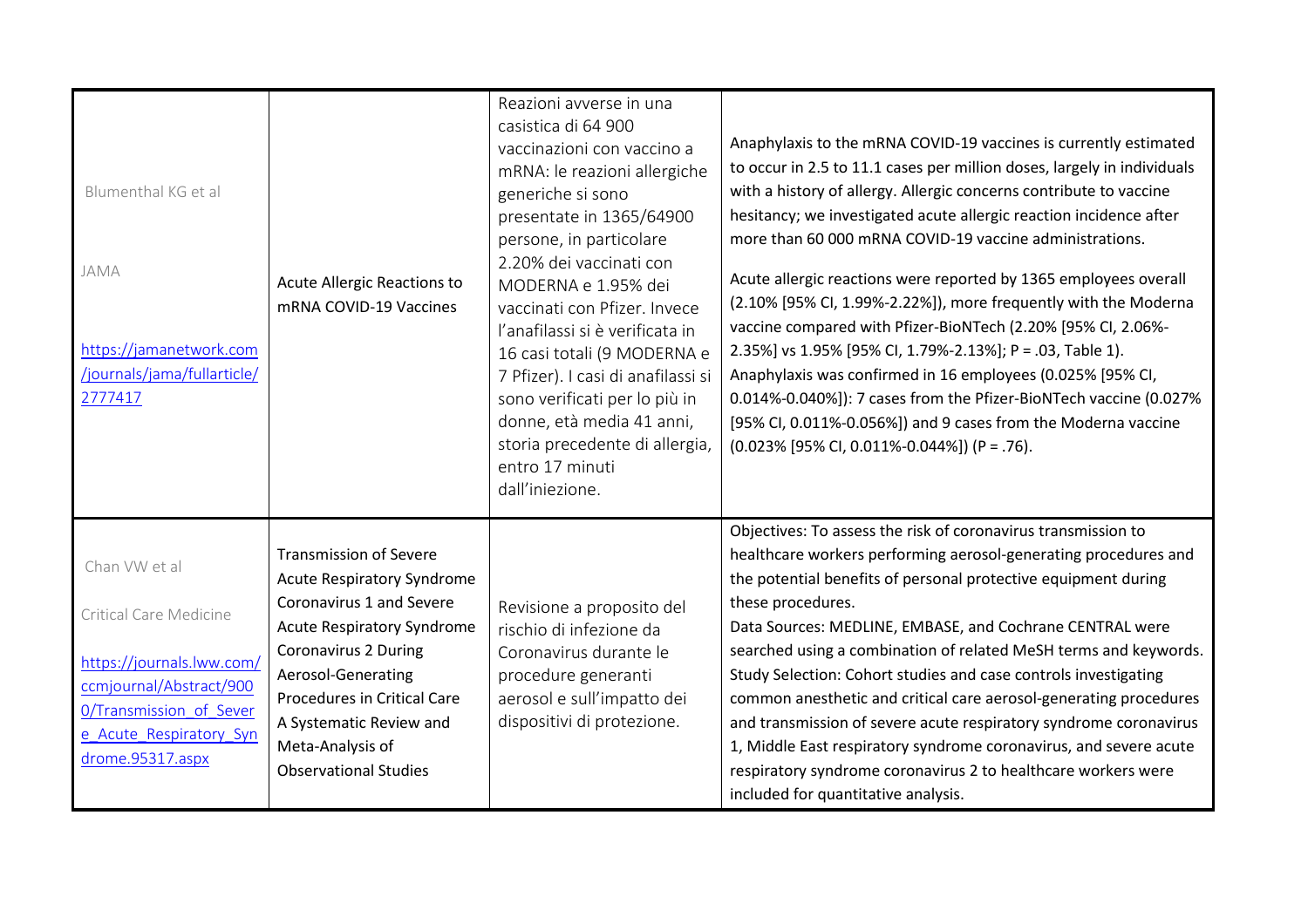| Data Extraction: Qualitative and quantitative data on the              |
|------------------------------------------------------------------------|
| transmission of severe acute respiratory syndrome coronavirus 1,       |
| severe acute respiratory syndrome coronavirus 2, and Middle East       |
| respiratory syndrome coronavirus to healthcare workers via             |
| aerosol-generating procedures in anesthesia and critical care were     |
| collected independently. The Risk Of Bias In Non-randomized            |
| Studies - of Interventions tool was used to assess the risk of bias of |
| included studies.                                                      |
| Data Synthesis: Seventeen studies out of 2,676 yielded records were    |
| included for meta-analyses. Endotracheal intubation (odds ratio,       |
| 6.69, 95% CI, 3.81-11.72; p < 0.001), noninvasive ventilation (odds    |
| ratio, 3.65; 95% Cl, 1.86-7.19; p < 0.001), and administration of      |
| nebulized medications (odds ratio, 10.03; 95% CI, 1.98-50.69; p =      |
| 0.005) were found to increase the odds of healthcare workers           |
| contracting severe acute respiratory syndrome coronavirus 1 or         |
| severe acute respiratory syndrome coronavirus 2. The use of N95        |
| masks (odds ratio, 0.11; 95% CI, 0.03-0.39; p < 0.001), gowns (odds    |
| ratio, 0.59; 95% CI, 0.48–0.73; p < 0.001), and gloves (odds ratio,    |
| 0.39; 95% CI, 0.29-0.53; p < 0.001) were found to be significantly     |
| protective of healthcare workers from contracting severe acute         |
| respiratory syndrome coronavirus 1 or severe acute respiratory         |
| syndrome coronavirus 2.                                                |
| Conclusions: Specific aerosol-generating procedures are high risk for  |
| the transmission of severe acute respiratory syndrome coronavirus      |
| 1 and severe acute respiratory syndrome coronavirus 2 from             |
| patients to healthcare workers. Personal protective equipment          |
| reduce the odds of contracting severe acute respiratory syndrome       |
| coronavirus 1 and severe acute respiratory syndrome coronavirus 2.     |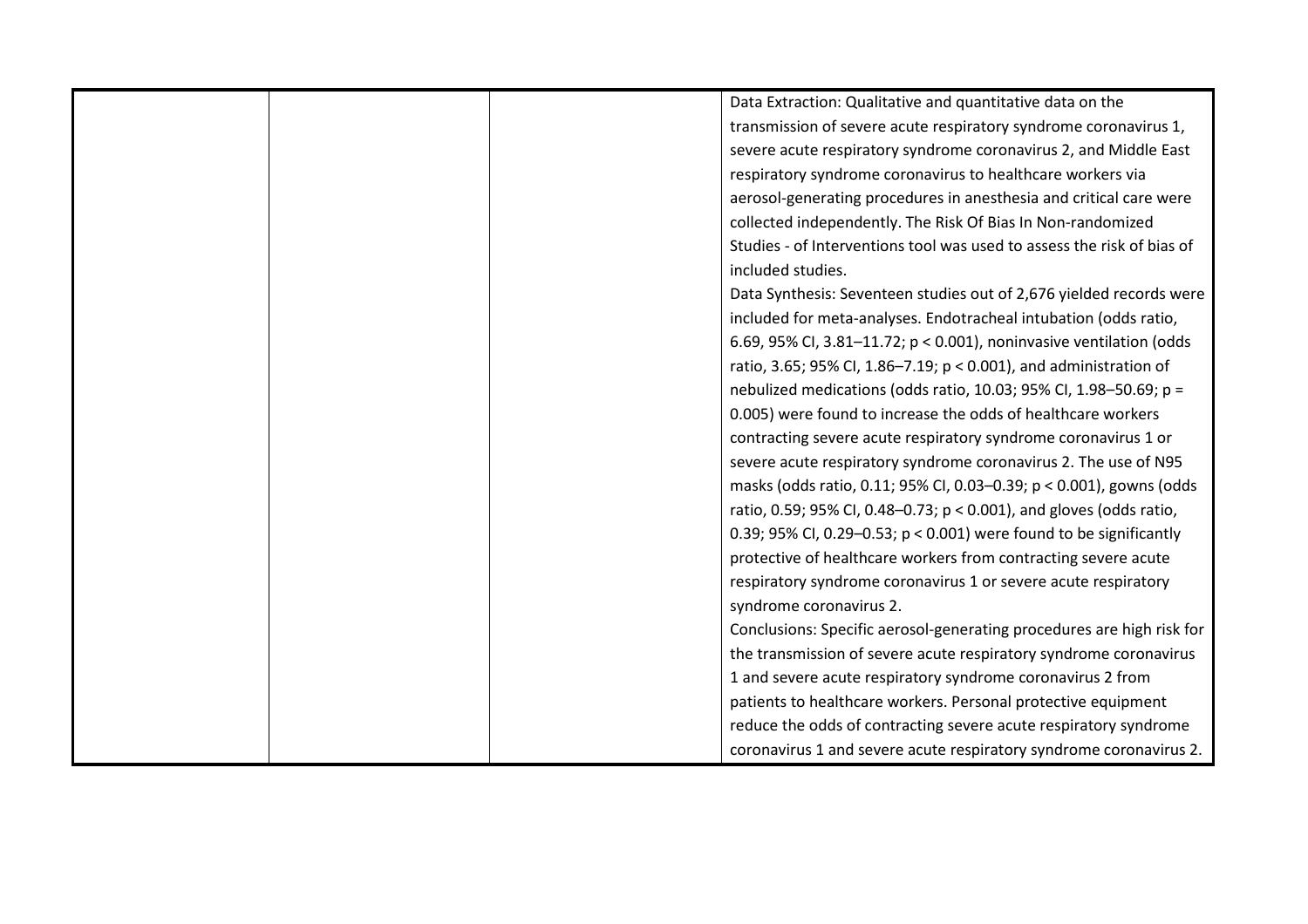| Van Elslande J et al<br>Clinical Infectious<br><b>Diseases</b><br>https://academic.oup.co<br>m/cid/advance-<br>article/doi/10.1093/cid/ci<br>ab219/6162856?searchre<br>$sult = 1$ | <b>Estimated half-life of SARS-</b><br>CoV-2 anti-spike antibodies<br>more than double the half-<br>life of anti-nucleocapsid<br>antibodies in healthcare<br>workers | Durata del titolo anticorpale<br>anti-proteina S e anti-<br>Nucleocapside di SARS-COV-<br>2 in 118 operatori sanitari :<br>dopo 7-10 mesi<br>dall'infezione, il 92.4% è<br>ancora positivo per anticorpi<br>anti-S mentre meno del 20%<br>per gli anti-N. Tale durata<br>della risposta anti-S<br>potrebbe prédire la durata<br>della risposta vaccinale. | We report antibody levels for anti-S and anti-N in 118 individual<br>HCW with a previous SARS-CoV-2 infection. Participants were<br>sampled 1-3 months (28-103 days) and 7-10 months (209-315 days)<br>after positive PCR. Seroconversion for anti-S and anti-N typically<br>occurs within 28 days after positive PCR [3]. Antibodies were<br>measured on Abbott Architect with the SARS-CoV-2 IgG (anti-N) and<br>IgG II Quant (anti-S) assays using the manufacturer's cut-offs for<br>positivity of 1.4 S/CO and 50 AU/mL, respectively. The median age<br>was 48 years old (range 20-62), with 88.1% women. Most<br>participants experienced mild disease and only six participants were<br>briefly hospitalized.<br>А<br>B<br>0 (AU/mL)<br>Anti-N IgG Log10 (S/CO)<br>Slope-0.0039 [CI: -0.0044 to -0.0034<br>Days after positive PCR<br>Days after positive PCR |
|-----------------------------------------------------------------------------------------------------------------------------------------------------------------------------------|----------------------------------------------------------------------------------------------------------------------------------------------------------------------|-----------------------------------------------------------------------------------------------------------------------------------------------------------------------------------------------------------------------------------------------------------------------------------------------------------------------------------------------------------|-----------------------------------------------------------------------------------------------------------------------------------------------------------------------------------------------------------------------------------------------------------------------------------------------------------------------------------------------------------------------------------------------------------------------------------------------------------------------------------------------------------------------------------------------------------------------------------------------------------------------------------------------------------------------------------------------------------------------------------------------------------------------------------------------------------------------------------------------------------------------|
| Capetti AF et al<br>Clinical Infectious<br><b>Diseases</b><br>https://academic.oup.co<br>m/cid/advance-<br>article/doi/10.1093/cid/ci<br>ab214/6159798?searchre<br>$sult = 1$     | Impressive boosting of anti-<br>S1/S2 IgG production in<br>COVID-19-experienced<br>patients after the first shot<br>of the BNT162b2 mRNA<br>COVID-19 Vaccine         | Confronto della risposta alla<br>prima dose di vaccino Pfizer<br>di 52 soggetti COVID-19<br>naive e 69 con storia di<br>infezione pregressa : si<br>osserva un aumento del<br>titolo fino a tre ordini di<br>grandezza nel secondo<br>gruppo. In accordo con altri<br>studi analoghi, viene<br>proposta la<br>somministrazione di una                     | Our pilot study was aimed to<br>describe anti-spike production after the first dose of the BNT162b2<br>mRNA COVID-19 Vaccine in<br>COVID-19-naïve and COVID-19-experienced subjects, using the<br>DiaSorin "s LIAISON-CLIAS1/S2® IgG solution, which has a 94.4%<br>positive agreement to Plaque Reduction Neutralization Test<br>(PRNT).                                                                                                                                                                                                                                                                                                                                                                                                                                                                                                                             |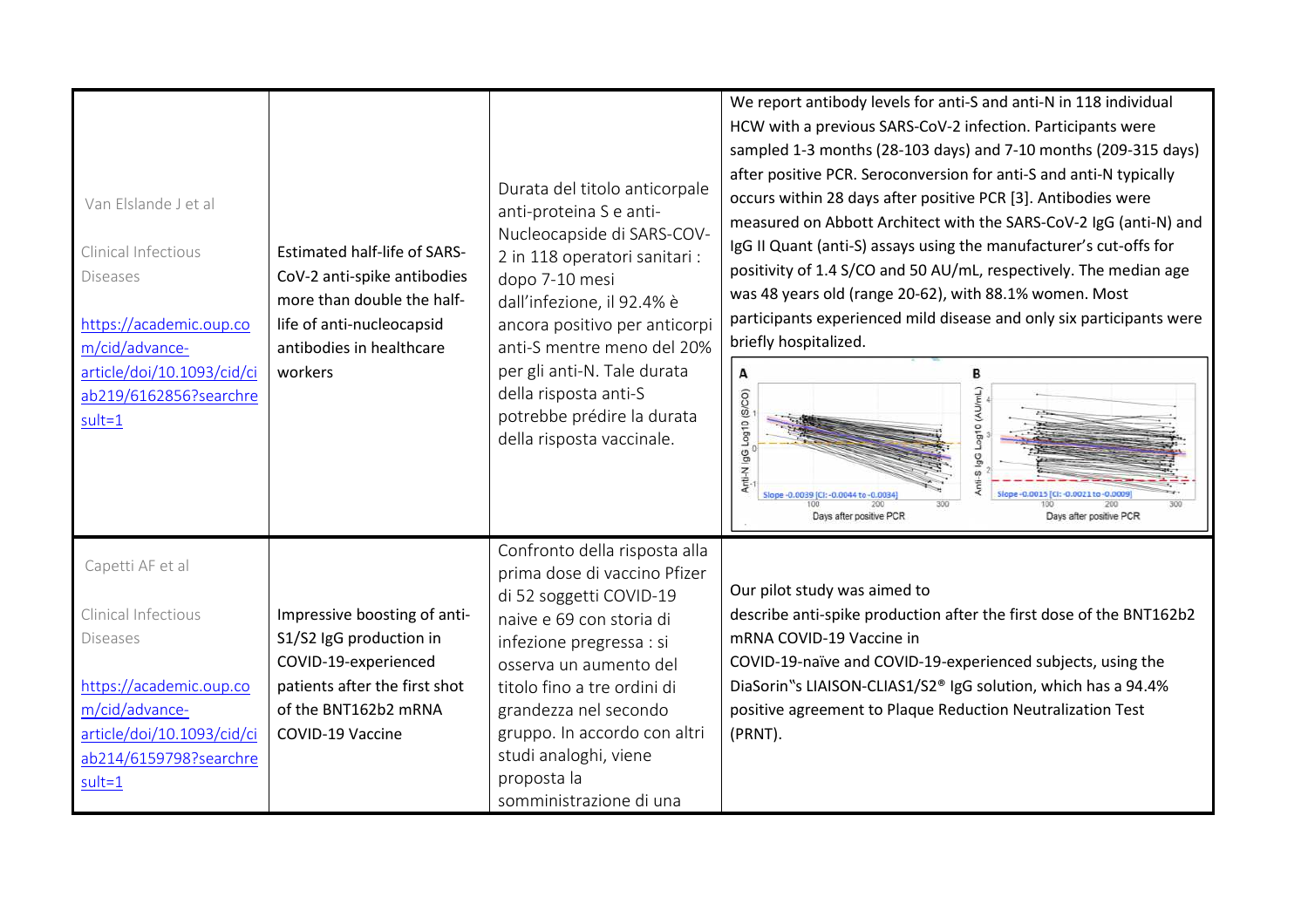|                                                                                                                                                                              |                                                                                                                                         | sola dose ai soggetti non<br>naive.                                                                      | А<br>AU/mL<br>1000<br>$n = 12$<br>antib<br>100<br>Anti-51/52<br>18<br>ţ<br>š<br>$p = 0.009$<br>p < 0.0001<br>p < 0.0001<br>$p = 0.28$<br>p < 0.0001<br>p < 0.0001                                                                                                                                                                                                                                                                                                                                                                                                                                                                                                                                                                                                                                 |
|------------------------------------------------------------------------------------------------------------------------------------------------------------------------------|-----------------------------------------------------------------------------------------------------------------------------------------|----------------------------------------------------------------------------------------------------------|---------------------------------------------------------------------------------------------------------------------------------------------------------------------------------------------------------------------------------------------------------------------------------------------------------------------------------------------------------------------------------------------------------------------------------------------------------------------------------------------------------------------------------------------------------------------------------------------------------------------------------------------------------------------------------------------------------------------------------------------------------------------------------------------------|
| Rapaka RR et al<br>Clinical Infectious<br><b>Diseases</b><br>https://academic.oup.co<br>m/cid/advance-<br>article/doi/10.1093/cid/ci<br>ab213/6159795?searchre<br>$sult = 1$ | Are some COVID vaccines<br>better than others?<br>Interpreting and comparing<br>estimates of efficacy in trials<br>of COVID-19 vaccines | Aspetti in base ai quali<br>confrontare i risultati di<br>diversi trial su vaccini contro<br>SARS-CoV-2. | COVID-19 vaccine trials provide valuable insight into the safety and<br>efficacy of vaccines, with individually-randomized, placebo-<br>controlled trials being the gold standard in trial design. However, a<br>myriad of variables must be considered as clinical trial data are<br>interpreted and used to guide policy decisions. These variables<br>include factors such as the characteristics of the study population<br>and circulating SARS-CoV-2 strains, the force of infection, the<br>definition and ascertainment of endpoints, the timing of vaccine<br>efficacy assessment, and the potential for performance bias. In this<br>Viewpoint, we discuss critical variables to consider when comparing<br>efficacy measurements across current and future COVID-19 vaccine<br>trials. |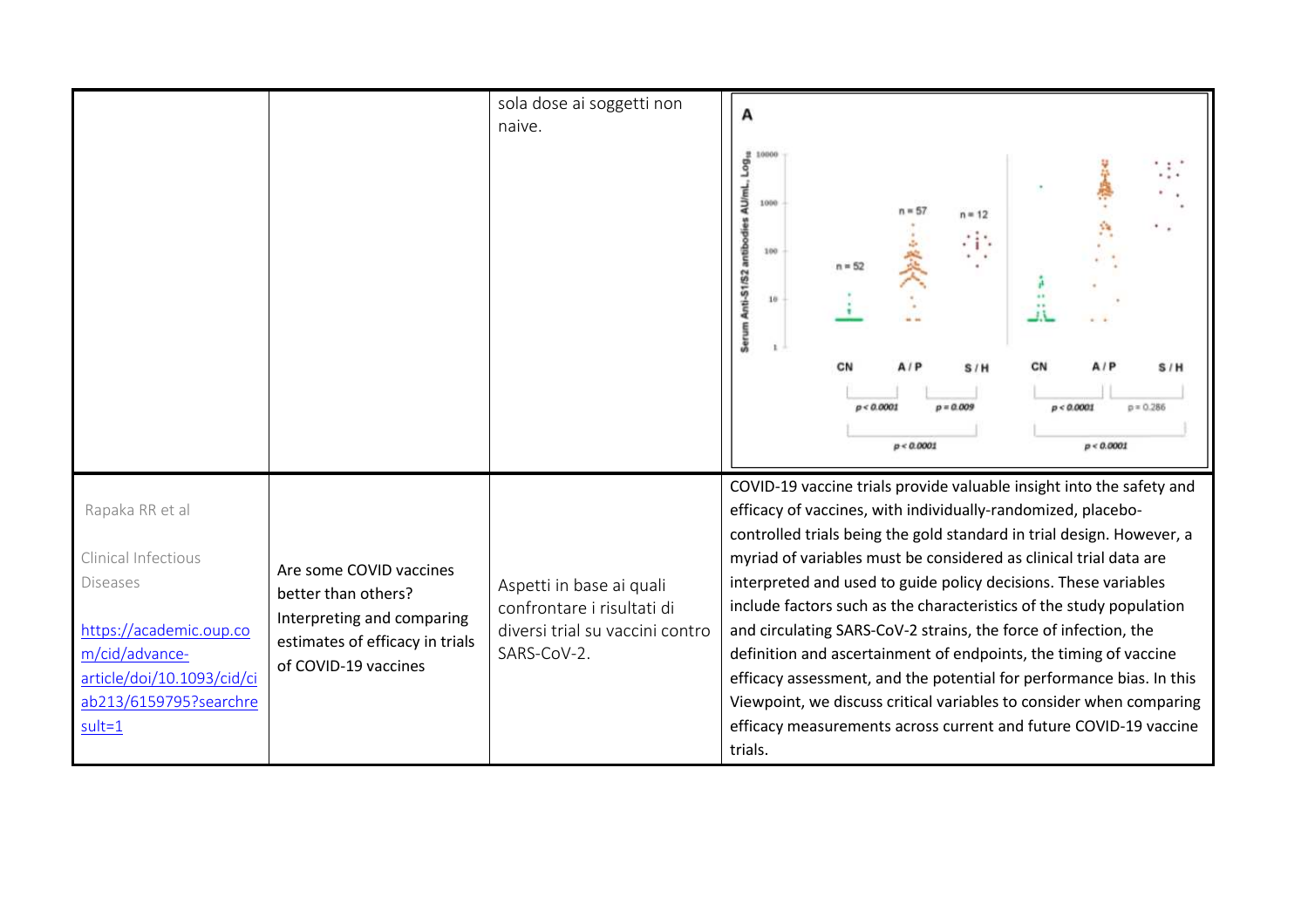| Derruau S et al<br>Journal of Clinical<br>Medicine<br>https://doi.org/10.3390/j<br>cm10040779 | COVID-19 and Dentistry in 72<br>Questions: An Overview of<br>the Literature.                                        | Settantadue domande sulle<br>cure odontoiatriche durante<br>la pandemia di COVID-19 ;<br>molte riguardono<br>semplicemente il corretto<br>utilizzo di DPI, come nelle<br>altre discipline. | The outbreak of Coronavirus Disease 2019 (COVID-19), caused by<br>Severe Acute Respiratory Syndrome Coronavirus 2 (SARS-CoV-2),<br>has significantly affected the dental care sector. Dental<br>professionals are at high risk of being infected, and therefore<br>transmitting SARS-CoV-2, due to the nature of their profession, with<br>close proximity to the patient's oropharyngeal and nasal regions<br>and the use of aerosol-generating procedures. The aim of this<br>article is to provide an update on different issues regarding SARS-<br>CoV-2 and COVID-19 that may be relevant for dentists. Members of<br>the French National College of Oral Biology Lecturers ("College<br>National des EnseignantS en Biologie Orale"; CNESBO-COVID19 Task<br>Force) answered seventy-two questions related to various topics,<br>including epidemiology, virology, immunology, diagnosis and<br>testing, SARS-CoV-2 transmission and oral cavity, COVID-19 clinical<br>presentation, current treatment options, vaccine strategies, as well<br>as infection prevention and control in dental practice. The questions<br>were selected based on their relevance for dental practitioners.<br>Authors independently extracted and gathered scientific data<br>related to COVID-19, SARS-CoV-2 and the specific topics using<br>scientific databases. With this review, the dental practitioners will<br>have a general overview of the COVID-19 pandemic and its impact<br>on their practice. |
|-----------------------------------------------------------------------------------------------|---------------------------------------------------------------------------------------------------------------------|--------------------------------------------------------------------------------------------------------------------------------------------------------------------------------------------|--------------------------------------------------------------------------------------------------------------------------------------------------------------------------------------------------------------------------------------------------------------------------------------------------------------------------------------------------------------------------------------------------------------------------------------------------------------------------------------------------------------------------------------------------------------------------------------------------------------------------------------------------------------------------------------------------------------------------------------------------------------------------------------------------------------------------------------------------------------------------------------------------------------------------------------------------------------------------------------------------------------------------------------------------------------------------------------------------------------------------------------------------------------------------------------------------------------------------------------------------------------------------------------------------------------------------------------------------------------------------------------------------------------------------------------------------------------------------------------------------|
| Cassone A et al<br>Pathogens and Global<br>Health                                             | Can reasoned mass testing<br>impact covid-19 outcomes in<br>wide community<br>contexts?An evidence-based<br>opinion | Conseguenze di una diversa<br>politica di testing per SARS-<br>CoV-2 sull'andamento<br>dell'epidemia in Lombardia<br>e Veneto a inizio 2020.                                               | We describe the early phases of a COVID-19 epidemic in two<br>contiguous Italian regions, Lombardy and Veneto, which were<br>heavily and simultaneously hit by SARS-CoV-2 in Italy but showed<br>markedly different disease outcome in terms of case fatality rate,<br>SARS-CoV-2-attributable mortality and hospitalization. We discuss<br>data limitations together with similarities and differences of the<br>regional context possibly affecting COVID-19 control in the two<br>regions. We conclude that the better COVID-19 outcome in Veneto                                                                                                                                                                                                                                                                                                                                                                                                                                                                                                                                                                                                                                                                                                                                                                                                                                                                                                                                             |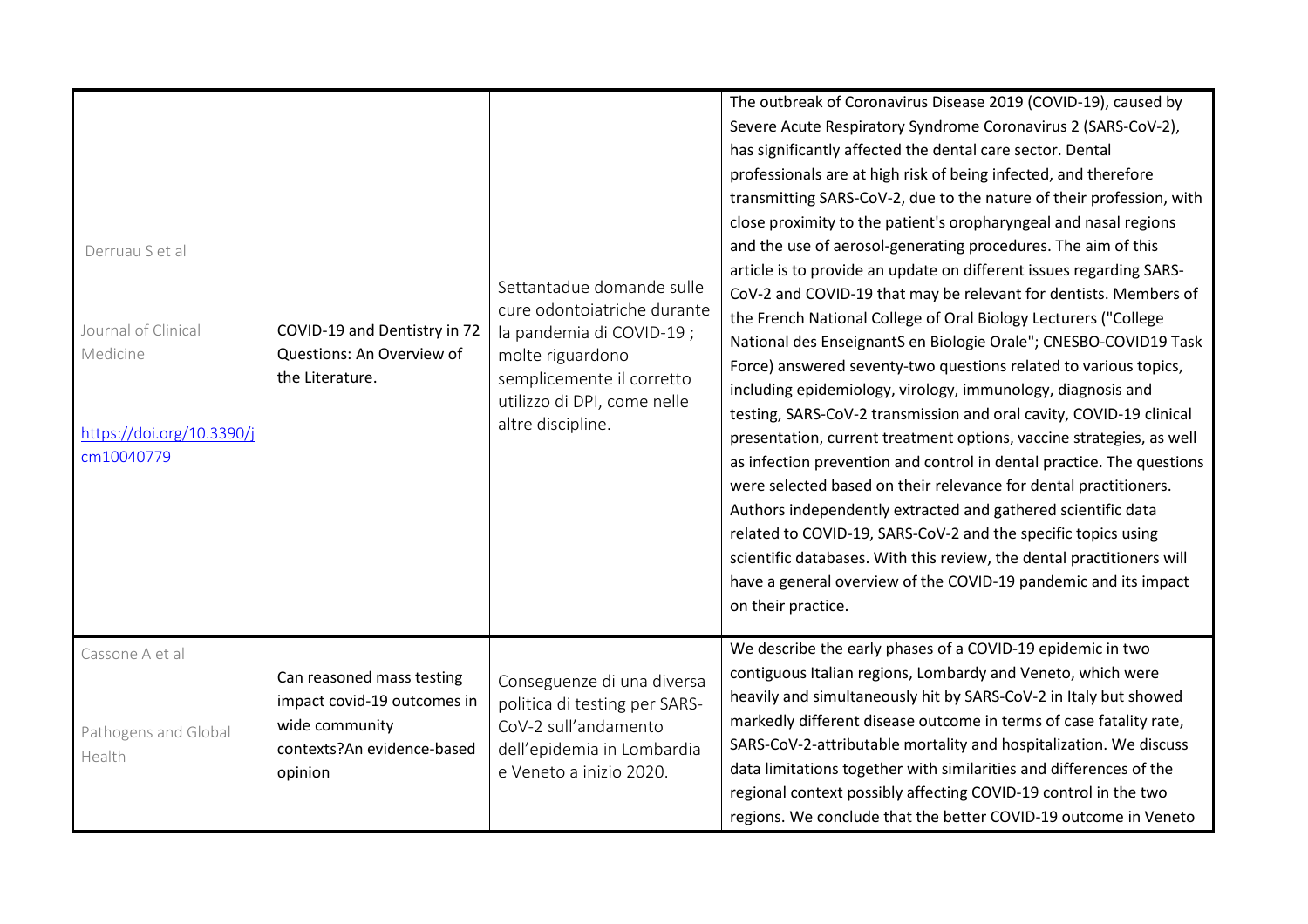| https://www.tandfonline.<br>com/doi/full/10.1080/20<br>477724.2021.1878444                                                                            |                                                                                                |                                                                                                                                                                                                                                                                                                                          | was due, at least in part, to the adoption of a strategy of active<br>search of asymptomatic SARS-CoV-2 infections (Reasoned Mass<br>Testing), instead of a strategy strictly based on the detection of<br>symptomatic cases.                                                                                                                                                                                                                                                                                                                                                            |
|-------------------------------------------------------------------------------------------------------------------------------------------------------|------------------------------------------------------------------------------------------------|--------------------------------------------------------------------------------------------------------------------------------------------------------------------------------------------------------------------------------------------------------------------------------------------------------------------------|------------------------------------------------------------------------------------------------------------------------------------------------------------------------------------------------------------------------------------------------------------------------------------------------------------------------------------------------------------------------------------------------------------------------------------------------------------------------------------------------------------------------------------------------------------------------------------------|
| Geurts MH et al<br>Stem Cell Reports<br>https://www.cell.com/ste<br>m-cell-<br>reports/fulltext/S2213-<br>6711(20)30457-<br>4?utm medium=homepa<br>ge | The Organoid Platform:<br>Promises and Challenges as<br>Tools in the Fight against<br>COVID-19 | Gli organoidi sono strutture<br>che riproducono l'istologia<br>di un organo e che possono<br>essere utilizzate nella ricerca<br>al posto di modelli animali o<br>umani : prospettive di<br>utilizzo nella ricerca su<br>COVID-19.                                                                                        | Many pathogenic viruses that affect man display species specificity,<br>limiting the use of animal models. Studying viral biology and<br>identifying potential treatments therefore benefits from the<br>development of in vitro cell systems that closely mimic human<br>physiology. In the current COVID-19 pandemic, rapid scientific<br>insights are of the utmost importance to limit its impact on public<br>health and society. Organoids are emerging as versatile tools to<br>progress the understanding of SARS-CoV-2 biology and to aid in the<br>quest for novel treatments. |
| Abbasi J et al<br><b>JAMA</b><br>https://jamanetwork.com<br>/journals/jama/fullarticle/<br>2777219                                                    | Saliva Tests Comparable<br>With Nasal Swabs for SARS-<br>CoV-2 Detection                       | Commento a due metanalisi<br>(https://www.acpjournals.or<br>g/doi/10.7326/M20-6569 e<br>https://jamanetwork.com/jo<br>urnals/jamainternalmedicin<br>e/fullarticle/2775397) che<br>concludono per la<br>equivalenza della saliva<br>rispetto al tampone<br>nasofaringeo come<br>campione per la ricerca di<br>SARS-CoV-2. | During the coronavirus disease 2019 (COVID-19) pandemic,<br>polymerase chain reaction testing with nasopharyngeal swabs has<br>been the standard diagnostic approach, but the method is<br>uncomfortable and requires a trained health professional. Now, 2<br>meta-analyses have concluded that self-administered saliva tests<br>are on par with nose and throat swabs for detecting severe acute<br>respiratory syndrome coronavirus 2 (SARS-CoV-2).                                                                                                                                  |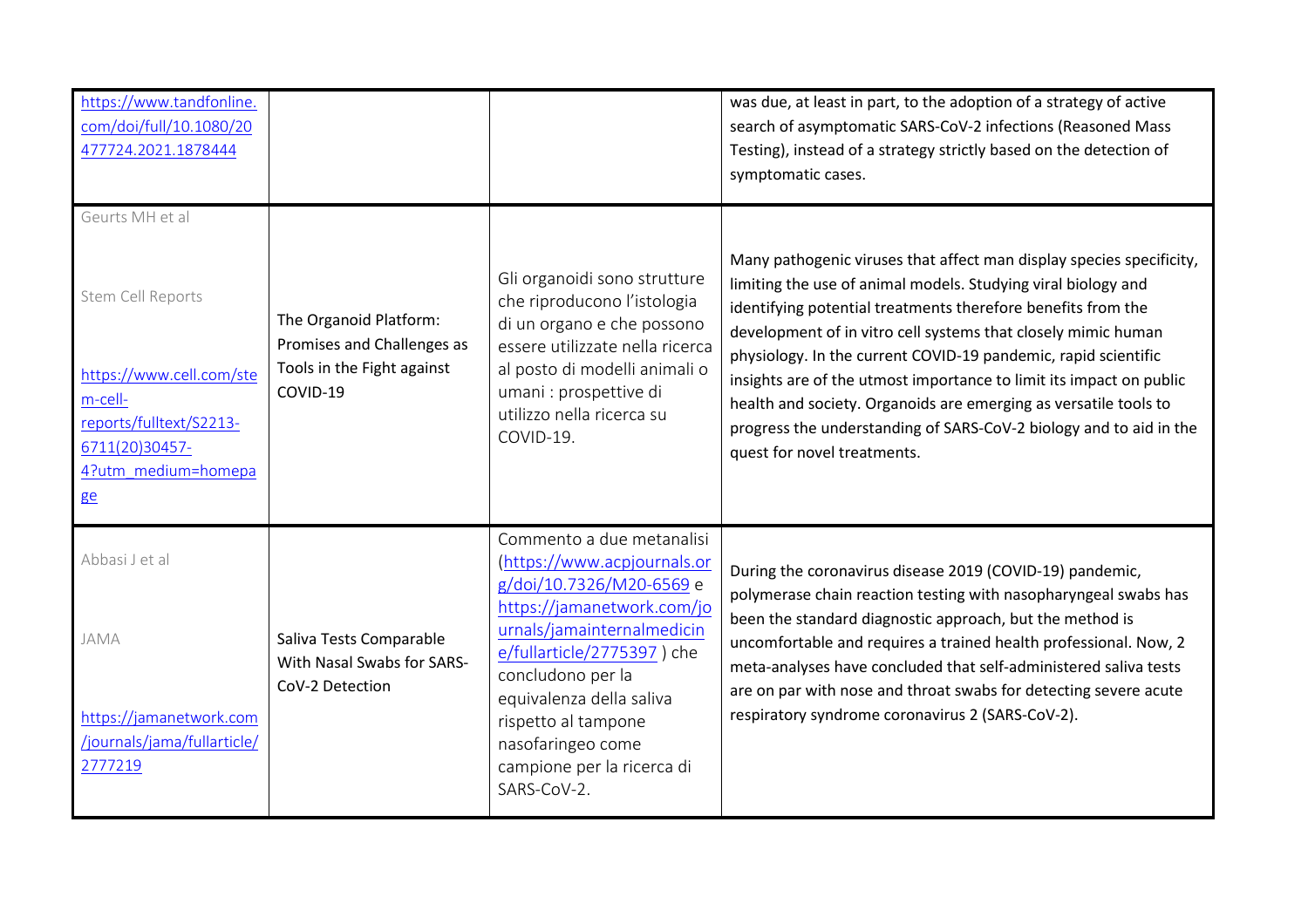| Saad-Roy CM et al<br>Science<br>https://science.sciencem<br>ag.org/content/early/202<br>1/03/08/science.abg8663                 | Epidemiological and<br>evolutionary considerations<br>of SARS-CoV-2 vaccine<br>dosing regimes                                                                                                                                               | Modelli predittivi<br>dell'impatto di diversi tipi di<br>strategie vaccinali contro<br>SARS-CoV-2 sull'andamento<br>della pandemia :<br>fondamentale ampliare le<br>conoscenze sull'effetto della<br>singola somministrazione. | In the face of vaccine dose shortages and logistical challenges,<br>various deployment strategies are being proposed to increase<br>population immunity levels to SARS-CoV-2. Two critical issues arise:<br>how will the timing of delivery of the second dose affect both<br>infection dynamics and prospects for the evolution of viral immune<br>escape via a build-up of partially immune individuals. Both hinge on<br>the robustness of the immune response elicited by a single dose,<br>compared to natural and two-dose immunity. Building on an<br>existing immuno-epidemiological model, we find that in the short-<br>term, focusing on one dose generally decreases infections, but<br>longer-term outcomes depend on this relative immune robustness.<br>We then explore three scenarios of selection and find that a one-<br>dose policy may increase the potential for antigenic evolution under<br>certain conditions of partial population immunity. We highlight the<br>critical need to test viral loads and quantify immune responses after<br>one vaccine dose, and to ramp up vaccination efforts throughout<br>the world. |
|---------------------------------------------------------------------------------------------------------------------------------|---------------------------------------------------------------------------------------------------------------------------------------------------------------------------------------------------------------------------------------------|--------------------------------------------------------------------------------------------------------------------------------------------------------------------------------------------------------------------------------|---------------------------------------------------------------------------------------------------------------------------------------------------------------------------------------------------------------------------------------------------------------------------------------------------------------------------------------------------------------------------------------------------------------------------------------------------------------------------------------------------------------------------------------------------------------------------------------------------------------------------------------------------------------------------------------------------------------------------------------------------------------------------------------------------------------------------------------------------------------------------------------------------------------------------------------------------------------------------------------------------------------------------------------------------------------------------------------------------------------------------------------------------|
| Raches E et al<br>The Lancet<br>https://www.thelancet.co<br>m/journals/laninf/article/<br>PIIS1473-3099(21)00070-<br>0/fulltext | Safety and immunogenicity<br>of an inactivated SARS-CoV-2<br>vaccine, BBV152: interim<br>results from a double-blind,<br>randomised, multicentre,<br>phase 2 trial, and 3-month<br>follow-up of a double-blind,<br>randomised phase 1 trial | Studio di fase I/II sul vaccino<br>a virione intero inattivato<br>BBV152 (COVAXIN) contro<br>SARS-CoV-2 che si aggiunge<br>all'armamentario dei vaccini<br>per contrastare la pademia<br>in India, ove è stato<br>autorizzato. | BBV152 is a whole-virion inactivated SARS-CoV-2 vaccine (3 µg or 6<br>µg) formulated with a toll-like receptor 7/8 agonist molecule<br>(IMDG) adsorbed to alum (Algel). We previously reported findings<br>from a double-blind, multicentre, randomised, controlled phase 1<br>trial on the safety and immunogenicity of three different<br>formulations of BBV152 (3 µg with Algel-IMDG, 6 µg with Algel-<br>IMDG, or 6 µg with Algel) and one Algel-only control (no antigen),<br>with the first dose administered on day 0 and the second dose on<br>day 14. The 3 µg and 6 µg with Algel-IMDG formulations were<br>selected for this phase 2 study. Herein, we report interim findings of<br>the phase 2 trial on the immunogenicity and safety of BBV152, with<br>the first dose administered on day 0 and the second dose on day 28.                                                                                                                                                                                                                                                                                                        |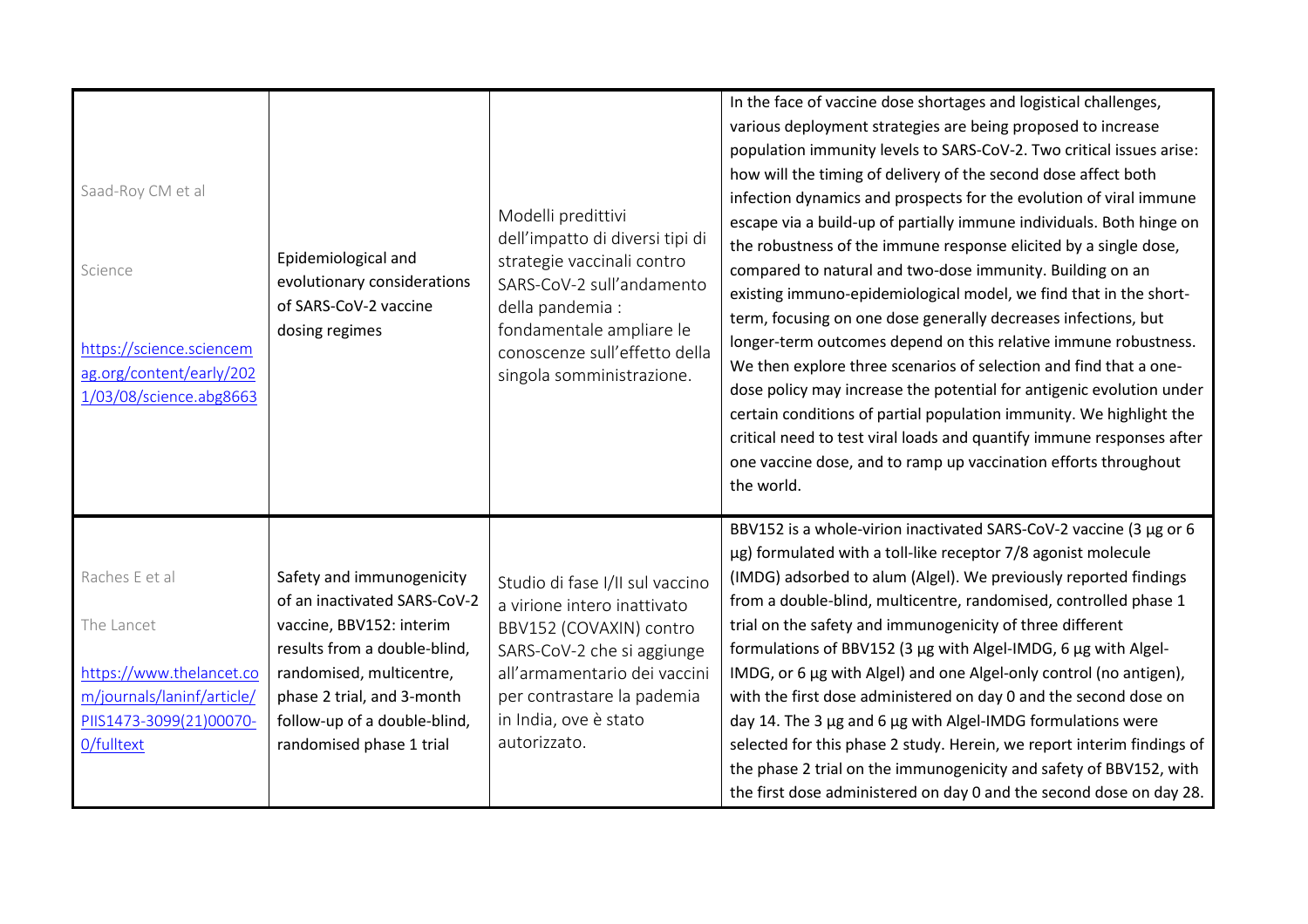|  | Methods : We did a double-blind, randomised, multicentre, phase 2     |
|--|-----------------------------------------------------------------------|
|  | clinical trial to evaluate the immunogenicity and safety of BBV152 in |
|  | healthy adults and adolescents (aged 12-65 years) at nine hospitals   |
|  | in India. Participants with positive SARS-CoV-2 nucleic acid and      |
|  | serology tests were excluded. Participants were randomly assigned     |
|  | (1:1) to receive either 3 µg with Algel-IMDG or 6 µg with Algel-      |
|  | IMDG. Block randomisation was done by use of an interactive web       |
|  | response system. Participants, investigators, study coordinators,     |
|  | study-related personnel, and the sponsor were masked to               |
|  | treatment group allocation. Two intramuscular doses of vaccine        |
|  | were administered on day 0 and day 28. The primary outcome was        |
|  | SARS-CoV-2 wild-type neutralising antibody titres and                 |
|  | seroconversion rates (defined as a post-vaccination titre that was at |
|  | least four-fold higher than the baseline titre) at 4 weeks after the  |
|  | second dose (day 56), measured by use of the plaque-reduction         |
|  | neutralisation test (PRNT50) and the microneutralisation test         |
|  | (MNT50). The primary outcome was assessed in all participants who     |
|  | had received both doses of the vaccine. Cell-mediated responses       |
|  | were a secondary outcome and were assessed by T-helper-1              |
|  | (Th1)/Th2 profiling at 2 weeks after the second dose (day 42).        |
|  | Safety was assessed in all participants who received at least one     |
|  | dose of the vaccine. In addition, we report immunogenicity results    |
|  | from a follow-up blood draw collected from phase 1 trial              |
|  | participants at 3 months after they received the second dose (day     |
|  | 104). This trial is registered at ClinicalTrials.gov, NCT04471519.    |
|  | Findings: Between Sept 5 and 12, 2020, 921 participants were          |
|  | screened, of whom 380 were enrolled and randomly assigned to the      |
|  | 3 µg with Algel-IMDG group (n=190) or 6 µg with Algel-IMDG group      |
|  | (n=190). Geometric mean titres (GMTs; PRNT50) at day 56 were          |
|  | significantly higher in the 6 µg with Algel-IMDG group (197.0 [95%    |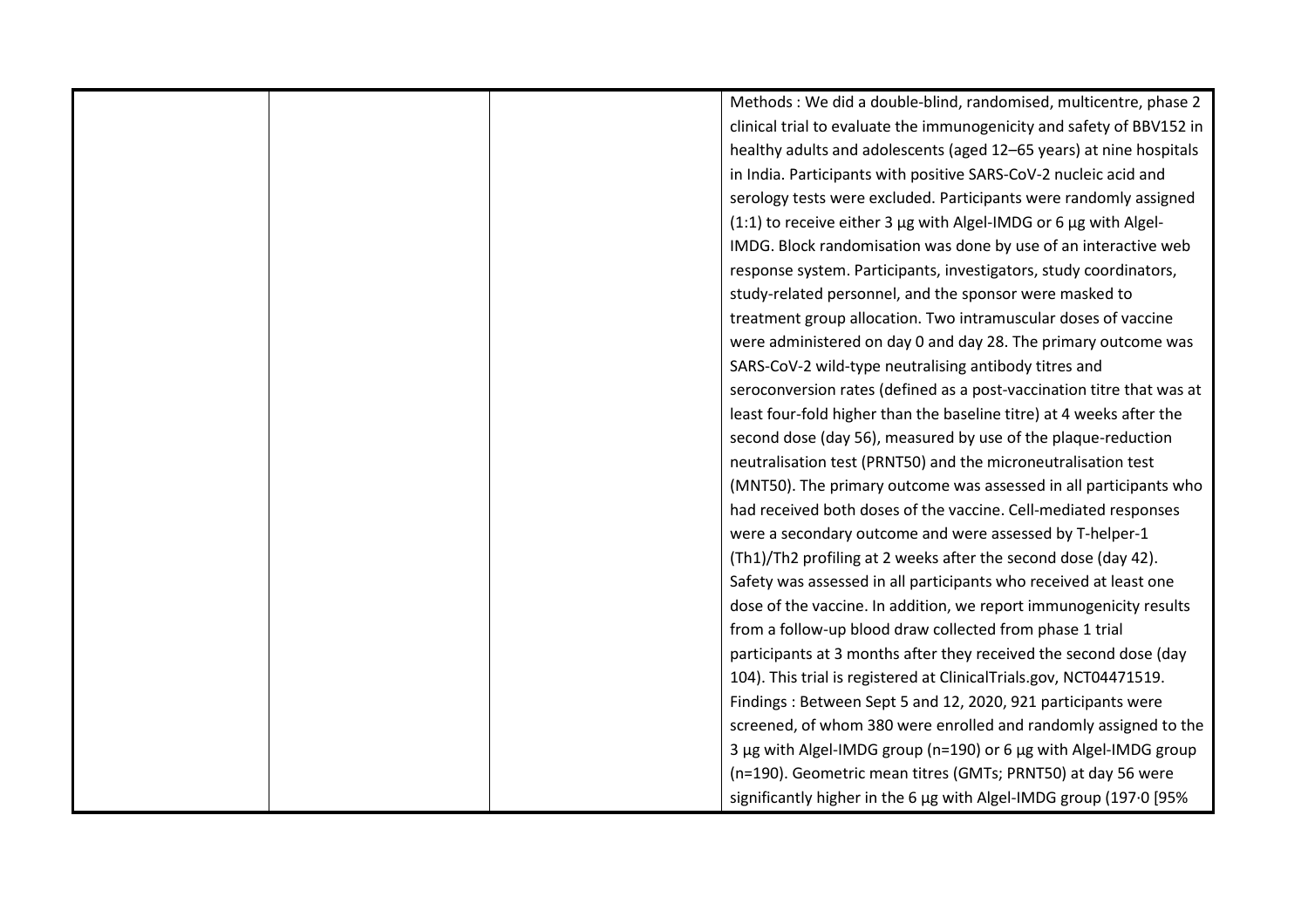|  | CI 155.6-249.4]) than the 3 µg with Algel-IMDG group (100.9 [74.1-    |
|--|-----------------------------------------------------------------------|
|  | 137.4]; p=0.0041). Seroconversion based on PRNT50 at day 56 was       |
|  | reported in 171 (92.9% [95% CI 88.2-96.2] of 184 participants in the  |
|  | 3 µg with Algel-IMDG group and 174 (98.3% [95.1-99.6]) of 177         |
|  | participants in the 6 µg with Algel-IMDG group. GMTs (MNT50) at       |
|  | day 56 were 92.5 (95% CI 77.7-110.2) in the 3 µg with Algel-IMDG      |
|  | group and 160.1 (135.8-188.8) in the 6 µg with Algel-IMDG group.      |
|  | Seroconversion based on MNT50 at day 56 was reported in 162           |
|  | (88.0% [95% CI 82.4–92.3]) of 184 participants in the 3 μg with       |
|  | Algel-IMDG group and 171 (96.6% [92.8-98.8]) of 177 participants      |
|  | in the 6 µg with Algel-IMDG group. The 3 µg with Algel-IMDG and 6     |
|  | µg with Algel-IMDG formulations elicited T-cell responses that were   |
|  | biased to a Th1 phenotype at day 42. No significant difference in the |
|  | proportion of participants who had a solicited local or systemic      |
|  | adverse reaction in the 3 µg with Algel-IMDG group (38 [20.0%; 95%    |
|  | CI 14.7-26.5] of 190) and the 6 µg with Algel-IMDG group (40          |
|  | [21.1%; 15.5-27.5] of 190) was observed on days 0-7 and days 28-      |
|  | 35; no serious adverse events were reported in the study. From the    |
|  | phase 1 trial, 3-month post-second-dose GMTs (MNT50) were 39-9        |
|  | (95% CI 32.0-49.9) in the 3µg with Algel-IMDG group, 69.5 (53.7-      |
|  | 89.9) in the 6 µg with Algel-IMDG group, 53.3 (40.1-71.0) in the 6    |
|  | µg with Algel group, and 20.7 (14.5–29.5) in the Algel alone group.   |
|  | Interpretation : In the phase 1 trial, BBV152 induced high            |
|  | neutralising antibody responses that remained elevated in all         |
|  | participants at 3 months after the second vaccination. In the phase   |
|  | 2 trial, BBV152 showed better reactogenicity and safety outcomes,     |
|  | and enhanced humoral and cell-mediated immune responses               |
|  | compared with the phase 1 trial. The 6 µg with Algel-IMDG             |
|  | formulation has been selected for the phase 3 efficacy trial.         |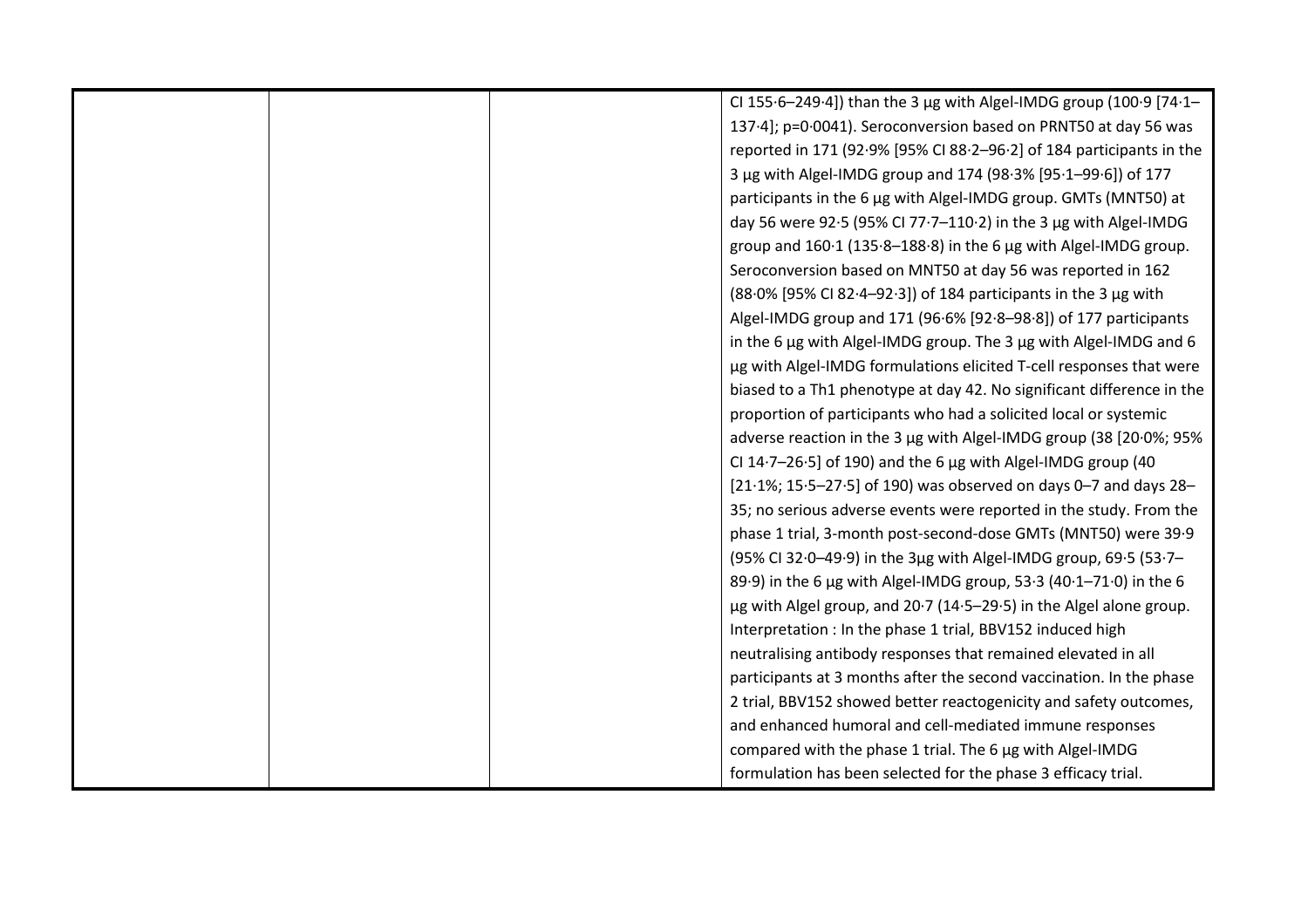| The Centers for Disease<br>Control and Prevention<br>https://www.cdc.gov/cor<br>onavirus/2019-<br>ncov/vaccines/fully-<br>vaccinated-guidance.html | Guidance for Fully<br><b>Vaccinated People</b>                                                                | Indicazioni di<br>comportamento dei CDC<br>americani per le persone<br>che hanno eseguito un ciclo<br>completo di vaccinazione<br>anti-SARS-CoV-2 : apertura<br>ad alcune eccezioni al<br>distanziamento sociale,<br>salvo che con i soggetti a<br>rischio. | Fully vaccinated people can:<br>Visit with other fully vaccinated people indoors without<br>wearing masks or physical distancing<br>Visit with unvaccinated people from a single household who<br>are at low risk for severe COVID-19 disease indoors without<br>wearing masks or physical distancing<br>Refrain from quarantine and testing following a known<br>exposure if asymptomatic<br>For now, fully vaccinated people should continue to:<br>Take precautions in public like wearing a well-fitted mask<br>and physical distancing<br>Wear masks, practice physical distancing, and adhere to<br>other prevention measures when visiting with unvaccinated<br>people who are at increased risk for severe COVID-19<br>disease or who have an unvaccinated household member<br>who is at increased risk for severe COVID-19 disease<br>Wear masks, maintain physical distance, and practice other<br>prevention measures when visiting with unvaccinated<br>people from multiple households<br>Avoid medium- and large-sized in-person gatherings<br>Get tested if experiencing COVID-19 symptoms<br>Follow guidance issued by individual employers<br>Follow CDC and health department travel requirements and<br>recommendations |
|----------------------------------------------------------------------------------------------------------------------------------------------------|---------------------------------------------------------------------------------------------------------------|-------------------------------------------------------------------------------------------------------------------------------------------------------------------------------------------------------------------------------------------------------------|--------------------------------------------------------------------------------------------------------------------------------------------------------------------------------------------------------------------------------------------------------------------------------------------------------------------------------------------------------------------------------------------------------------------------------------------------------------------------------------------------------------------------------------------------------------------------------------------------------------------------------------------------------------------------------------------------------------------------------------------------------------------------------------------------------------------------------------------------------------------------------------------------------------------------------------------------------------------------------------------------------------------------------------------------------------------------------------------------------------------------------------------------------------------------------------------------------------------------------------------|
| Christie A et al<br>JAMA<br>https://jamanetwork.com<br>/journals/jama/fullarticle/<br>2777536                                                      | <b>CDC</b> Interim<br><b>Recommendations for Fully</b><br><b>Vaccinated People</b><br>An Important First Step | Commento alle linee guida<br>precedenti e ai dati su cui<br>esse si basano.                                                                                                                                                                                 | Preliminary but rapidly increasing evidence suggests that fully<br>vaccinated people likely pose little risk of transmission to<br>unvaccinated people. Studies from the US, UK, and Israel found that<br>2 doses of Pfizer-BioNTech or Moderna vaccines were 86% to 92%<br>effective against asymptomatic and symptomatic SARS-CoV-2<br>infection. More specifically, studies from Israel demonstrated that<br>the Pfizer-BioNTech COVID-19 vaccine was 90% effective against<br>asymptomatic infection, and vaccinated people who developed                                                                                                                                                                                                                                                                                                                                                                                                                                                                                                                                                                                                                                                                                              |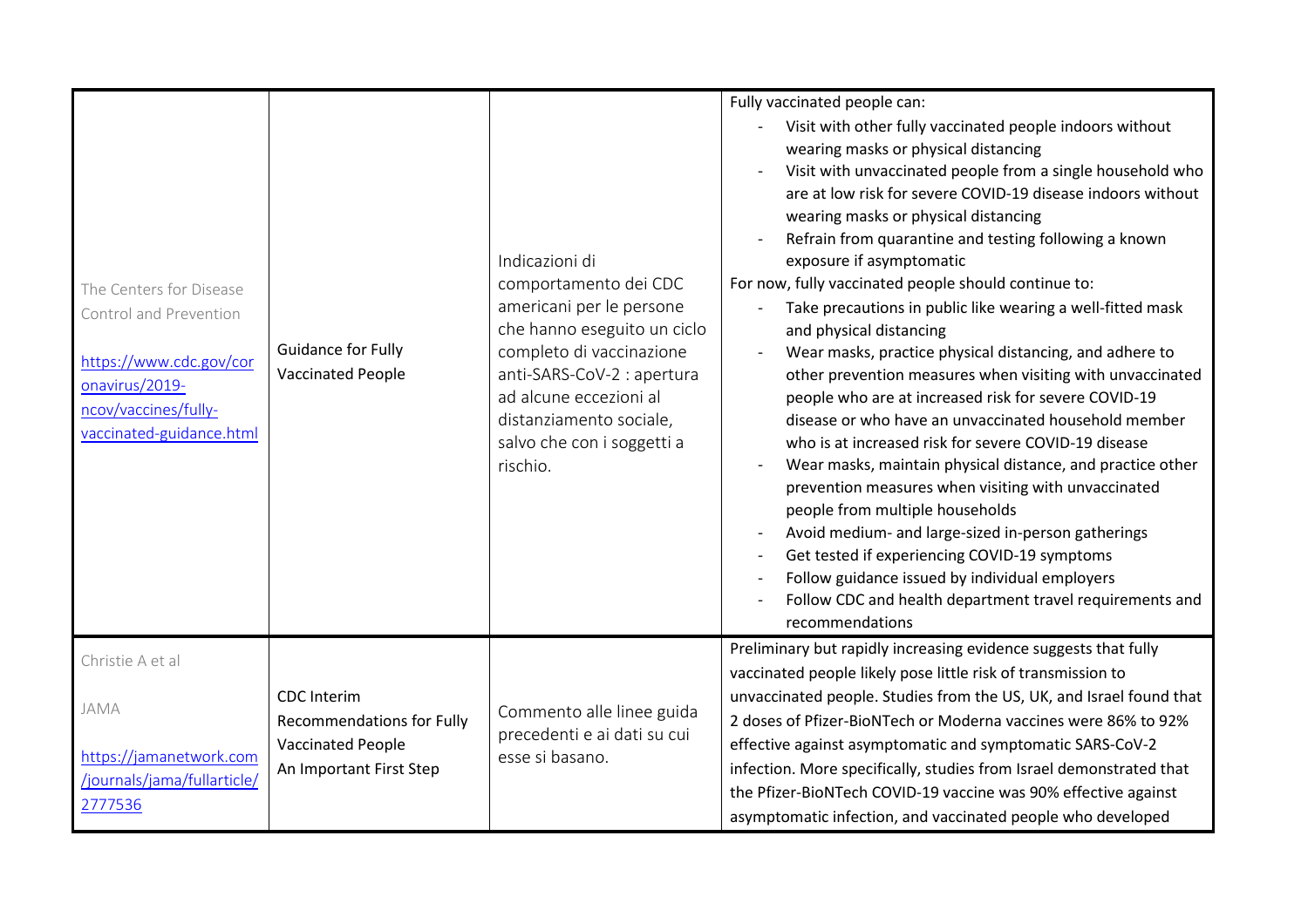|                                                                                |                                                                                      |                                                                                                                                                                                                                                                                                                                                                                              | COVID-19 had a substantially lower viral load than unvaccinated<br>people. Viral load has been identified as a key driver of transmission<br>and this observation may indicate reduced transmissibility.<br>Collectively, these findings demonstrate that vaccination has the<br>potential to substantially reduce the COVID-19 disease burden in<br>the US.<br>Background It was studied if early suPAR-guided anakinra treatment<br>can prevent severe respiratory failure (SRF) of COVID-19.                                                                                                                                                                                                                                                                                                                                                                                                                                                                                                                                  |
|--------------------------------------------------------------------------------|--------------------------------------------------------------------------------------|------------------------------------------------------------------------------------------------------------------------------------------------------------------------------------------------------------------------------------------------------------------------------------------------------------------------------------------------------------------------------|----------------------------------------------------------------------------------------------------------------------------------------------------------------------------------------------------------------------------------------------------------------------------------------------------------------------------------------------------------------------------------------------------------------------------------------------------------------------------------------------------------------------------------------------------------------------------------------------------------------------------------------------------------------------------------------------------------------------------------------------------------------------------------------------------------------------------------------------------------------------------------------------------------------------------------------------------------------------------------------------------------------------------------|
| Kyriazopoulou E et al<br>eLife<br>https://elifesciences.org/<br>articles/66125 | An open label trial of<br>anakinra to prevent<br>respiratory failure in COVID-<br>19 | Confronto fra 130 pazienti<br>trattati con anakinra sulla<br>base della elevazione del<br>marcatore suPAR (recettore<br>dell'attivatore del<br>plasminogeno) e altrettanti<br>controlli : si dimostra un<br>beneficio della terapia con<br>anakinra in termini di<br>miglioramento clinico,<br>progressione a insufficienza<br>respiratoria grave, mortalità<br>a 30 giorni. | Methods 130 patients with suPAR ≥6 ng/ml were assigned to<br>subcutaneous anakinra 100mg once daily for 10 days. Primary<br>outcome was SRF incidence by day 14 defined as any respiratory<br>ratio below 150 mmHg necessitating mechanical or non-invasive<br>ventilation. Main secondary outcomes were 30-day mortality and<br>inflammatory mediators; 28-day WHO-CPS was explored.<br>Propensity-matched standard-of care comparators were studied.<br>Results 22.3% with anakinra treatment and 59.2% comparators<br>(hazard ratio, 0.30; 95%CI, 0.20-0.46) progressed into SRF; 30-day<br>mortality was 11.5% and 22.3% respectively (hazard ratio 0.49; 95%<br>CI 0.25-0.97). Anakinra was associated with decrease in circulating<br>interleukin (IL)-6, sCD163 and sIL2-R; IL-10/IL-6 ratio on day 7 was<br>inversely associated with SOFA score; patients were allocated to<br>less severe WHO-CPS strata.<br>Conclusions Early suPAR-guided anakinra decreased SRF and<br>restored the pro-/anti-inflammatory balance. |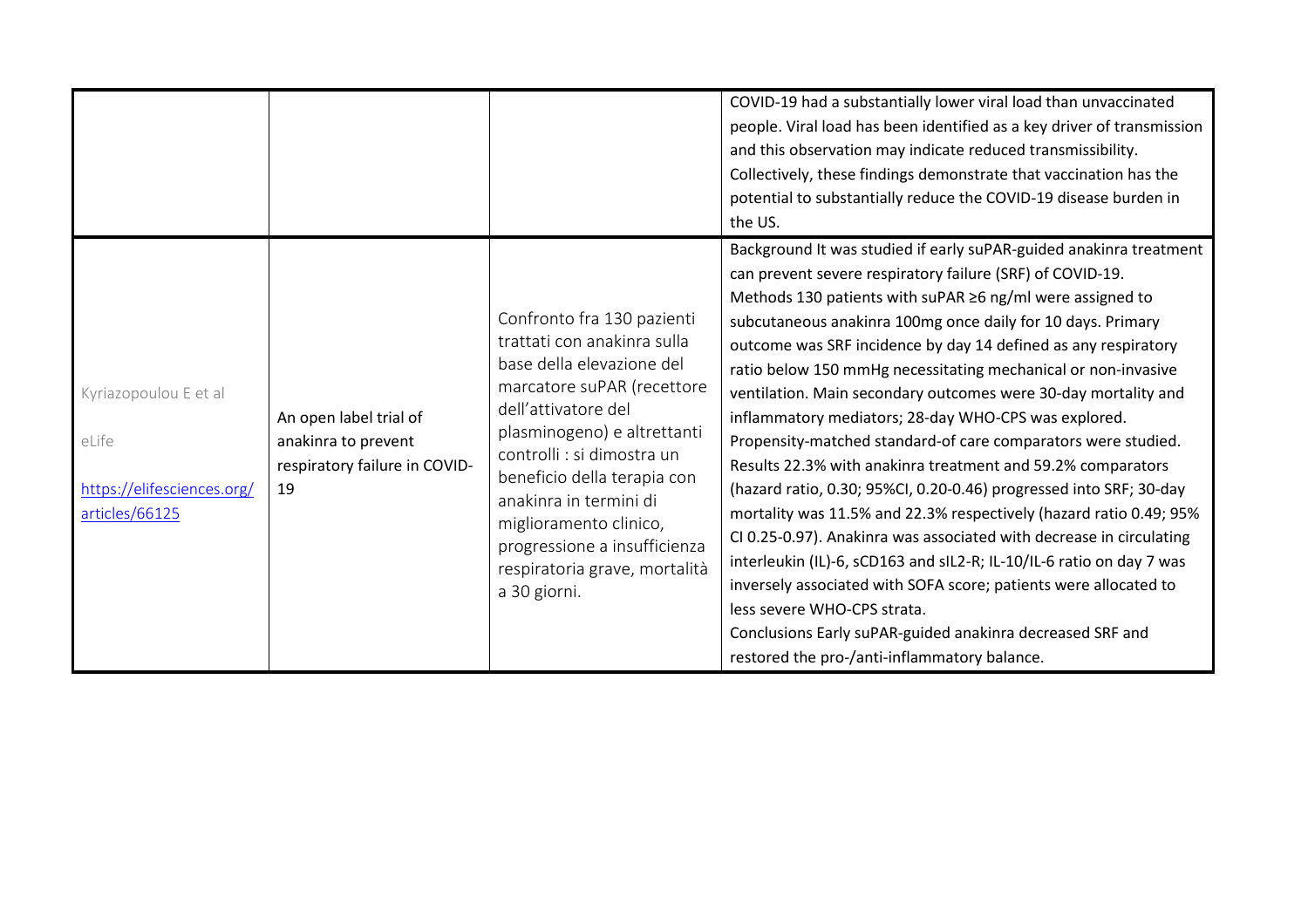|                          |                                                                                                                                                   |                                                                                                                                                                                             | A)<br>100<br>Hazard Ratio, 0.30 (95% CI, 0.20-0.46)<br>P < 0.0001<br>80<br>80<br>Cumulative incidence<br>savere respiratory failure,<br>Standard-of-care<br>60<br>40<br>Standard-of-care + Anakinra<br>20<br>$\overline{5}$<br>10<br>12<br>Days of follow-up<br>No. at risk<br>soc<br>53<br>SOC+Anakinra<br>101<br>117<br>B)<br>100<br>Standard-of-care + Anakinra<br>Standard-of-care<br>80<br>100<br>Survival, (%)<br>60<br>90<br>40<br>80<br>70<br>Hazard Ratio, 0.49<br>20<br>(95% CI, 0.26-0.91)<br>o<br>12<br>24<br>18<br>P: 0.024<br>$\Omega$<br>6<br>30<br>12<br>18<br>24<br>30<br>Days of follow-up<br>No. at risk<br><b>SOC</b><br>118<br>113<br>101<br>130<br>125<br>108<br><b>SOC+Anakinra</b><br>128<br>125<br>121<br>119<br>115<br>130 |
|--------------------------|---------------------------------------------------------------------------------------------------------------------------------------------------|---------------------------------------------------------------------------------------------------------------------------------------------------------------------------------------------|------------------------------------------------------------------------------------------------------------------------------------------------------------------------------------------------------------------------------------------------------------------------------------------------------------------------------------------------------------------------------------------------------------------------------------------------------------------------------------------------------------------------------------------------------------------------------------------------------------------------------------------------------------------------------------------------------------------------------------------------------|
| Pasquel FJ et al<br>JAMA | Characteristics of and<br>Mortality Associated With<br>Diabetic Ketoacidosis Among<br><b>US Patients Hospitalized</b><br>With or Without COVID-19 | Caratteristiche di oltre 5000<br>pazienti ricoverati negli USA<br>con chetoacidosi diabetica<br>acuta nel periodo febbraio-<br>settembre 2020, di cui il 4%<br>affetti da COVID-19 : questi | Diabetic ketoacidosis (DKA) is a life-threatening, acute complication<br>of diabetes. Despite an increase in DKA hospitalization rates, the<br>age-adjusted DKA in-hospital case-fatality rate has declined over<br>time. However, with the advent of coronavirus disease 2019<br>(COVID-19), a suspected increase in the frequency and severity of<br>DKA has been hypothesized because of the potential diabetogenic                                                                                                                                                                                                                                                                                                                               |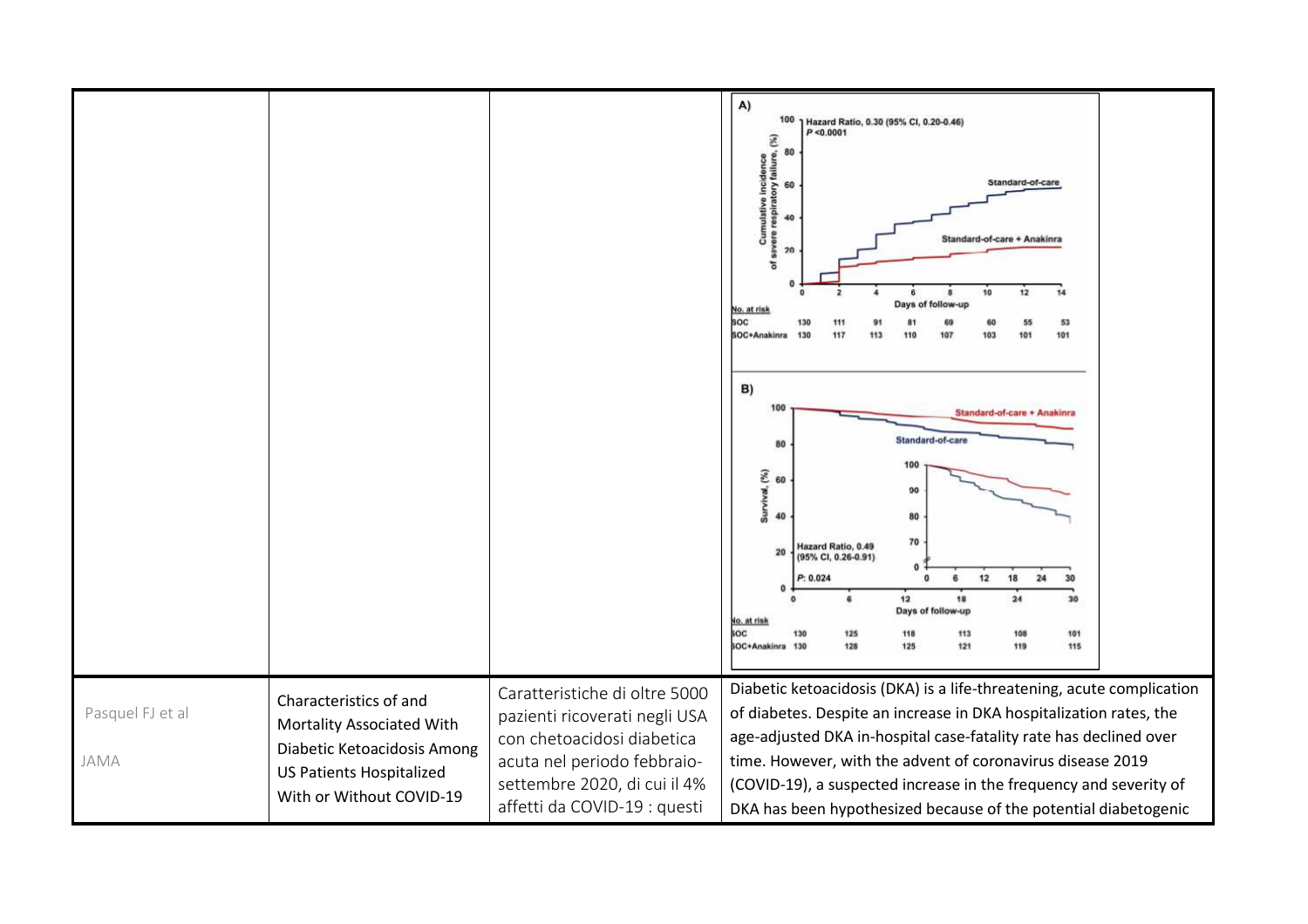| https://jamanetwork.com  |                                           | ultimi sono più anziani,            | effect of severe acute respiratory syndrome coronavirus 2 (SARS-                                                 |
|--------------------------|-------------------------------------------|-------------------------------------|------------------------------------------------------------------------------------------------------------------|
| /journals/jamanetworkop  |                                           | hanno più comorbidità e             | CoV-2). To further characterize patients with DKA with and without                                               |
| en/fullarticle/2777312   |                                           | una maggiore mortalità.             | COVID-19, we analyzed individual-level inpatient data from multiple                                              |
|                          |                                           |                                     | US hospitals.                                                                                                    |
|                          |                                           |                                     | Figure. Diabetic Ketoacidosis-Related Mortality Among Patients With and Without COVID-19 Across 175 US Hospitals |
|                          |                                           |                                     |                                                                                                                  |
|                          |                                           |                                     |                                                                                                                  |
|                          |                                           |                                     | With COVID-19<br>40<br>Without COVID-19                                                                          |
|                          |                                           |                                     |                                                                                                                  |
|                          |                                           |                                     | 30                                                                                                               |
|                          |                                           |                                     | In-hospital death, %                                                                                             |
|                          |                                           |                                     | 20                                                                                                               |
|                          |                                           |                                     |                                                                                                                  |
|                          |                                           |                                     | 10                                                                                                               |
|                          |                                           |                                     |                                                                                                                  |
|                          |                                           |                                     | >65<br>< 45<br><45<br>$45 - 65$<br>$45 - 65$<br>>65                                                              |
|                          |                                           |                                     | Age, y                                                                                                           |
|                          |                                           |                                     |                                                                                                                  |
|                          |                                           |                                     | The COVID-19 pandemic and the enforced restrictions have harshly                                                 |
|                          |                                           |                                     | affected educational sectors in 161 countries around the world.                                                  |
| Camacho-Zuniga C et al   |                                           |                                     | With more than 1.6 billion students away from normal school life,                                                |
|                          | The impact of the COVID-19                | Esiti di un sondaggio sulle         | the crisis threatens the teaching and learning processes and the                                                 |
| Heliyon                  | Pandemic on Students'                     | condizioni psichiche di oltre       | students' emotional health. Herein, we present the result of a                                                   |
|                          | Feelings at High school,                  | 13000 studenti delle scuole         | careful assessment of the feelings of over 13,000 students at high                                               |
| https://www.cell.com/hel | Undergraduate, and<br>Postgraduate levels | superiori e dell'università         | school, undergraduate, and postgraduate levels across 36 campuses                                                |
| iyon/fulltext/S2405-     |                                           | durante la pandemia di<br>COVID-19. | over 8 subsequent weeks from the onset of the COVID-19                                                           |
| 8440(21)00570-3          |                                           |                                     | pandemic. The results indicate a general low energy level and                                                    |
|                          |                                           |                                     | dominance of negative feelings among the students regardless of                                                  |
|                          |                                           |                                     | their academic levels. We have recorded 5 responses (being                                                       |
|                          |                                           |                                     | anxious, stressed, overwhelmed, tired, and depressed) as the most                                                |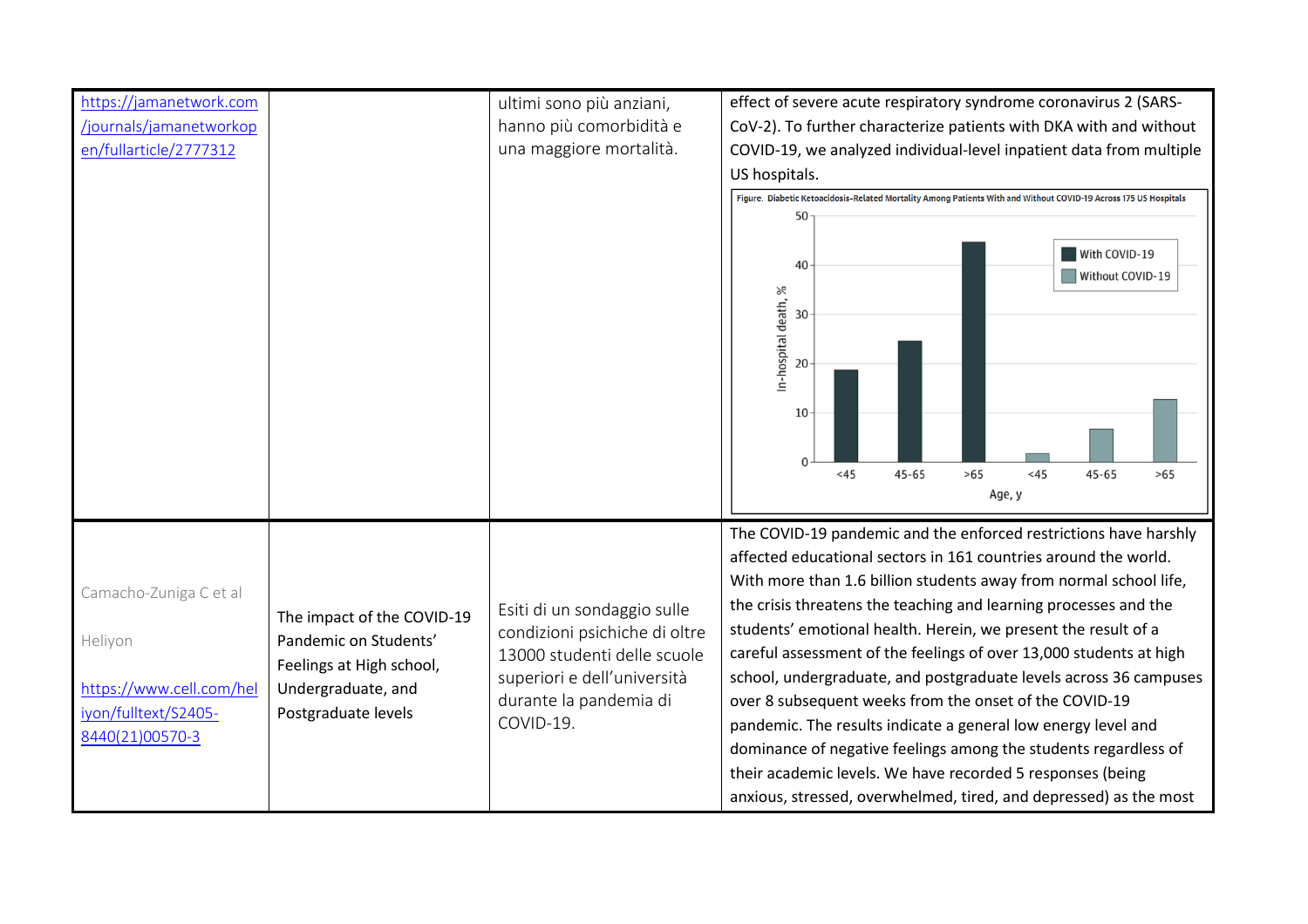|                                                                                                                                                    |                                                                                                       |                                                                                                                                      | frequently reported feelings in the time of lockdown. Overall, 14%<br>of those who have reported to suffer from these feelings have also<br>identified a need for professional help in managing their feelings<br>throughout the quarantine period. The current study also presents<br>several strategies to combat the undesirable consequences of<br>COVID-19 pandemic.<br>2 <sub>1</sub><br>Thankfu<br>1.5<br>Ontimistic<br>0.5<br>Thoughful<br>$-0.8$<br>$-0.2$<br>0.2<br>$-1$<br>$-0.6$<br>$-0.4$<br>0.4<br>0.6<br>0.8<br>1.7<br>$\mathbf{1}$<br><b>Bored</b><br><b>Tired</b><br>$-0.5$<br>Average<br><b>Nervous</b><br><b>Depressed</b><br><b>Anxious</b><br>Worried <sup>-1</sup><br>$-1.5$<br>Overwhelmed Stressed<br>$-2$<br>Average level of energy |
|----------------------------------------------------------------------------------------------------------------------------------------------------|-------------------------------------------------------------------------------------------------------|--------------------------------------------------------------------------------------------------------------------------------------|---------------------------------------------------------------------------------------------------------------------------------------------------------------------------------------------------------------------------------------------------------------------------------------------------------------------------------------------------------------------------------------------------------------------------------------------------------------------------------------------------------------------------------------------------------------------------------------------------------------------------------------------------------------------------------------------------------------------------------------------------------------|
|                                                                                                                                                    |                                                                                                       |                                                                                                                                      | Figure 3 Top-fifteen feelings according to the average valence and level of energy as assessed by the participants/students.<br>The bubbles are size-proportional to the number of counts                                                                                                                                                                                                                                                                                                                                                                                                                                                                                                                                                                     |
| Dan J et al<br>Clinical Infectious<br><b>Diseases</b><br>https://academic.oup.co<br>m/cid/advance-<br>article/doi/10.1093/cid/ci<br>aa1936/6058751 | Severe Acute Respiratory<br><b>Syndrome Coronavirus 2</b><br>(SARS-CoV-2) Immunity and<br>Reinfection | Quanto è difficile stabilire<br>una reinfezione da SARS-<br>CoV-2, ruolo protettivo delle<br>IgG circolanti e delle IgA<br>mucosali. | Establishing reinfection or recrudescence of SARS-CoV-2 is not a<br>simple feat. A few case reports have demonstrated phylogenetic<br>confirmation of reinfection [5-7]. It is well established that viral<br>RNA can be detected in the nasopharynx many months after initial<br>infection, particularly in immunocompromised individuals.<br>Demonstrating reinfection necessitates phylogenetic analyses to<br>confirm that a virus detected during subsequent illness is a unique<br>variant. This is made even more difficult by the relatively slow<br>evolutionary rate of SARS-CoV-2, driven by the proofreading ability<br>of SARS-CoV-2 viral polymerase complex.                                                                                   |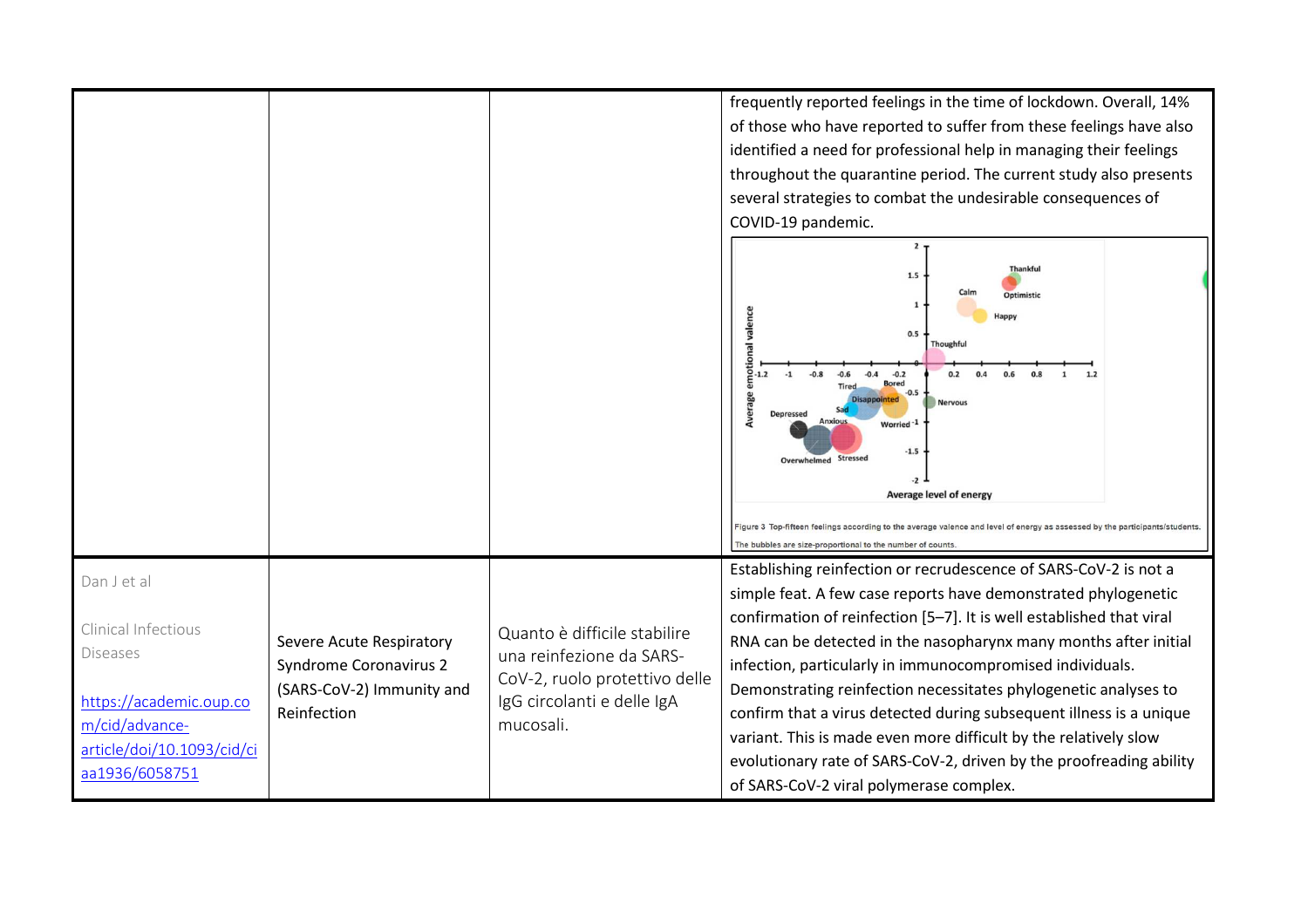| Tegally H et al<br>Nature<br>https://www.nature.com/<br>articles/s41586-021-<br>03402-9 | Emergence of a SARS-CoV-2<br>variant of concern<br>with mutations in spike<br>glycoprotein | Revisione sulle<br>caratteristiche e la<br>diffusione della viariante<br>501Y.V2 di SARS-CoV-2<br>(« sudafricana »). | Continued uncontrolled transmission of the severe acute respiratory<br>syndrome-related coronavirus 2 (SARS-CoV-2) in many parts of the<br>world is creating the conditions for signifcant virus evolution. Here,<br>we describe a new SARS-CoV-2 lineage (501Y.V2) characterised by<br>eight lineage-defning mutations in the spike protein, including three<br>at important residues in the receptor-binding domain (K417N, E484K<br>and N501Y) that may have functional signifcance. This lineage was<br>identifed in South Africa after the frst epidemic wave in a severely<br>afected metropolitan area, Nelson Mandela Bay, located on the coast<br>of the Eastern Cape Province. This lineage spread rapidly, becoming<br>dominant in the Eastern Cape, Western Cape and KwaZulu-Natal<br>Provinces within weeks. Whilst the full signifcance of the mutations<br>is yet to be determined, the genomic data, showing the rapid<br>expansion and displacement of other lineages in multiple regions,<br>suggest that this lineage is associated with a selection advantage,<br>most plausibly as a result of increased transmissibility or immune<br>escape.<br>A<br><b>S1 Subunit</b><br><b>S2 Subunit</b><br>Protease cleavage sites<br>744 782 814<br>533<br><b>RBD</b><br>250<br>750<br>500<br>1000<br>1250<br>Number of Genomes<br> -<br>  9<br>  8<br>5:D614G<br>31080A |
|-----------------------------------------------------------------------------------------|--------------------------------------------------------------------------------------------|----------------------------------------------------------------------------------------------------------------------|--------------------------------------------------------------------------------------------------------------------------------------------------------------------------------------------------------------------------------------------------------------------------------------------------------------------------------------------------------------------------------------------------------------------------------------------------------------------------------------------------------------------------------------------------------------------------------------------------------------------------------------------------------------------------------------------------------------------------------------------------------------------------------------------------------------------------------------------------------------------------------------------------------------------------------------------------------------------------------------------------------------------------------------------------------------------------------------------------------------------------------------------------------------------------------------------------------------------------------------------------------------------------------------------------------------------------------------------------------------------------------------|
|                                                                                         |                                                                                            |                                                                                                                      | $\overline{5}$<br>200<br>$400 -$<br>100<br>300<br>500<br>600<br>$t\bar{t}00$<br>700<br>800<br>1000<br>Spike protein location                                                                                                                                                                                                                                                                                                                                                                                                                                                                                                                                                                                                                                                                                                                                                                                                                                                                                                                                                                                                                                                                                                                                                                                                                                                         |
| Krammer F et al                                                                         | Antibody Responses in                                                                      | Versione definitiva di un                                                                                            | The efficacy of two injections of the severe acute respiratory                                                                                                                                                                                                                                                                                                                                                                                                                                                                                                                                                                                                                                                                                                                                                                                                                                                                                                                                                                                                                                                                                                                                                                                                                                                                                                                       |
|                                                                                         | Seropositive Persons after a                                                               | preprint già recensito: titolo                                                                                       | syndrome coronavirus 2 (SARS-CoV-2) spike messenger RNA (mRNA)                                                                                                                                                                                                                                                                                                                                                                                                                                                                                                                                                                                                                                                                                                                                                                                                                                                                                                                                                                                                                                                                                                                                                                                                                                                                                                                       |
| NEJM                                                                                    | Single Dose of SARS-CoV-2                                                                  | anticorpale dopo la prima                                                                                            | vaccines (BNT162b2 [Pfizer] and mRNA-1273 [Moderna]) in                                                                                                                                                                                                                                                                                                                                                                                                                                                                                                                                                                                                                                                                                                                                                                                                                                                                                                                                                                                                                                                                                                                                                                                                                                                                                                                              |
|                                                                                         | mRNA Vaccine                                                                               | dose di vaccino Pfizer più                                                                                           | preventing symptomatic SARS-CoV-2 infection in persons without                                                                                                                                                                                                                                                                                                                                                                                                                                                                                                                                                                                                                                                                                                                                                                                                                                                                                                                                                                                                                                                                                                                                                                                                                                                                                                                       |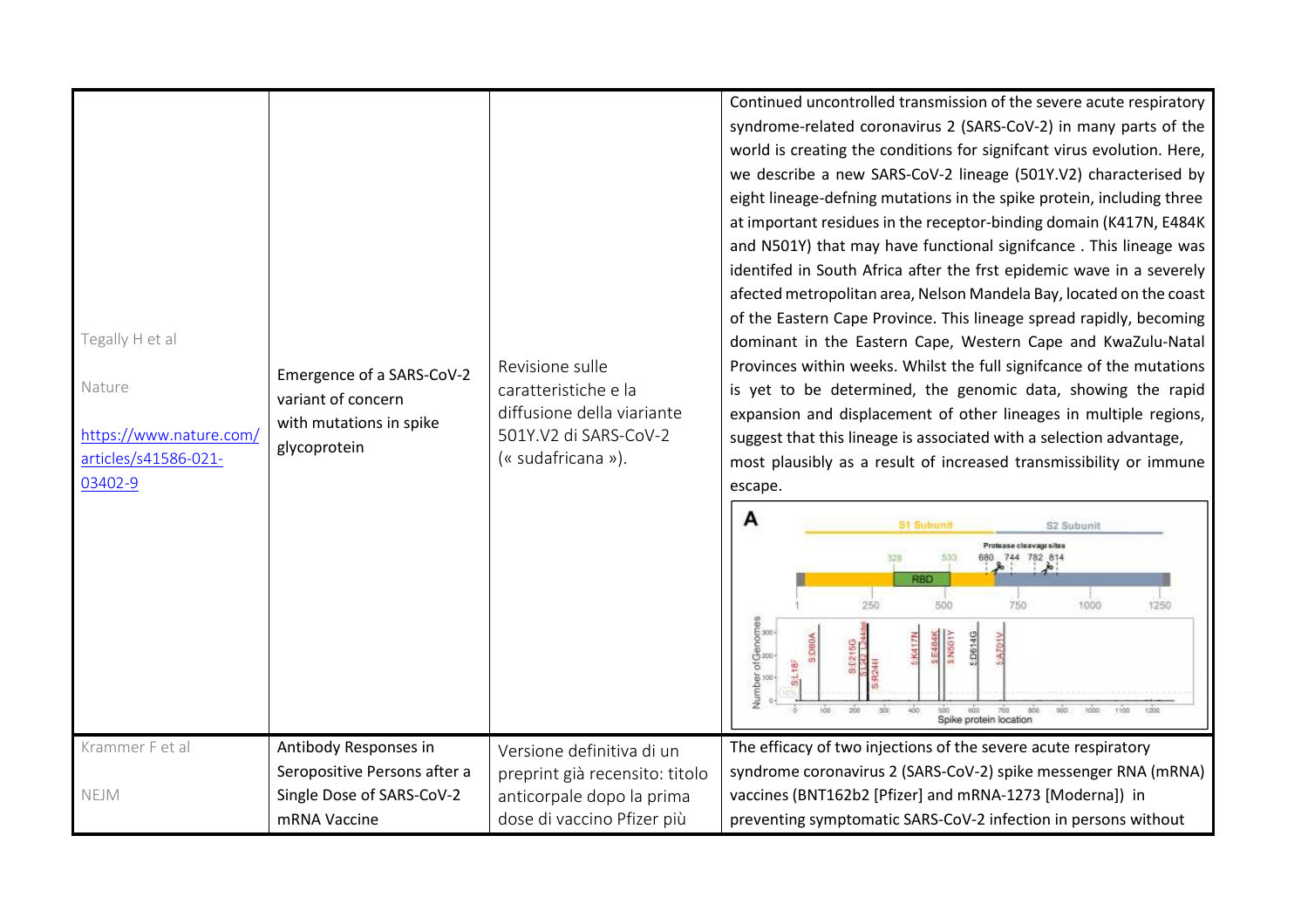| https://www.nejm.org/do<br>i/full/10.1056/NEJMc210<br>1667?query=featured ho<br>me |                                                                                                       | elevato di 10-45 volte nei<br>soggetti con storia di<br>infezione da SARS-CoV-2<br>rispetto ai naive; i primi<br>hanno anche effetti avversi<br>più frequenti.                                                                                 | previous coronavirus disease 2019 (Covid-19) has been shown to be<br>high. We wondered what the response would be to the first vaccine<br>dose in persons with previous Covid-19.<br>A Antibody Titers<br>No. of Participants<br>$17 - 20$<br>$21 - 27$<br>$9 - 12$<br>$13 - 16$<br>Day after First Vaccine Dose<br><b>Before</b><br>After<br><b>First Dose</b><br><b>Second Dose</b><br><b>B</b> Side Effects<br>Seronegative at Vaccination $(N=148)$<br>eropositive at Vaccination (N=82)<br>No. of Participants: |
|------------------------------------------------------------------------------------|-------------------------------------------------------------------------------------------------------|------------------------------------------------------------------------------------------------------------------------------------------------------------------------------------------------------------------------------------------------|----------------------------------------------------------------------------------------------------------------------------------------------------------------------------------------------------------------------------------------------------------------------------------------------------------------------------------------------------------------------------------------------------------------------------------------------------------------------------------------------------------------------|
|                                                                                    |                                                                                                       |                                                                                                                                                                                                                                                | <b>Injection Site</b><br>niection Site<br>Systemi                                                                                                                                                                                                                                                                                                                                                                                                                                                                    |
| Ramakrishnan S et al<br>medRXiv - not peer<br>reviewed                             | Inhaled budesonide in the<br>treatment of early COVID-19<br>illness: a randomised<br>controlled trial | Trial clinico open su 146<br>pazienti con COVID-19 lieve,<br>non ricoverati : il<br>trattamento con<br>budesonide per via<br>inalatoria riduce la necessità<br>di valutazione in pronto<br>soccorso e il tempo di<br>guarigione (di 1 giorno). | Background Multiple early hospital cohorts of coronavirus disease<br>2019 (COVID-19) showed that patients with chronic respiratory<br>disease were significantly under-represented. We hypothesised that<br>the widespread use of inhaled glucocorticoids was responsible for<br>this finding and tested if inhaled glucorticoids would be an effective                                                                                                                                                              |
| https://www.medrxiv.org<br>/content/10.1101/2021.0<br>2.04.21251134v1              |                                                                                                       |                                                                                                                                                                                                                                                | treatment for early COVID-19 illness.<br>Methods We conducted a randomised, open label trial of inhaled<br>budesonide, compared to usual care, in adults within 7 days of the<br>onset of mild Covid-19 symptoms. The primary end point was<br>COVID-19-related urgent care visit, emergency department                                                                                                                                                                                                              |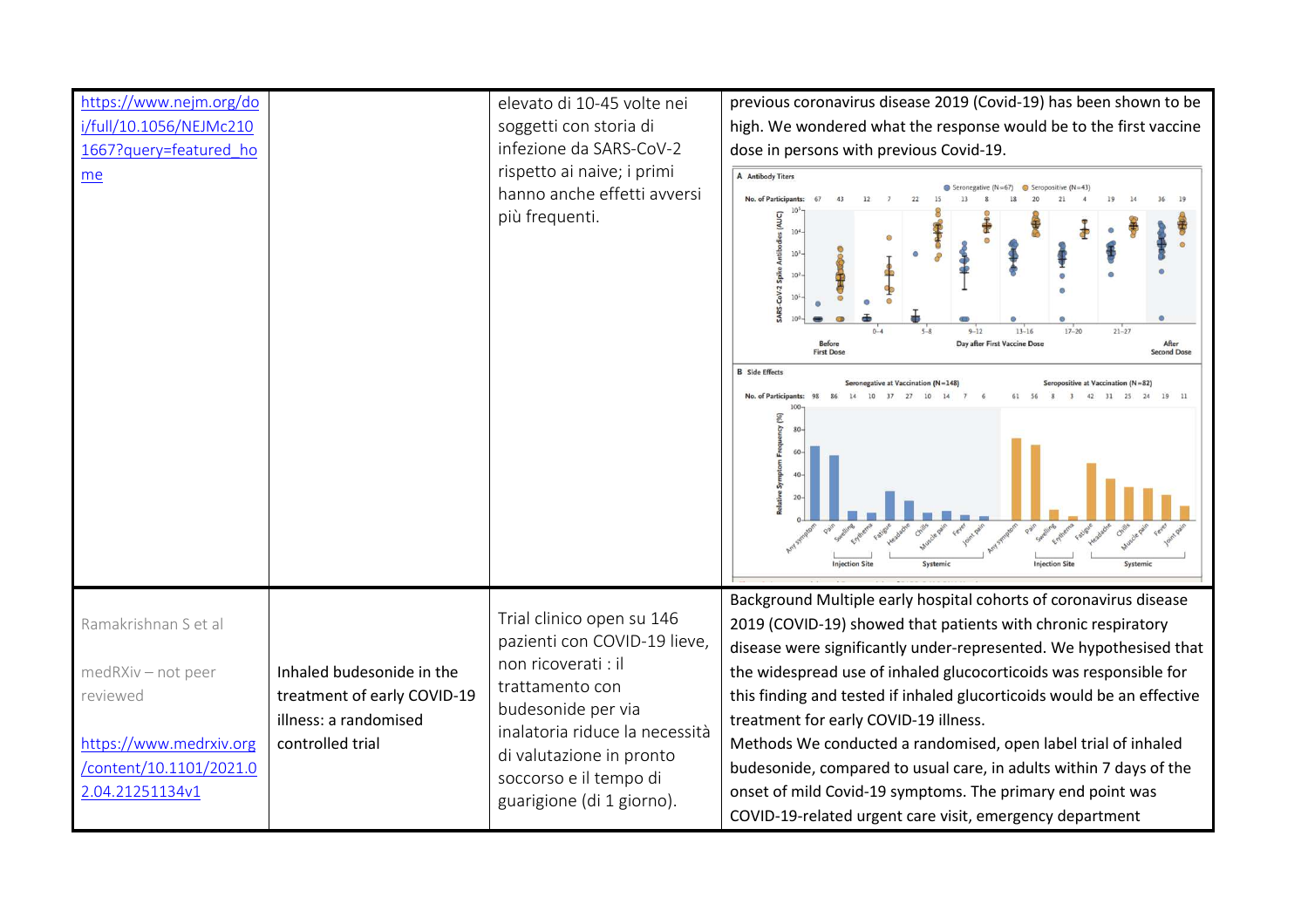|  | assessment or hospitalisation. The trial was stopped early after      |
|--|-----------------------------------------------------------------------|
|  | independent statistical review concluded that study outcome would     |
|  | not change with further participant enrolment.                        |
|  | Results 146 patients underwent randomisation. For the per protocol    |
|  | population (n=139), the primary outcome occurred in 10                |
|  | participants and 1 participant in the usual care and budesonide       |
|  | arms respectively (difference in proportion 0.131, p=0.004). The      |
|  | number needed to treat with inhaled budesonide to reduce COVID-       |
|  | 19 deterioration was 8. Clinical recovery was 1 day shorter in the    |
|  | budesonide arm compared to the usual care arm (median of 7 days       |
|  | versus 8 days respectively, logrank test p=0.007). Proportion of days |
|  | with a fever and proportion of participants with at least 1 day of    |
|  | fever was lower in the budesonide arm. Fewer participants             |
|  | randomised to budesonide had persistent symptoms at day 14 and        |
|  | day 28 compared to participants receiving usual care.                 |
|  | Conclusion Early administration of inhaled budesonide reduced the     |
|  | likelihood of needing urgent medical care and reduced time to         |
|  | recovery following early COVID-19 infection.                          |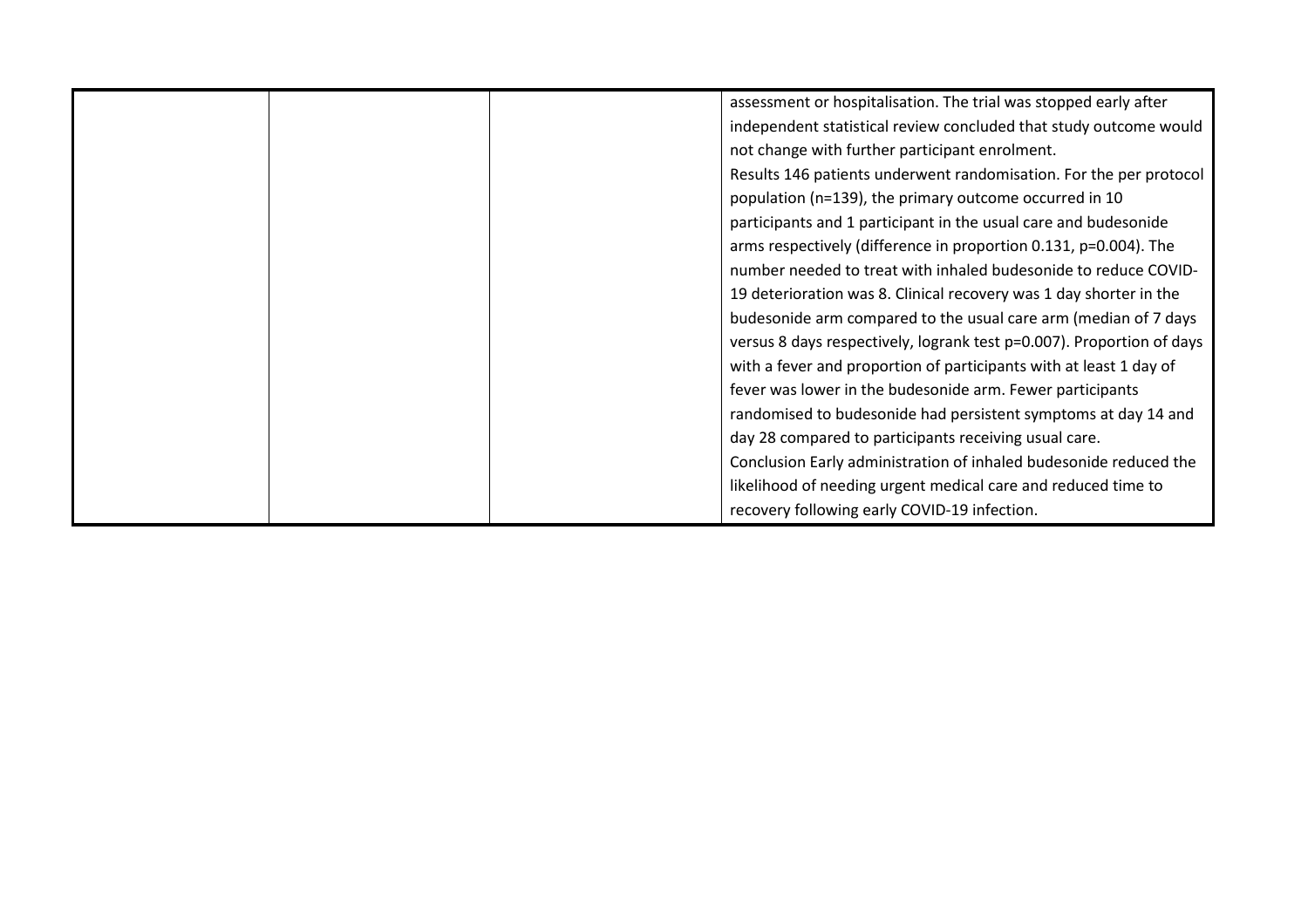|                                                                                                                                      |                                                                                  |                                                                                                                                                                                                                                | $+ 800 + 00$<br>0 <sup>0</sup>                                                                                                                                                                                                                                                                                                                                                                                                                                                                                                                                                                                                                                                                                                                                                                                                                                                                                                                                                           |
|--------------------------------------------------------------------------------------------------------------------------------------|----------------------------------------------------------------------------------|--------------------------------------------------------------------------------------------------------------------------------------------------------------------------------------------------------------------------------|------------------------------------------------------------------------------------------------------------------------------------------------------------------------------------------------------------------------------------------------------------------------------------------------------------------------------------------------------------------------------------------------------------------------------------------------------------------------------------------------------------------------------------------------------------------------------------------------------------------------------------------------------------------------------------------------------------------------------------------------------------------------------------------------------------------------------------------------------------------------------------------------------------------------------------------------------------------------------------------|
| ACTIV-3/TICO LY-CoV555<br>Study Group<br>NEJM<br>https://www.nejm.org/do<br>i/full/10.1056/NEJMoa20<br>33130?query=featured_h<br>ome | A Neutralizing Monoclonal<br>Antibody for Hospitalized<br>Patients with Covid-19 | Trial clinico sulla terapia con<br>anticorpo monoclonale LY-<br>CoV555 in aggiunta a<br>remdesivir nella terapia di<br>COVID-19 non critico (7<br>giorni mediani dall'esordio<br>dei sintomi) : nessun<br>beneficio ulteriore. | BACKGROUND : LY-CoV555, a neutralizing monoclonal antibody, has<br>been associated with a decrease in viral load and the frequency of<br>hospitalizations or emergency department visits among outpatients<br>with coronavirus disease 2019 (Covid-19). Data are needed on the<br>effect of this antibody in patients who are hospitalized with Covid-<br>19.<br>METHODS : In this platform trial of therapeutic agents, we randomly<br>assigned hospitalized patients who had Covid-19 without end-organ<br>failure in a 1:1 ratio to receive either LY-CoV555 or matching<br>placebo. In addition, all the patients received high-quality<br>supportive care as background therapy, including the antiviral drug<br>remdesivir and, when indicated, supplemental oxygen and<br>glucocorticoids. LY-CoV555 (at a dose of 7000 mg) or placebo was<br>administered as a single intravenous infusion over a 1-hour period.<br>The primary outcome was a sustained recovery during a 90-day |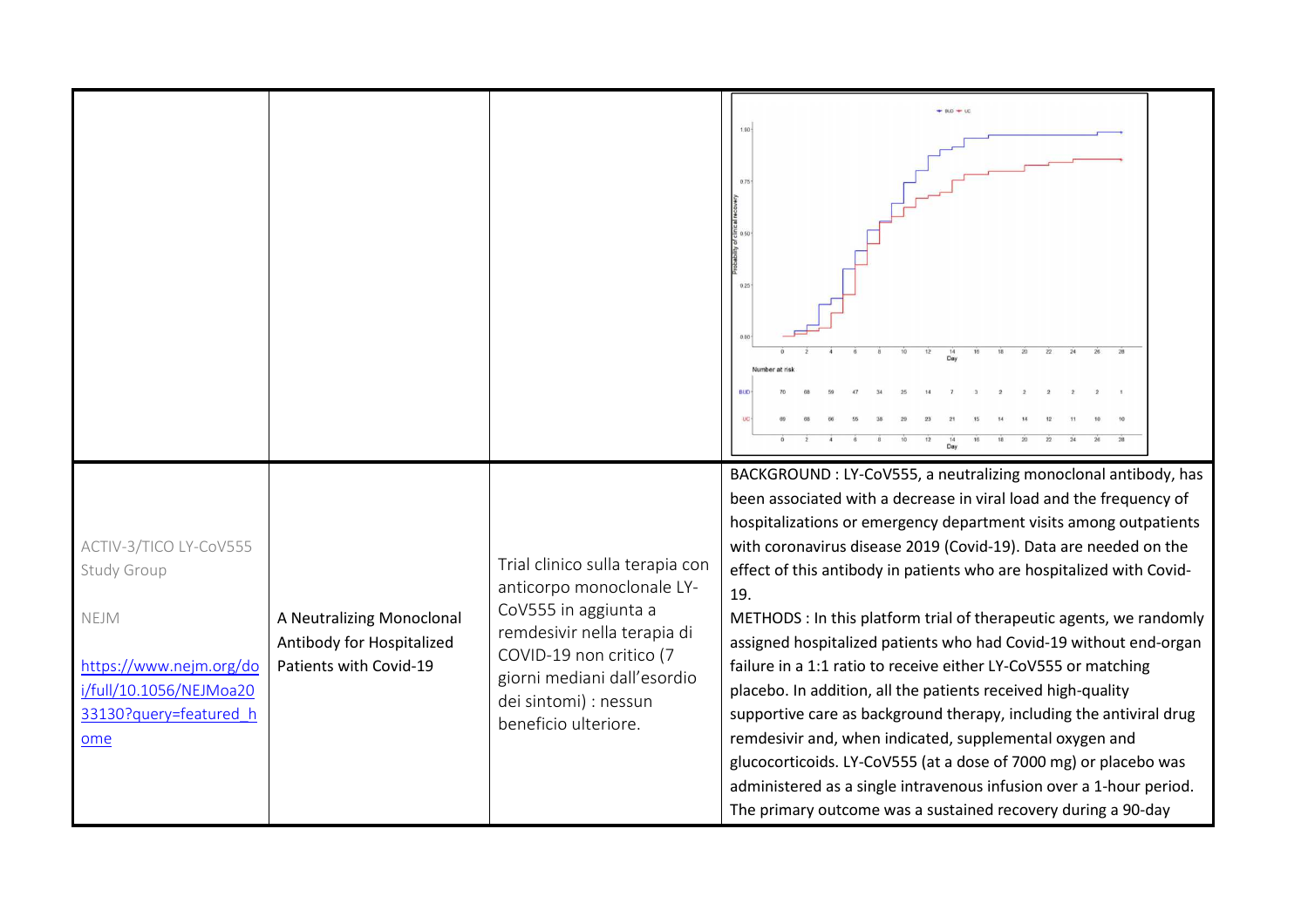|  | period, as assessed in a time-to-event analysis. An interim futility  |
|--|-----------------------------------------------------------------------|
|  | assessment was performed on the basis of a seven-category ordinal     |
|  | scale for pulmonary function on day 5.                                |
|  | RESULTS: On October 26, 2020, the data and safety monitoring          |
|  | board recommended stopping enrollment for futility after 314          |
|  | patients (163 in the LY-CoV555 group and 151 in the placebo group)    |
|  | had undergone randomization and infusion. The median interval         |
|  | since the onset of symptoms was 7 days (interquartile range, 5 to     |
|  | 9). At day 5, a total of 81 patients (50%) in the LY-CoV555 group and |
|  | 81 (54%) in the placebo group were in one of the two most             |
|  | favorable categories of the pulmonary outcome. Across the seven       |
|  | categories, the odds ratio of being in a more favorable category in   |
|  | the LY-CoV555 group than in the placebo group was 0.85 (95%           |
|  | confidence interval [CI], 0.56 to 1.29; P=0.45). The percentage of    |
|  | patients with the primary safety outcome (a composite of death,       |
|  | serious adverse events, or clinical grade 3 or 4 adverse events       |
|  | through day 5) was similar in the LY-CoV555 group and the placebo     |
|  | group (19% and 14%, respectively; odds ratio, 1.56; 95% CI, 0.78 to   |
|  | 3.10; P=0.20). The rate ratio for a sustained recovery was 1.06 (95%  |
|  | CI, 0.77 to 1.47).                                                    |
|  | CONCLUSIONS: Monoclonal antibody LY-CoV555, when                      |
|  | coadministered with remdesivir, did not demonstrate efficacy          |
|  | among hospitalized patients who had Covid-19 without end-organ        |
|  | failure.                                                              |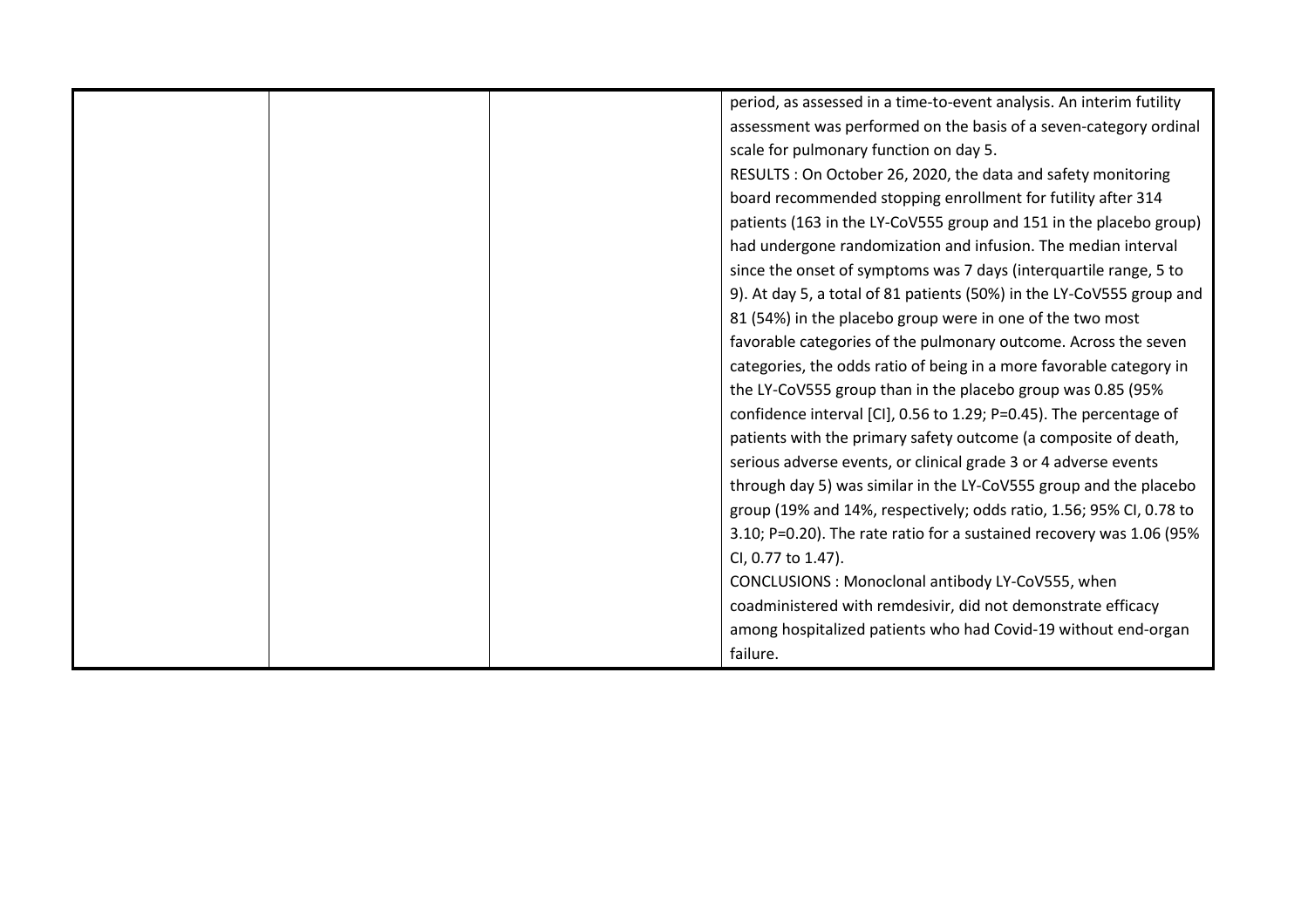|                                                                         |                                                                       |                                                                                                                                                                                                                                                                                                                                                                                                     | <b>B</b> Time to Sustained Recovery<br>$100-$                                                                                                                                                                                                                                                                                                                                                                                                                                                                                                                                                                                                                                                                                                      | C Time to Hospital Discharge<br>$100 -$                                                                                                                                                                                                                                                                                                                                                                                                |
|-------------------------------------------------------------------------|-----------------------------------------------------------------------|-----------------------------------------------------------------------------------------------------------------------------------------------------------------------------------------------------------------------------------------------------------------------------------------------------------------------------------------------------------------------------------------------------|----------------------------------------------------------------------------------------------------------------------------------------------------------------------------------------------------------------------------------------------------------------------------------------------------------------------------------------------------------------------------------------------------------------------------------------------------------------------------------------------------------------------------------------------------------------------------------------------------------------------------------------------------------------------------------------------------------------------------------------------------|----------------------------------------------------------------------------------------------------------------------------------------------------------------------------------------------------------------------------------------------------------------------------------------------------------------------------------------------------------------------------------------------------------------------------------------|
|                                                                         |                                                                       |                                                                                                                                                                                                                                                                                                                                                                                                     | Incidence (%)<br>$60 -$<br>Cumulative<br>$-$ LY-CoV555<br>Placebo<br><b>Recovery Rate Ratio</b><br>1.06 (95% CI, 0.77-1.47)<br><b>Days from Randomization</b><br>No. at Risk<br>LY-CoV555<br>Placebo                                                                                                                                                                                                                                                                                                                                                                                                                                                                                                                                               | (%)<br>60<br>40<br>$-$ LY-CoV555<br>---- Placebo<br>20<br><b>Discharge Rate Ratio</b><br>0.97 (95% CI, 0.78-1.20)<br><b>Days from Randomization</b><br>No. at Risk<br>LY-CoV555<br>163<br>Placebo                                                                                                                                                                                                                                      |
|                                                                         |                                                                       |                                                                                                                                                                                                                                                                                                                                                                                                     | Severe covid-19 pneumonia has posed critical challenges for the                                                                                                                                                                                                                                                                                                                                                                                                                                                                                                                                                                                                                                                                                    |                                                                                                                                                                                                                                                                                                                                                                                                                                        |
|                                                                         |                                                                       |                                                                                                                                                                                                                                                                                                                                                                                                     | research and medical communities. Older age, male sex, and<br>comorbidities increase the risk for severe disease. For people                                                                                                                                                                                                                                                                                                                                                                                                                                                                                                                                                                                                                       |                                                                                                                                                                                                                                                                                                                                                                                                                                        |
| Attaway AH et al<br>BMJ<br>https://www.bmj.com/co<br>ntent/372/bmj.n436 | Severe covid-19 pneumonia:<br>pathogenesis and clinical<br>management | Revisione sulla patogenesi e<br>sulla gestione clinica della<br>polmonite grave da SARS-<br>CoV-2. Utilità del ROX index<br>(Respiratory rate-<br>OXygenation), dato da<br>SpO2/FiO2 fratto la<br>frequenza respiratoria, nel<br>predire il fallimento delle<br>cannule nasali ad alto flusso<br>[https://www.ncbi.nlm.nih.g<br>ov/pmc/articles/PMC74784<br>40/pdf/134 2020 Article 6<br>228.pdf ]. | hospitalized with covid-19, 15-30% will go on to develop covid-19<br>associated acute respiratory distress syndrome (CARDS). Autopsy<br>a higher thrombus burden in pulmonary capillaries. When used<br>appropriately, high flow nasal cannula (HFNC) may allow CARDS<br>transmission. During invasive mechanical ventilation, low tidal<br>volume ventilation and positive end expiratory pressure (PEEP)<br>titration to optimize oxygenation are recommended.<br>severe and critical covid-19, while remdesivir may have modest<br>benefit in time to recovery in patients with severe disease but<br>high risk for long term physical and mental impairments, and an<br>interdisciplinary approach is essential for critical illness recovery. | studies of patients who died of severe SARS CoV-2 infection reveal<br>presence of diffuse alveolar damage consistent with ARDS but with<br>patients to avoid intubation, and does not increase risk for disease<br>Dexamethasone treatment improves mortality for the treatment of<br>shows no statistically significant benefit in mortality or other clinical<br>outcomes. Covid-19 survivors, especially patients with ARDS, are at |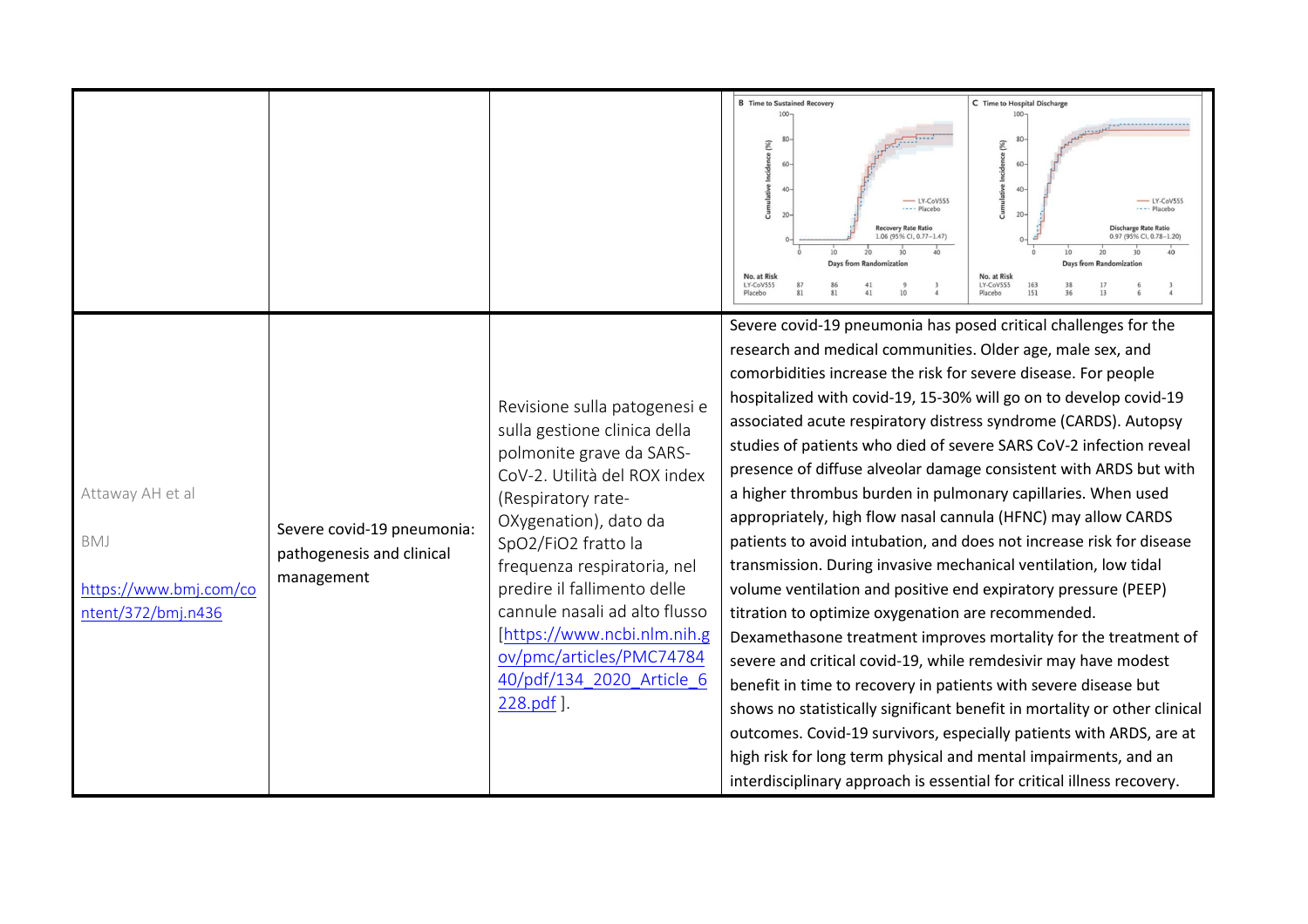|                                                                                                  |                                                              |                                                                                                                                                                                                                                                | Patient with Severe COVID-19 Pneumonia and Hypoxemic Respiratory Failure<br>(SaO2 < 90% on oxygen mask at 50%)<br><b>Increased Work of Breathing</b><br>(accessory muscle use, RR > 30/min, intercostal retractions, abdominal paradox, tracheal tug, nasal flaring)<br>nyasiye mechanical yentilation<br>low tidal volume <sup>er</sup><br>Hypotension<br>$(MAP < 65$ mm Hg)*<br>neuromuscular blockade <sup>81</sup><br>or Altered mentation<br>prone if $P/F \le 150^{7}$<br>consider high PEEP table <sup>71</sup> if R/I > 0.5 <sup>7</sup><br>COPD exacerbation or<br>CHF <sup>10,11</sup><br>and P/F > 150"<br>Consider trial of HFNC<br>Consider trial of NIV<br>with vigilant hourly<br>with vigilant hourly<br>monitorini<br>monitorir<br>WOB normal<br><b>WOB</b> normal<br>Continue HFNC<br>Continue NIV<br>P/F >200 mmHg and<br>$\bullet$<br>$\bullet$<br>with hourly<br>with hourly<br>ROX > 3.85 after<br>VT < 9 mL/kg 1 hour<br>monitoring<br>monitoring<br>2.6.12hrs <sup>21</sup><br>equires vasopressors<br>after initiation <sup>1</sup><br>has clinical signs of shock |
|--------------------------------------------------------------------------------------------------|--------------------------------------------------------------|------------------------------------------------------------------------------------------------------------------------------------------------------------------------------------------------------------------------------------------------|---------------------------------------------------------------------------------------------------------------------------------------------------------------------------------------------------------------------------------------------------------------------------------------------------------------------------------------------------------------------------------------------------------------------------------------------------------------------------------------------------------------------------------------------------------------------------------------------------------------------------------------------------------------------------------------------------------------------------------------------------------------------------------------------------------------------------------------------------------------------------------------------------------------------------------------------------------------------------------------------------------------------------------------------------------------------------------------------|
| Stephenson KE et al<br>JAMA<br>https://jamanetwork.com<br>/journals/jama/fullarticle/<br>2777598 | Immunogenicity of the<br>Ad26.COV2.S Vaccine for<br>COVID-19 | Trial clinic di fase 1-2 che<br>dimostra l'efficacia del<br>vaccino Janssen contro<br>SARS-CoV-2, in<br>monosomministrazione,<br>nello stimolare anticorpi<br>neutralizzanti e risposta<br>cellulo-mediata. Sono in<br>corso i trial di fase 3 | Importance Control of the global COVID-19 pandemic will require<br>the development and deployment of safe and effective vaccines.<br>Objective To evaluate the immunogenicity of the Ad26.COV2.S<br>vaccine (Janssen/Johnson & Johnson) in humans, including the<br>kinetics, magnitude, and phenotype of SARS-CoV-2 spike-specific<br>humoral and cellular immune responses.<br>Design, Setting, and Participants Twenty-five participants were<br>enrolled from July 29, 2020, to August 7, 2020, and the follow-up<br>for this day 71 interim analysis was completed on October 3, 2020;<br>follow-up to assess durability will continue for 2 years. This study<br>was conducted at a single clinical site in Boston, Massachusetts, as<br>part of a randomized, double-blind, placebo-controlled phase 1<br>clinical trial of Ad26.COV2.S.<br>Interventions Participants were randomized to receive 1 or 2<br>intramuscular injections with $5 \times 1010$ viral particles or $1 \times 1011$                                                                                         |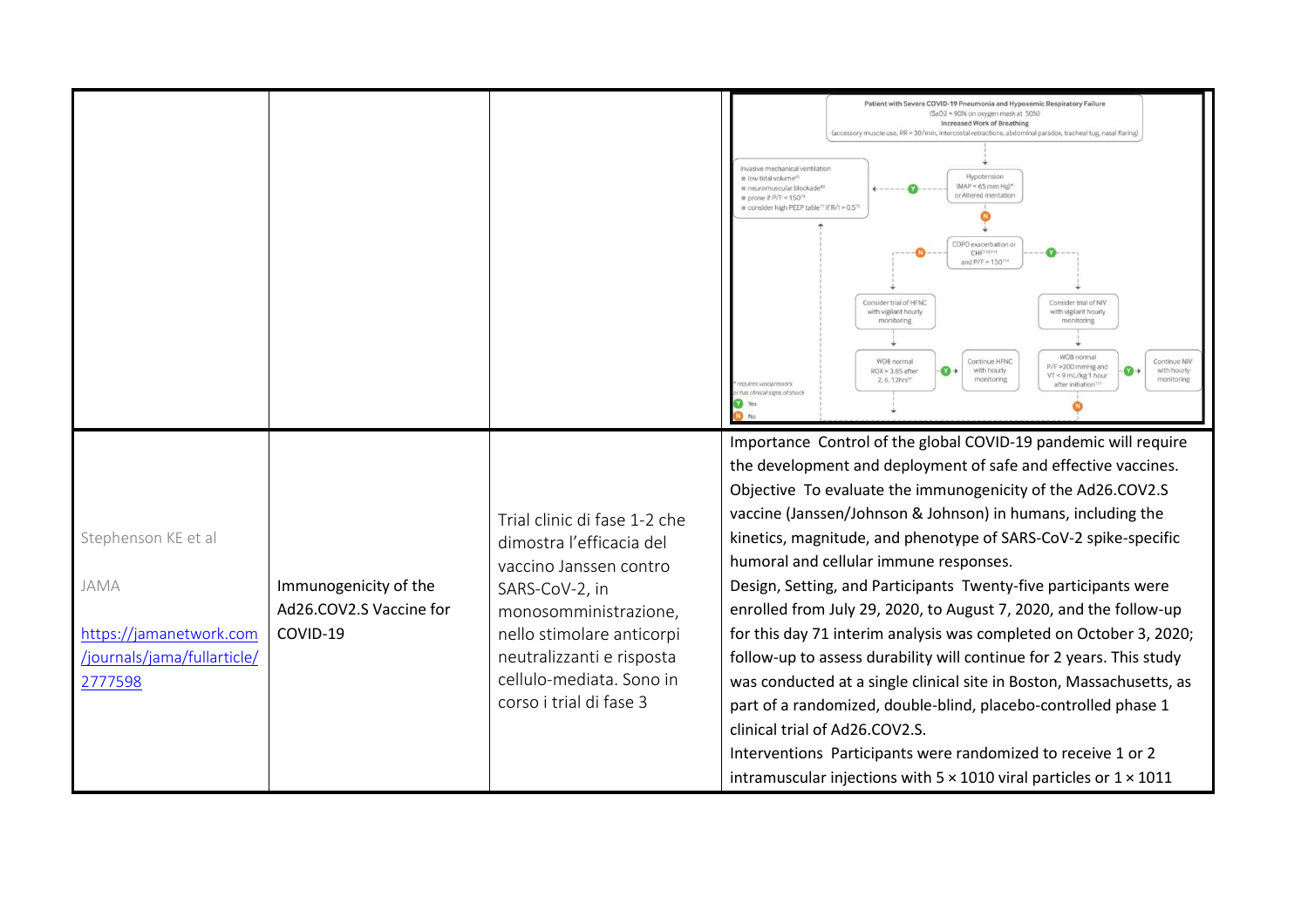|  | viral particles of Ad26.COV2.S vaccine or placebo administered on   |
|--|---------------------------------------------------------------------|
|  | day 1 and day 57 (5 participants in each group).                    |
|  | Main Outcomes and Measures Humoral immune responses                 |
|  | included binding and neutralizing antibody responses at multiple    |
|  | time points following immunization. Cellular immune responses       |
|  | included immunospot-based and intracellular cytokine staining       |
|  | assays to measure T-cell responses.                                 |
|  | Results Twenty-five participants were randomized (median age, 42;   |
|  | age range, 22-52; 52% women, 44% male, 4% undifferentiated), and    |
|  | all completed the trial through the day 71 interim end point.       |
|  | Binding and neutralizing antibodies emerged rapidly by day 8 after  |
|  | initial immunization in 90% and 25% of vaccine recipients,          |
|  | respectively. By day 57, binding and neutralizing antibodies were   |
|  | detected in 100% of vaccine recipients after a single immunization. |
|  | On day 71, the geometric mean titers of spike-specific binding      |
|  | antibodies were 2432 to 5729 and the geometric mean titers of       |
|  | neutralizing antibodies were 242 to 449 in the vaccinated groups. A |
|  | variety of antibody subclasses, Fc receptor binding properties, and |
|  | antiviral functions were induced. CD4+ and CD8+ T-cell responses    |
|  | were induced.                                                       |
|  | Conclusion and Relevance In this phase 1 study, a single            |
|  | immunization with Ad26.COV2.S induced rapid binding and             |
|  | neutralization antibody responses as well as cellular immune        |
|  | responses. Two phase 3 clinical trials are currently underway to    |
|  | determine the efficacy of the Ad26.COV2.S vaccine.                  |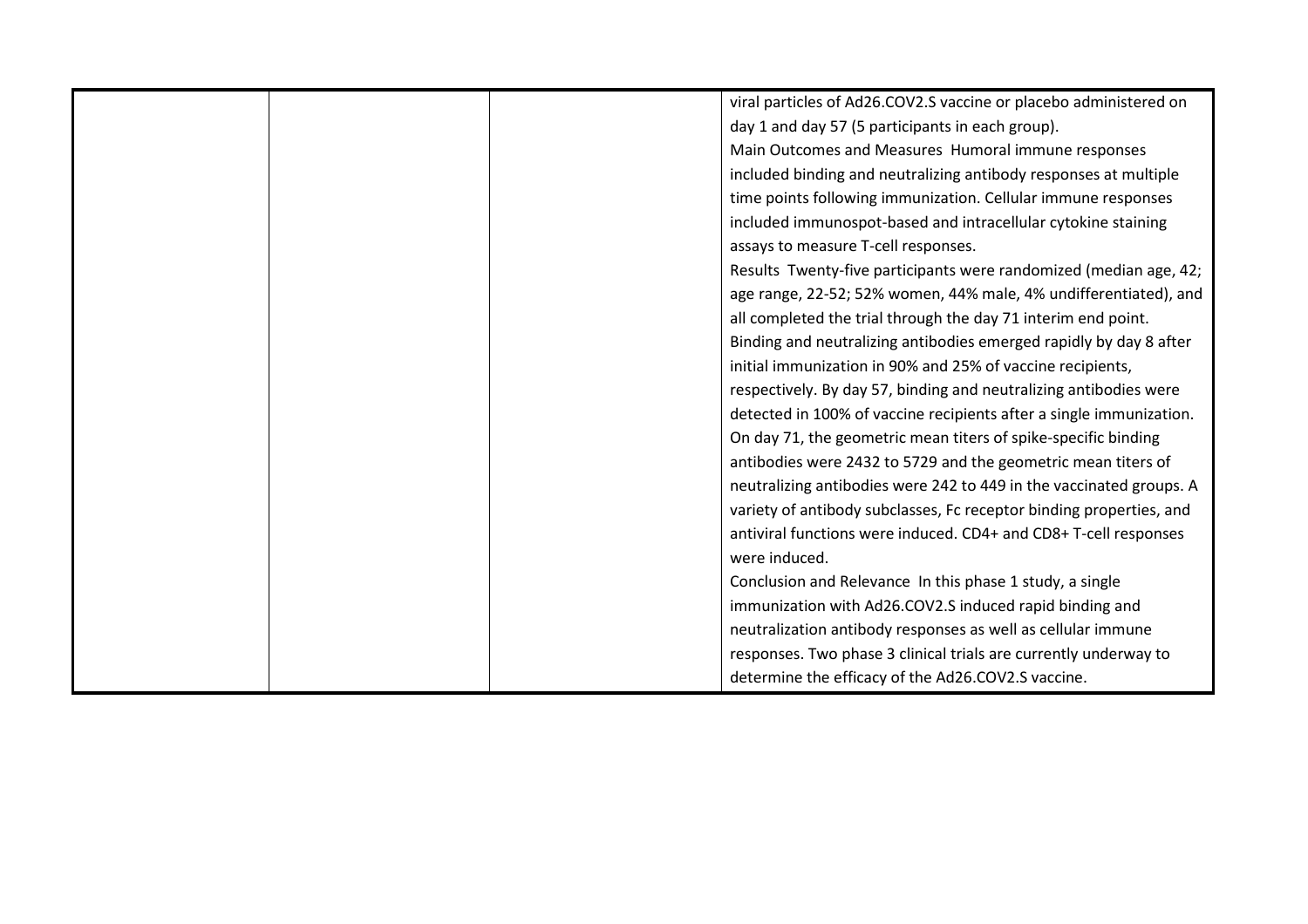|                                                                                          |                                                                              |                                                                                                                                                                                                                                                                                                                                                                                                                                                                                                                                | Figure 2. Kinetics and Magnitude of Binding and Neutralizing Antibodies (NAb) Following Ad26.COV2.S Vaccination<br>A Spike ELISA<br>Low dose/placebo<br>100000<br>High dose/high dose<br>High dose/placebo<br>Placebo/placebo<br>10000<br>ELISA tite<br>0 0 0 1100(28.9)<br>1 8 15 29 57 71<br>1 8 15 29 57 71<br>1 8 15 29 57                                                                                                                                                                                                                                                                                                                                                                                                                                                                                                                                                                                                                                                                                                                                                                                                                                                                                                                                                                                                                                                                                                                                                                                                       |
|------------------------------------------------------------------------------------------|------------------------------------------------------------------------------|--------------------------------------------------------------------------------------------------------------------------------------------------------------------------------------------------------------------------------------------------------------------------------------------------------------------------------------------------------------------------------------------------------------------------------------------------------------------------------------------------------------------------------|--------------------------------------------------------------------------------------------------------------------------------------------------------------------------------------------------------------------------------------------------------------------------------------------------------------------------------------------------------------------------------------------------------------------------------------------------------------------------------------------------------------------------------------------------------------------------------------------------------------------------------------------------------------------------------------------------------------------------------------------------------------------------------------------------------------------------------------------------------------------------------------------------------------------------------------------------------------------------------------------------------------------------------------------------------------------------------------------------------------------------------------------------------------------------------------------------------------------------------------------------------------------------------------------------------------------------------------------------------------------------------------------------------------------------------------------------------------------------------------------------------------------------------------|
| Collier DA et al<br>Nature<br>https://www.nature.com/<br>articles/s41586-021-<br>03412-7 | Sensitivity of SARS-CoV-2<br>B.1.1.7 to mRNA vaccine-<br>elicited antibodies | Il siero di soggetti guariti, il<br>siero di vaccinati con il<br>vaccino Pfizer e gli anticorpi<br>monoclonali anti-SARS-CoV-<br>2 in uso hanno una attività<br>neutralizzante lievemente<br>ridotta nei confronti della<br>variante B.1.1.7 ("inglese")<br>del virus rispetto al<br>wildtype. L'introduzione<br>della mutazione E484K<br>(tipica ad esempio della<br>variante "sudafricana")<br>riduce ulteriormente il titolo<br>neutralizzante e mette a<br>rischio, secondo gli autori,<br>l'efficacia del vaccino Pfizer. | SARS-CoV-2 transmission is uncontrolled in many parts of the world,<br>compounded in some areas by higher transmission potential of the<br>B1.1.7 variant1 now reported in 94 countries. It is unclear whether<br>responses to SARS-CoV-2 vaccines based on the prototypic strain<br>will be impacted by mutations found in B.1.1.7. Here we assessed<br>immune responses following vaccination with mRNA-based vaccine<br>BNT162b22. We measured neutralising antibody responses<br>following first and second immunisations using pseudoviruses<br>expressing the wild-type Spike protein or the 8 amino acid<br>mutations found in the B.1.1.7 spike protein. The vaccine sera<br>exhibited a broad range of neutralising titres against the wild-type<br>pseudoviruses that were modestly reduced against B.1.1.7 variant.<br>This reduction was also evident in sera from some convalescent<br>patients. Decreased B.1.1.7 neutralisation was also observed with<br>monoclonal antibodies targeting the N-terminal domain (9 out of<br>10), the RBM (5 out of 31), but not in RBD neutralising mAbs binding<br>outside the RBM. Introduction of the E484K mutation in a B.1.1.7<br>background to reflect a newly emergent Variant of Concern (VOC<br>202102/02) led to a more substantial loss of neutralising activity by<br>vaccine-elicited antibodies and mAbs (19 out of 31) over that<br>conferred by the B.1.1.7 mutations alone. E484K emergence on a<br>B.1.1.7 background represents a threat to the vaccine BNT162b. |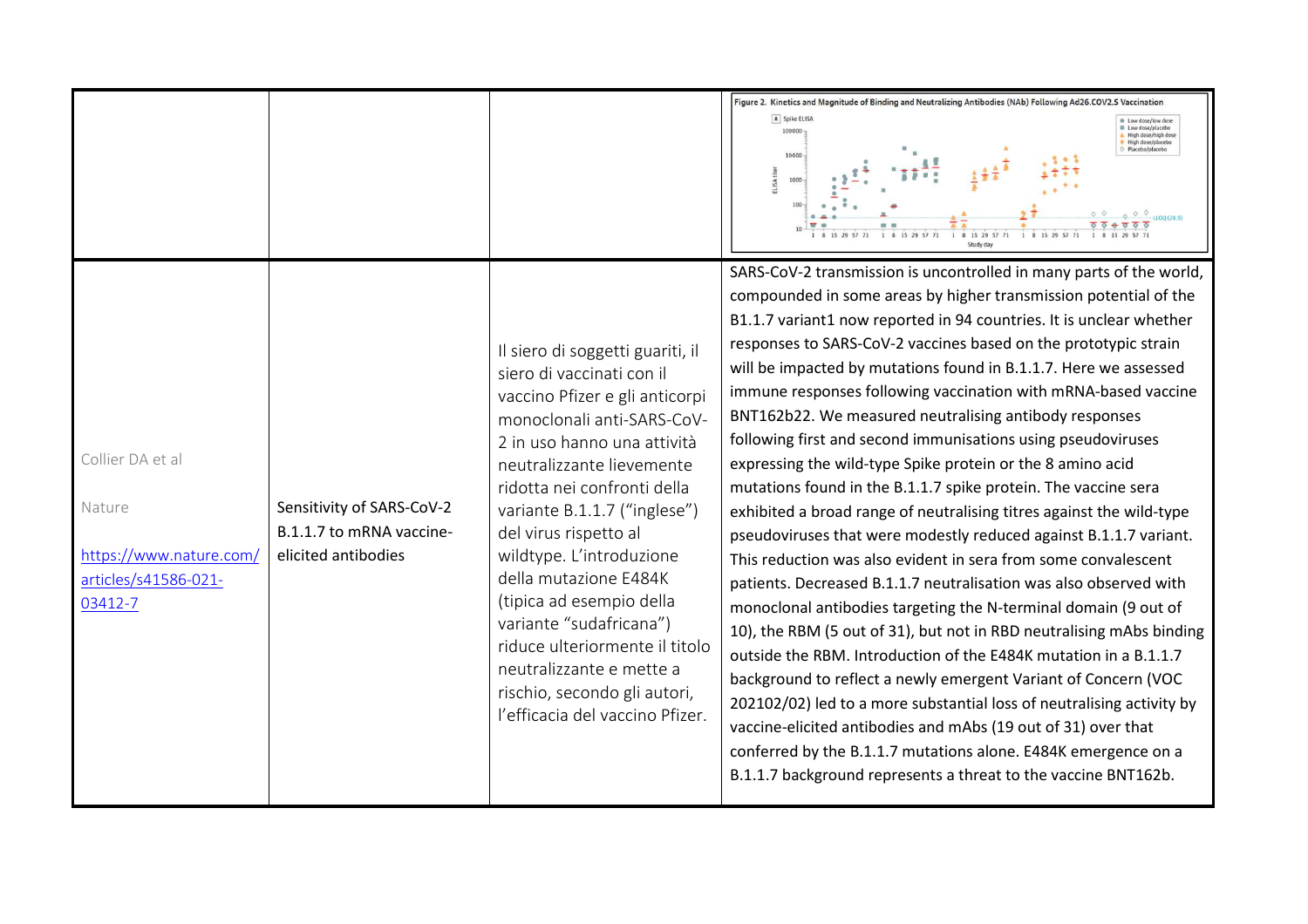|                                                                                                                                    |                                                                                                                      |                                                                                                                                                                                                                                                                          | <b>CP</b><br>Dose 1<br>Dose 2                                                                                                                                                                                                                                                                                                                                                                                                                                                                                                                                                                                                                                                                                                                                                                                                                            |
|------------------------------------------------------------------------------------------------------------------------------------|----------------------------------------------------------------------------------------------------------------------|--------------------------------------------------------------------------------------------------------------------------------------------------------------------------------------------------------------------------------------------------------------------------|----------------------------------------------------------------------------------------------------------------------------------------------------------------------------------------------------------------------------------------------------------------------------------------------------------------------------------------------------------------------------------------------------------------------------------------------------------------------------------------------------------------------------------------------------------------------------------------------------------------------------------------------------------------------------------------------------------------------------------------------------------------------------------------------------------------------------------------------------------|
|                                                                                                                                    |                                                                                                                      |                                                                                                                                                                                                                                                                          | ****<br>*** ****<br>10000<br>Extended Data Fig. 5 Neutralisation potency of mRNA vaccine sera and<br>P681H, T716I, S982A and D1118H and B.1.1.7 with E484K, GMT with s.d<br>convalescent sera (pre SARS-CoV-2B.1.1.7) against pseudotyped virus<br>representative of two independent experiments each with two technical<br>repeats are presented. Wilcoxon matched-pairs signed rank test p-values*<br>bearing Spike mutations in the B.1.1.7 lineage with and without E484K in<br><0.05, ** <0.01, *** <0.001, **** <0.0001, ns not significant. GMT: geometric<br>the receptor binding domain (all In Spike D614G background). Vaccine first<br>mean titre for 50% neutralization.<br>dose ( $a, n=37$ ), second dose ( $b, n=21$ ) and convalescent sera, Conv. ( $c=27$ )<br>against WT, B.1.1.7 Spike mutant with N501Y, A570D, AH69/V70, A144/145 |
| Steinberg J et al<br>The Lancet<br>https://www.thelancet.co<br>m/journals/lancet/article/<br>PIIS0140-6736(21)00464-<br>5/fulltext | 18Fluorodeoxyglucose<br>PET/CT findings in a systemic<br>inflammatory response<br>syndrome after COVID-19<br>vaccine | Caso di sindrome della<br>risposta infiammatoria<br>sistemica a seguito di<br>vaccinazione contro SARS-<br>CoV-2 (MODERNA) con<br>dimostrazione di linfonodi<br>ascellari ipsilaterali al sito di<br>iniezione captanti alla PET e<br>aumento dell'attività<br>splenica. | A 65-year-old woman attended our hospital with a 1-day history of<br>fever and falls, saying that her legs had given out from under her.<br>The patient's symptoms began within 1 day of the first dose of the<br>mRNA-1273 SARS-CoV-2 vaccine. She had a medical history of<br>hypertension and diabetes.<br>On examination in the emergency department, the patient's<br>temperature was 39.1°C, her respiratory rate was 25 breaths per<br>min, and her heart rate was 88 beats per min. As she met the<br>criteria for systemic inflammatory response syndrome (SIRS), an<br>extensive infection work-up was initiated and she was started on<br>broad-spectrum antibiotics.                                                                                                                                                                         |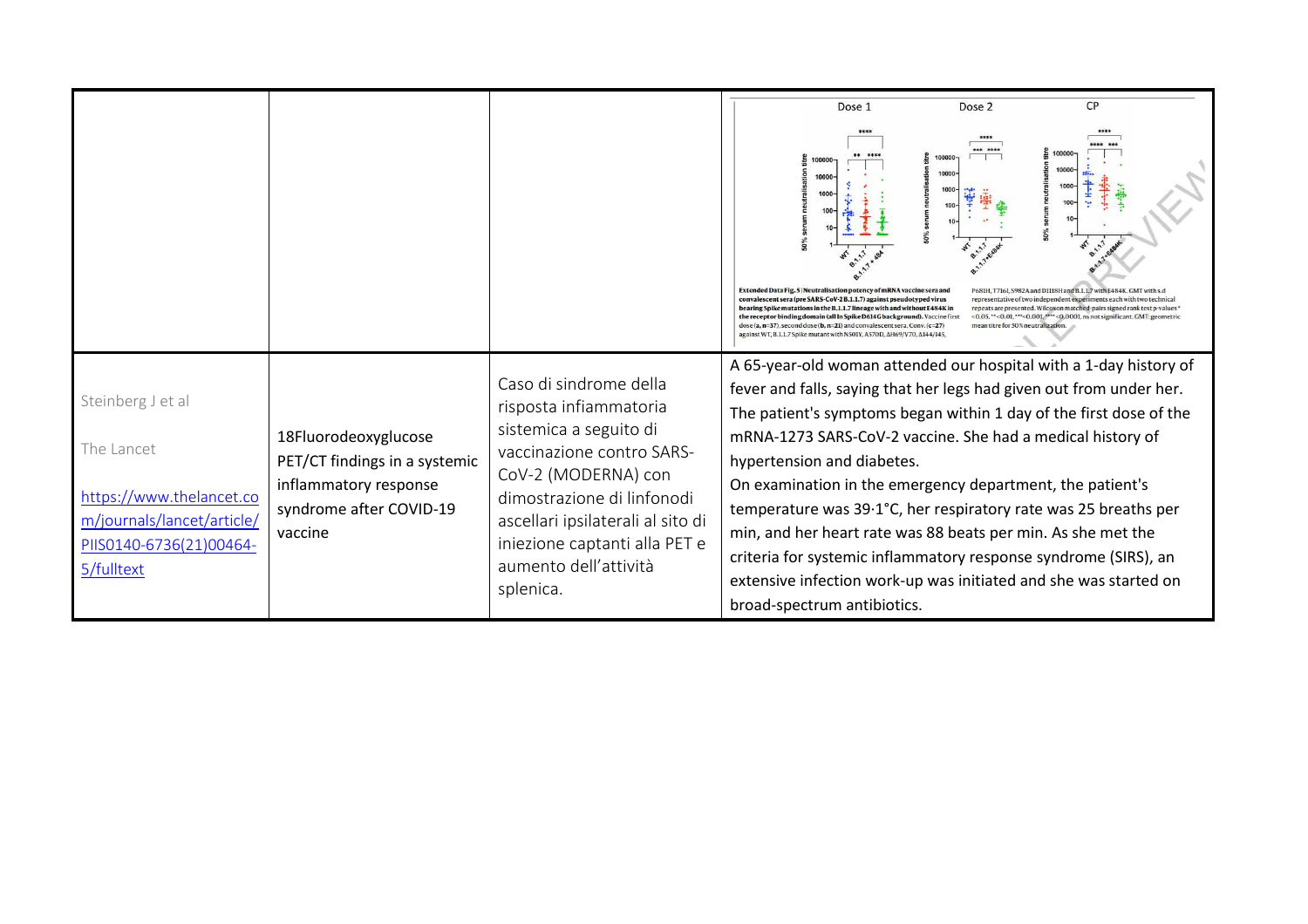| Fernández-Prada Mm et<br>al<br>Eurosurveillance<br>https://www.eurosurveill<br>ance.org/content/10.280<br>$7/1560 -$<br>7917.ES.2021.26.10.2100<br><u> 193</u> | Acute onset supraclavicular<br>lymphadenopathy coinciding<br>with intramuscular mRNA<br>vaccination against COVID-19<br>may be related to vaccine<br>injection technique, Spain,<br>January and February 2021<br>separator | Venti casi di<br>linfoadenomegalia<br>sopraclavicolare ipsilaterale<br>rispetto al sito di<br>inoculazione di vaccino a<br>mRNA contro SARS-CoV-2.<br>Conoscere tali reazioni<br>avverse rare potrebbe<br>evitare approfondimenti<br>diagnostici. | The monitoring of adverse reactions associated with vaccination is<br>one of the most important factors in vaccine safety. Although<br>vaccines are among the safest drugs currently on the market,<br>vaccines are not completely risk-free, and adverse events may occur<br>following vaccination. Careful assessment of any adverse events<br>following immunisation is essential to distinguish those that are<br>causally linked to the vaccination from those just coincident in time,<br>in order to prevent vaccine distrust or misperceptions [1]. The<br>objective of this rapid communication was to report a series of<br>adverse reactions consisting of acute onset supraclavicular<br>lymphadenopathy coinciding with vaccination against coronavirus<br>disease (COVID-19). |
|----------------------------------------------------------------------------------------------------------------------------------------------------------------|----------------------------------------------------------------------------------------------------------------------------------------------------------------------------------------------------------------------------|---------------------------------------------------------------------------------------------------------------------------------------------------------------------------------------------------------------------------------------------------|---------------------------------------------------------------------------------------------------------------------------------------------------------------------------------------------------------------------------------------------------------------------------------------------------------------------------------------------------------------------------------------------------------------------------------------------------------------------------------------------------------------------------------------------------------------------------------------------------------------------------------------------------------------------------------------------------------------------------------------------------------------------------------------------|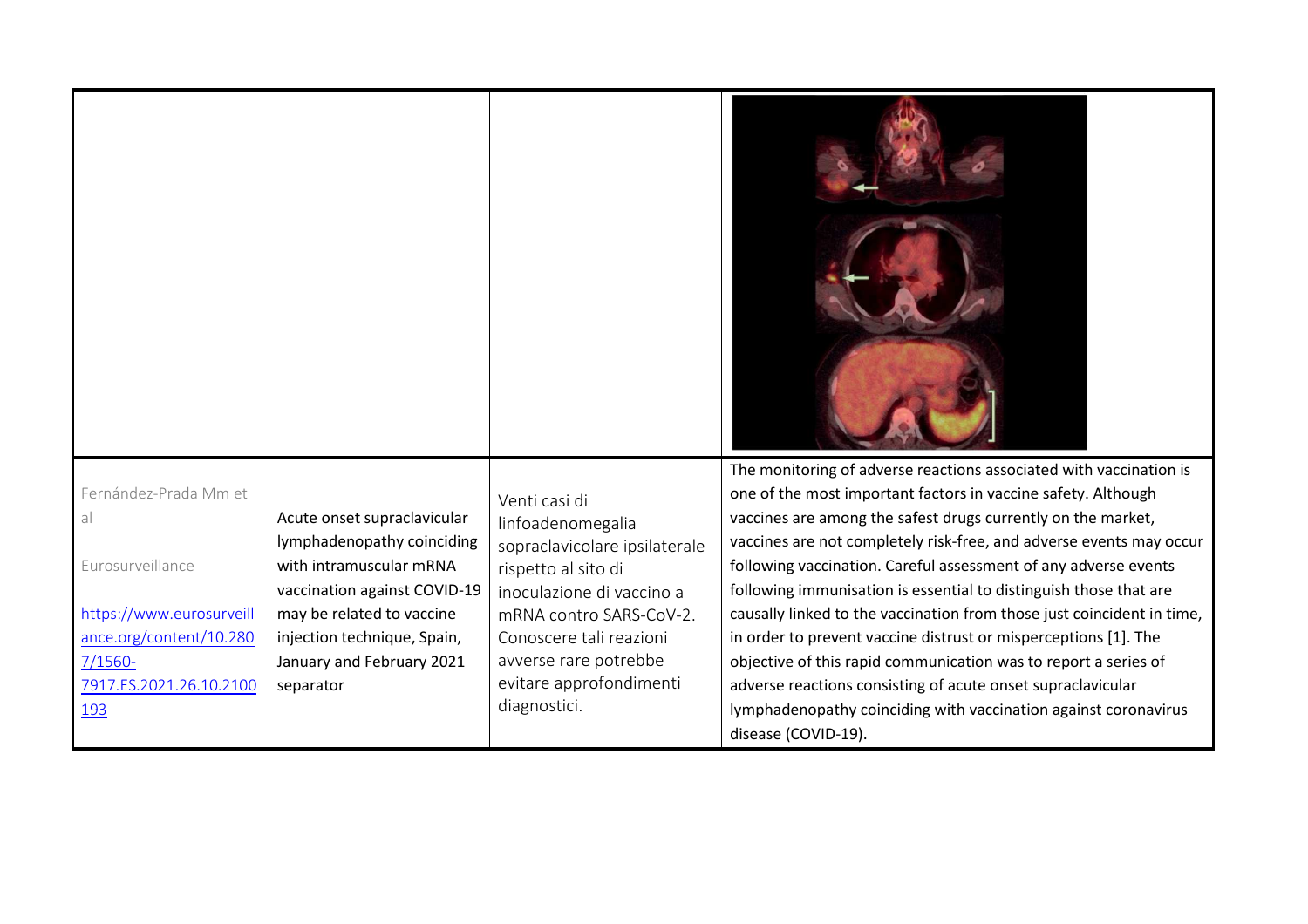|                                                                                        |                                            |                                                                                                                                                                                                                                                                             | Figure. Supraclavicular lymphadenopathy ipsilateral to the vaccination arm (left), COVID-19<br>vaccination, Spain, 2021                                                                                                                                                                                                                                                                                                                                                                                                                                                                                                                                                                                                                                                                                                                                                                                                                                                                                                                                                                                                                                                                                                                                                                                                                                                                                |
|----------------------------------------------------------------------------------------|--------------------------------------------|-----------------------------------------------------------------------------------------------------------------------------------------------------------------------------------------------------------------------------------------------------------------------------|--------------------------------------------------------------------------------------------------------------------------------------------------------------------------------------------------------------------------------------------------------------------------------------------------------------------------------------------------------------------------------------------------------------------------------------------------------------------------------------------------------------------------------------------------------------------------------------------------------------------------------------------------------------------------------------------------------------------------------------------------------------------------------------------------------------------------------------------------------------------------------------------------------------------------------------------------------------------------------------------------------------------------------------------------------------------------------------------------------------------------------------------------------------------------------------------------------------------------------------------------------------------------------------------------------------------------------------------------------------------------------------------------------|
| Sudre CH et al<br>Nature<br>https://www.nature.com/<br>articles/s41591-021-<br>01292-y | Attributes and predictors of<br>long COVID | Si può predire il perdurare<br>dei sintomi da COVID-19<br>("long COVID")? In questo<br>studio basato su dati<br>autoriportati tramite app-<br>prevalentemente da<br>pazienti femmine - emerge<br>che un maggior numero di<br>sintomi riferiti in fase acuta<br>possa essere | Reports of long-lasting coronavirus disease 2019 (COVID-19)<br>symptoms, the so-called 'long COVID', are rising but little is known<br>about prevalence, risk factors or whether it is possible to predict a<br>protracted course early in the disease. We analyzed data from 4,182<br>incident cases of COVID-19 in which individuals self-reported their<br>symptoms prospectively in the COVID Symptom Study app. A total<br>of 558 (13.3%) participants reported symptoms lasting ≥28 days,<br>189 (4.5%) for ≥8 weeks and 95 (2.3%) for ≥12 weeks. Long COVID<br>was characterized by symptoms of fatigue, headache, dyspnea and<br>anosmia and was more likely with increasing age and body mass<br>index and female sex. Experiencing more than five symptoms during<br>the first week of illness was associated with long COVID (odds<br>ratio = 3.53 (2.76-4.50)). A simple model to distinguish between<br>short COVID and long COVID at 7 days (total sample size, n = 2,149)<br>showed an area under the curve of the receiver operating<br>characteristic curve of 76%, with replication in an independent<br>sample of 2,472 individuals who were positive for severe acute<br>respiratory syndrome coronavirus 2. This model could be used to<br>identify individuals at risk of long COVID for trials of prevention or<br>treatment and to plan education and rehabilitation services. |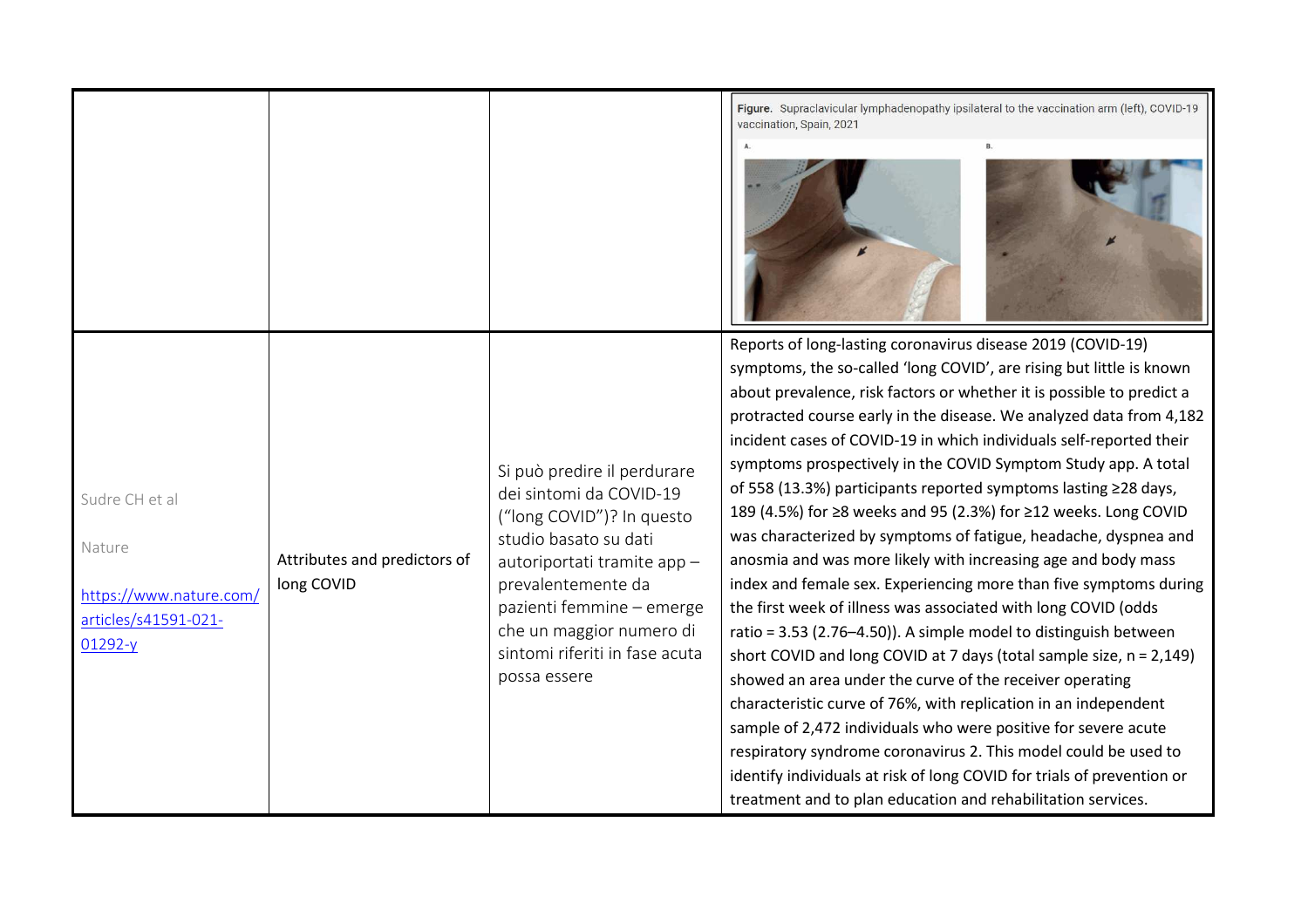| Kadire SR et al<br>NEJM<br>https://www.nejm.org/do<br>i/full/10.1056/NEJMclde2<br>100910?query=featured<br>home | Doctor, How Long Should I<br>Isolate?                                                           | Discussione di uno scenario<br>clinico incentrato sulla<br>sospensione dell'indicazione<br>a isolamento dopo infezione<br>da SARS-CoV-2. Gli autori<br>sembrano concordare su un<br>aspetto: la valutazione caso<br>per caso è sempre<br>necessaria. | It has now been 1 week since her admission to the hospital, and<br>discharge planning has started. The patient plans to go home to stay<br>with her parents, both of whom are over the age of 65 years, while<br>she recuperates. She is concerned about the risk of transmission of<br>SARS-CoV-2 to her parents. Her father is taking immunosuppressive<br>medication after recent kidney transplantation. She has requested<br>that PCR testing be performed again on a repeat nasopharyngeal<br>swab. The PCR test is performed, and the result is positive.<br>You must advise the patient about the risk of transmitting the virus<br>to her parents, given the time since the onset of Covid-19<br>symptoms and the positive repeat PCR test.                                                                                |
|-----------------------------------------------------------------------------------------------------------------|-------------------------------------------------------------------------------------------------|------------------------------------------------------------------------------------------------------------------------------------------------------------------------------------------------------------------------------------------------------|-------------------------------------------------------------------------------------------------------------------------------------------------------------------------------------------------------------------------------------------------------------------------------------------------------------------------------------------------------------------------------------------------------------------------------------------------------------------------------------------------------------------------------------------------------------------------------------------------------------------------------------------------------------------------------------------------------------------------------------------------------------------------------------------------------------------------------------|
| Agenzia Italiana del<br>Farmaco<br>https://www.aifa.gov.it/w<br>eb/guest/-/aifa-approva-<br>il-vaccino-janssen  | AIFA approva il vaccino<br>Janssen                                                              | Comunicato stampa AIFA<br>sulla approvazione del<br>vaccino Janssen/<br>Johnson&Johnson contro<br>SARS-CoV-2, destinato alla<br>monosomministrazione.                                                                                                | AIFA ha autorizzato il vaccino Janssen di Johnson&Johnson per la<br>prevenzione della malattia COVID-19 per i soggetti al di sopra dei 18<br>anni, come da indicazione EMA. Il vaccino sarà dunque messo a<br>disposizione a carico del SSN.<br>La Commissione tecnico-scientifica (CTS) dell'Agenzia si è riunita<br>oggi, 12 marzo 2021, ha confermato la valutazione dell'EMA<br>sull'efficacia del vaccino che nelle forme gravi arriva fino al 77 %<br>dopo 14 giorni dalla somministrazione e all'85% dopo 28 giorni dalla<br>somministrazione. I dati attualmente disponibili hanno mostrato<br>che nei soggetti over 65 non si è notata alcuna flessione nella<br>efficacia. Il vaccino Janssen, il quarto approvato, si aggiunge come<br>un'altra utile opzione con un beneficio rilevante nel contrasto alla<br>pandemia. |
| Garcia-Beltram WF et al<br>Cell                                                                                 | Multiple SARS-CoV-2 variants<br>escape neutralization by<br>vaccine-induced humoral<br>immunity | Il siero di 99 individui<br>vaccinati con vaccino a<br>mRNA Pfizer o MODERNA<br>contro SARS-CoV-2<br>neutralizza il virus wildtype<br>e alcune varianti, ma non la                                                                                   | Vaccination elicits immune responses capable of potently<br>neutralizing SARS-CoV-2. However, ongoing surveillance has<br>revealed the emergence of variants harboring mutations in spike,<br>the main target of neutralizing antibodies. To understand the<br>impact of these variants, we evaluated the neutralization potency of<br>99 individuals that received one or two doses of either BNT162b2 or                                                                                                                                                                                                                                                                                                                                                                                                                          |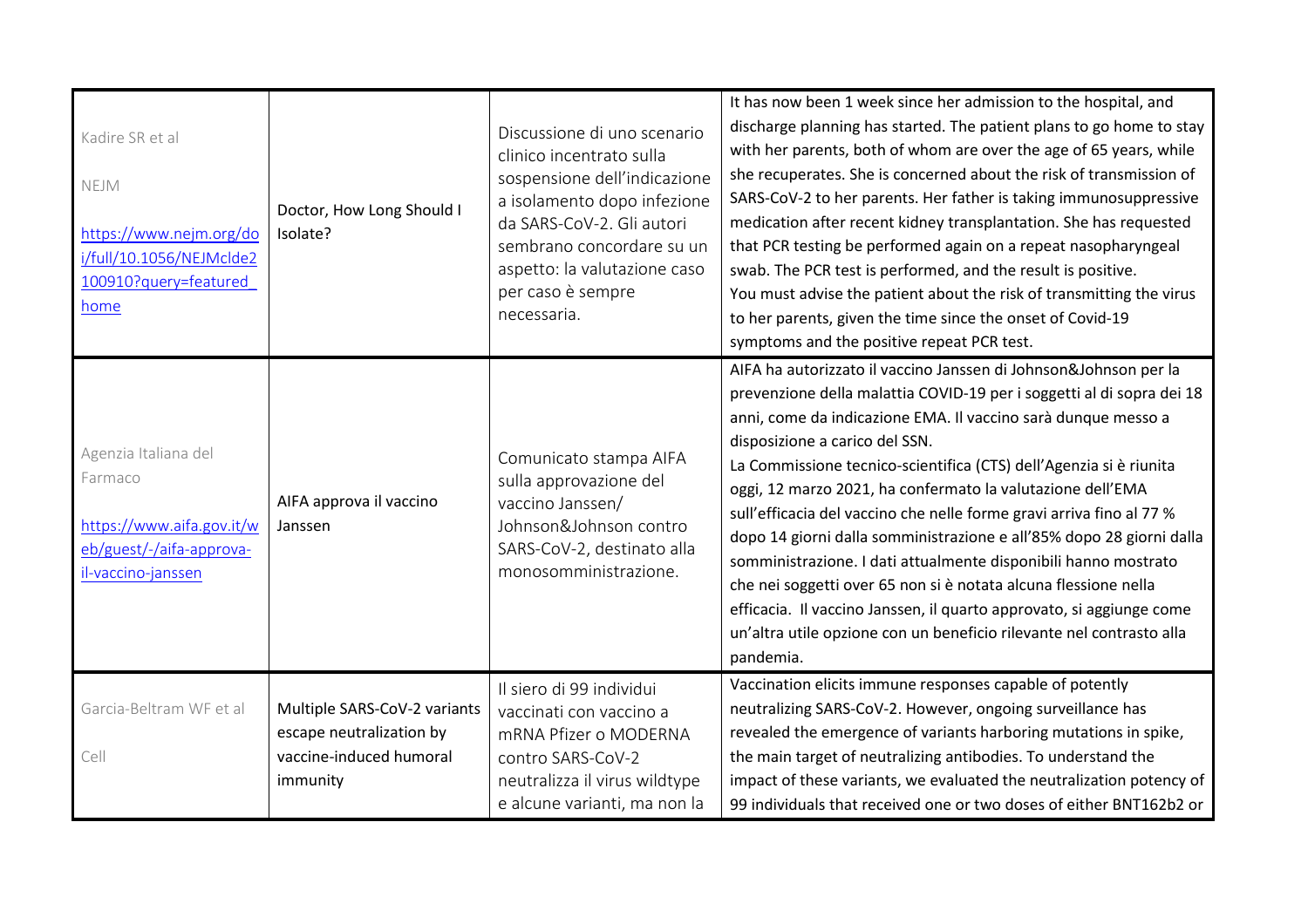| https://www.cell.com/cell<br>-fulltext/S0092/<br>8674(21)00298-1 |                                                                                            | B.1.351 ("sudafricana") e la<br>P.2 ("brasiliana"), per cui<br>andrebbe supportata<br>secondo gli autori la sintesi<br>di ulteriori dosi di vaccino<br>adeguate alle mutazioni<br>della proteina Spike. | mRNA-1273 vaccines against pseudoviruses representing 10 globally<br>circulating strains of SARS-CoV-2. Five of the 10 pseudoviruses,<br>harboring receptor-binding domain mutations, including K417N/T,<br>E484K, and N501Y, were highly resistant to neutralization. Cross-<br>neutralization of B.1.351 variants was comparable to SARS-CoV and<br>bat-derived WIV1-CoV, suggesting that a relatively small number of<br>mutations can mediate potent escape from vaccine responses.<br>While the clinical impact of neutralization resistance remains<br>uncertain, these results highlight the potential for variants to<br>escape from neutralizing humoral immunity and emphasize the<br>need to develop broadly protective interventions against the<br>evolving pandemic.<br><b>COVID-19 vaccine recipients</b><br>BNT162b2 (Pfizer)<br>mRNA-1273 (Moderna)<br>1 dose<br>2 dose<br>I dose<br>2 dose<br>Pseudovirus neutralization by vaccinee sera<br>dose<br>Poor<br>Good<br>cross-neutralization<br><b>B.1.351</b><br><b>P.1</b><br>CoV<br>CoV<br>Globally circulating SARS-CoV-2 variants<br>Other CoVs<br><b>B.1.351 spike mutations</b><br>Neutralization<br>Good<br><b>RBD</b><br>oorest =<br><b>B.1.351</b><br>AL242-L244<br><b>DBO/</b><br>non-<br>RBD<br>Slightly<br>D215G<br>decreased<br>D614G<br><b>B.1.351 non-RBD</b><br><b>B.1.351 RBD</b> |
|------------------------------------------------------------------|--------------------------------------------------------------------------------------------|---------------------------------------------------------------------------------------------------------------------------------------------------------------------------------------------------------|--------------------------------------------------------------------------------------------------------------------------------------------------------------------------------------------------------------------------------------------------------------------------------------------------------------------------------------------------------------------------------------------------------------------------------------------------------------------------------------------------------------------------------------------------------------------------------------------------------------------------------------------------------------------------------------------------------------------------------------------------------------------------------------------------------------------------------------------------------------------------------------------------------------------------------------------------------------------------------------------------------------------------------------------------------------------------------------------------------------------------------------------------------------------------------------------------------------------------------------------------------------------------------------------------------------------------------------------------------------------|
|                                                                  |                                                                                            |                                                                                                                                                                                                         |                                                                                                                                                                                                                                                                                                                                                                                                                                                                                                                                                                                                                                                                                                                                                                                                                                                                                                                                                                                                                                                                                                                                                                                                                                                                                                                                                                    |
| Goldberg E et al<br>Clinical Microbiology and<br>Infection       | A real-life setting evaluation<br>of the effect of remdesivir on<br>viral load in COVID-19 | Studio su 142 pazienti<br>ricoverati per COVID-19 in<br>Israele, finalizzato a valutare<br>l'efficacia di remdesivir sulla                                                                              | OBJECTIVES: The effectiveness of remdesivir, a Food and Drug<br>Administration (FDA) approved drug for severe acute respiratory<br>syndrome coronavirus-2 (SARS-CoV-2), has been repeatedly<br>questioned during the current coronavirus disease 2019 (COVID-19)                                                                                                                                                                                                                                                                                                                                                                                                                                                                                                                                                                                                                                                                                                                                                                                                                                                                                                                                                                                                                                                                                                   |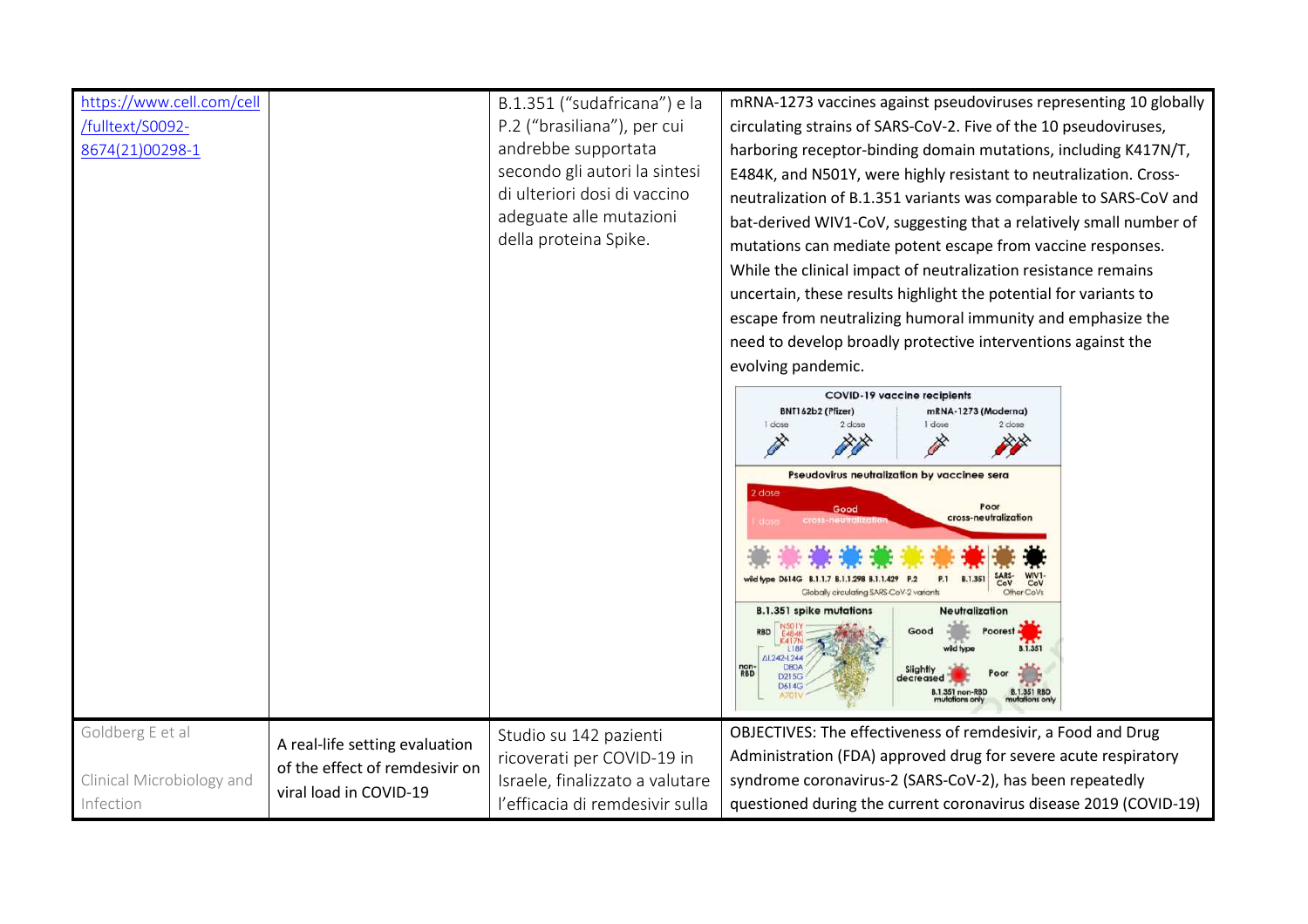|                           | patients admitted to a large | carica virale (stimata tramite    | pandemic. Most of the recently reported studies were randomized         |
|---------------------------|------------------------------|-----------------------------------|-------------------------------------------------------------------------|
| https://www.clinicalmicro | tertiary center in Israel.   | ciclo-soglia della PCR) del       | controlled multicenter clinical trials. Our goal was to test the        |
| biologyandinfection.com/  |                              | tampone nasofaringeo e            | efficiency of remdesivir in reducing nasopharyngeal viral load and      |
| article/S1198-            |                              | sulla durata                      | hospitalization length in a real-life setting in admitted patients in a |
| 743X(21)00113-0/fulltext  |                              | dell'ospedalizzazione:            | large tertiary center in Israel. METHODS: A total of 142 COVID-19       |
|                           |                              | nessuna differenza                | patients found to have at least three reported SARS-CoV-2               |
|                           |                              | significativa fra i 29 trattati e | quantitative RT-PCR tests during hospitalization were selected for      |
|                           |                              | i 113 non trattati con            | this study. Of these, 29 patients received remdesivir, while the        |
|                           |                              | remdesivir.                       | remaining non-treated 113 patients served as controls. RESULTS:         |
|                           |                              |                                   | Among the tested parameters, the control and remdesivir groups          |
|                           |                              |                                   | differed significantly only in the intubation rates. Remdesivir         |
|                           |                              |                                   | treatment did not significantly affect nasopharyngeal viral load, as    |
|                           |                              |                                   | determined by comparing the differences between the first and last      |
|                           |                              |                                   | cycle threshold values of the SARS-CoV-2 quantitative RT-PCR tests      |
|                           |                              |                                   | performed during hospitalization (Ct 7.07+/-6.85 vs. 7.08+/-7.27,       |
|                           |                              |                                   | p=0.977 in the control and treated groups, respectively). Remdesivir    |
|                           |                              |                                   | treatment shortened hospitalization length by less than a day           |
|                           |                              |                                   | compared to non-treated controls and by 3.1 days when non-              |
|                           |                              |                                   | intubated patients from both groups were compared. These                |
|                           |                              |                                   | differences, however, were not statistically significant, possibly      |
|                           |                              |                                   | because of the small size of the remdesivir group. CONCLUSIONS:         |
|                           |                              |                                   | Remdesivir was not associated with nasopharyngeal viral load            |
|                           |                              |                                   | changes, but our study had a significant disease severity baseline      |
|                           |                              |                                   | imbalance and was not powered to detect viral load or clinical          |
|                           |                              |                                   | differences.                                                            |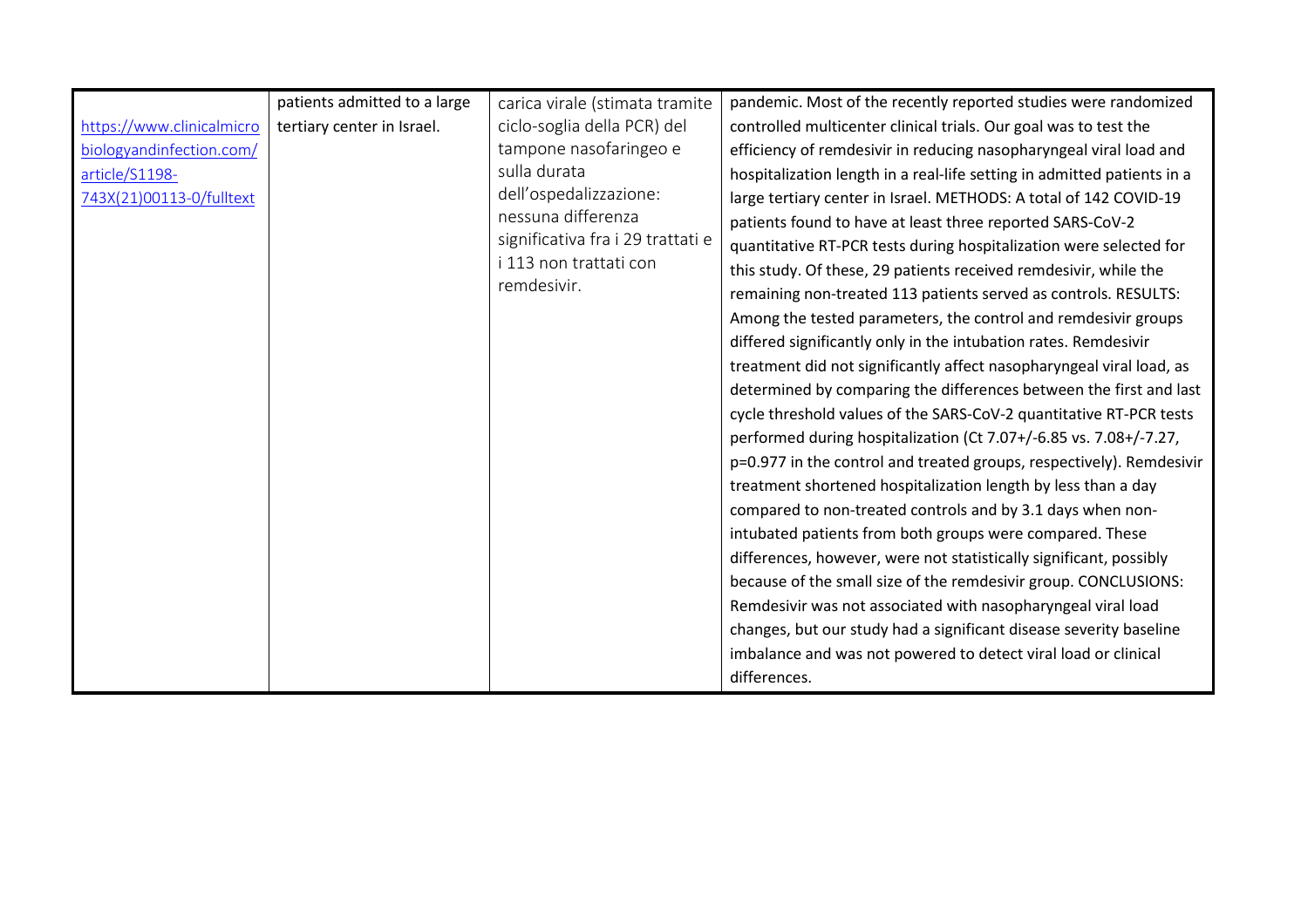|                                                                                                             |                                                                                                                                                                          |                                                                                                                                                                                                                                                                                  | ns<br>20<br>A last-first test<br>10<br>$-10$<br>$-20$<br><b>Control Remdesivir</b>                                                                                                                                                                                                                                                                                                                                                                                                                                                                                                                                                                                                                                                                                                          |
|-------------------------------------------------------------------------------------------------------------|--------------------------------------------------------------------------------------------------------------------------------------------------------------------------|----------------------------------------------------------------------------------------------------------------------------------------------------------------------------------------------------------------------------------------------------------------------------------|---------------------------------------------------------------------------------------------------------------------------------------------------------------------------------------------------------------------------------------------------------------------------------------------------------------------------------------------------------------------------------------------------------------------------------------------------------------------------------------------------------------------------------------------------------------------------------------------------------------------------------------------------------------------------------------------------------------------------------------------------------------------------------------------|
| Killerby ME et al<br>Journal of Infectious<br><b>Diseases</b><br>https://doi.org/10.1093/i<br>nfdis/jiab125 | Shedding of culturable virus,<br>seroconversion, and 6-<br>month follow-up antibody<br>responses in the first 14<br>confirmed cases of COVID-19<br>in the United States. | Evoluzione dell'infezione da<br>SARS-CoV-2 in 14 tra i primi<br>pazienti diagnosticati negli<br>USA: dopo 8 giorni<br>dall'esordio non si osserva<br>virus vivo in coltura da<br>tampone nasofaringeo, e in<br>ogni caso mai dopo la<br>comparsa di anticorpi<br>neutralizzanti. | We aimed to characterize presence of culturable virus in clinical<br>specimens during acute illness, and antibody kinetics up to six<br>months post-onset, among 14 early US COVID-19 patients. We<br>isolated viable SARS-CoV-2 from rRT-PCR-positive respiratory<br>specimens collected during days 0-8 post-onset, but not after. All 13<br>patients with two or more serum specimens developed anti-spike<br>antibodies; 12 developed detectable neutralizing antibodies. We did<br>not isolate virus after detection of neutralizing antibodies. Eight<br>participants provided serum at six months post-onset; all retained<br>detectable anti-spike IgG, and half had detectable neutralizing<br>antibodies. Two participants reported not feeling fully recovered at<br>six months. |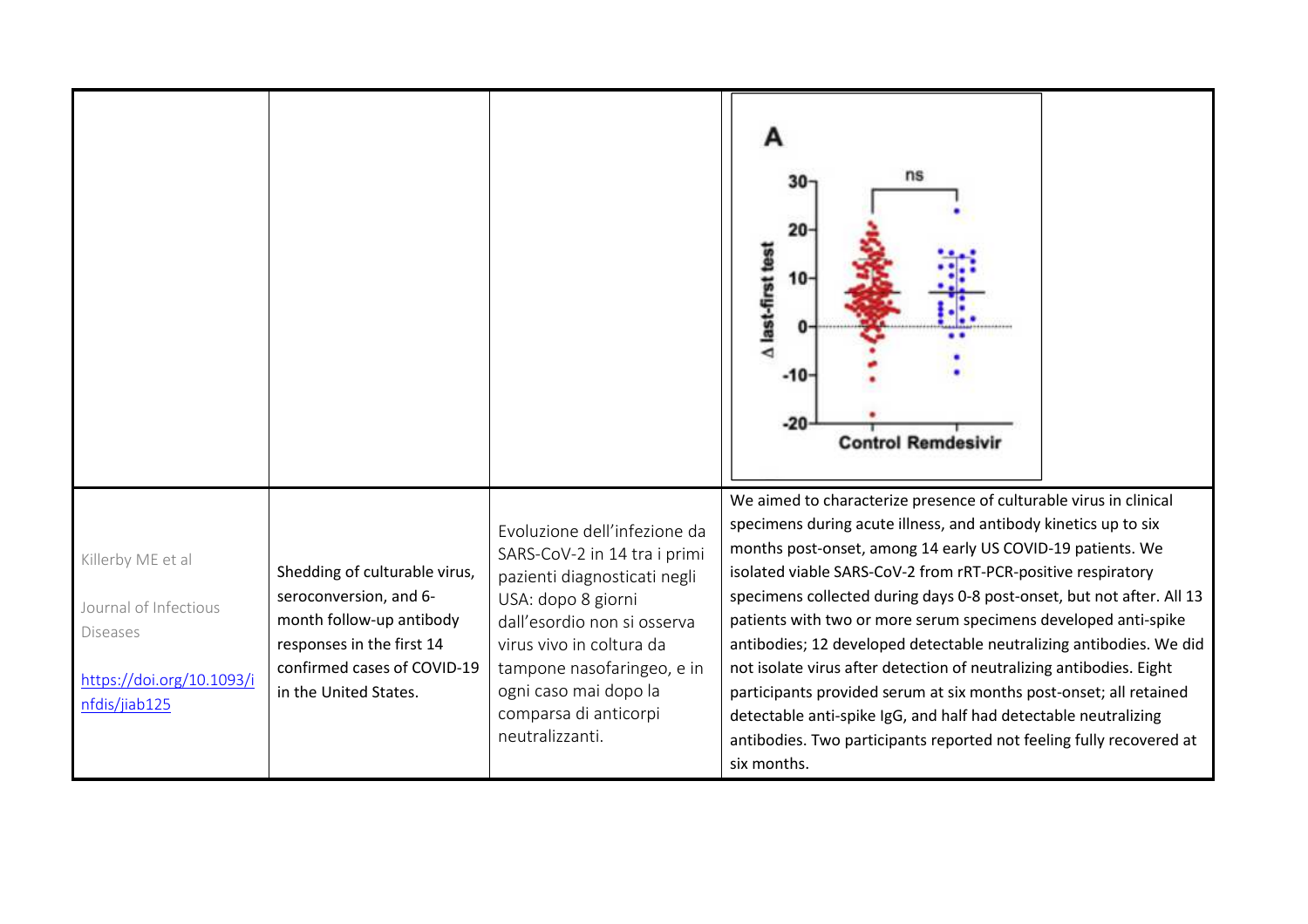| Perlis RH et al<br>JAMA<br>https://jamanetwork.com<br>/journals/jamanetworkop<br>en/fullarticle/2777421 | <b>Association of Acute</b><br>Symptoms of COVID-19 and<br>Symptoms of Depression in<br>Adults                                                                                                                              | Sondaggio online sui sintomi<br>riportati da 3904 persone<br>con storia di COVID-19 negli<br>USA: più della metà ha<br>sintomi riferibili a un<br>disturbo depressivo<br>maggiore e appaiono fattori<br>di rischio il sesso maschile e<br>l'età più giovanile. | After acute infection with severe acute respiratory syndrome<br>coronavirus 2 (SARS-CoV-2), a subset of individuals experience<br>persistent symptoms involving mood, sleep, anxiety, and fatigue,1<br>which may contribute to markedly elevated rates of major<br>depressive disorder observed in recent epidemiologic studies.2 In<br>this study, we investigated whether acute coronavirus disease 2019<br>(COVID-19) symptoms are associated with the probability of<br>subsequent depressive symptoms.                                                                                                                                                                                                                                                                                                                                                                                                                                                                                                                                                                                                                                                                                                                                                                                                                                                                                                                                                                                                              |
|---------------------------------------------------------------------------------------------------------|-----------------------------------------------------------------------------------------------------------------------------------------------------------------------------------------------------------------------------|----------------------------------------------------------------------------------------------------------------------------------------------------------------------------------------------------------------------------------------------------------------|--------------------------------------------------------------------------------------------------------------------------------------------------------------------------------------------------------------------------------------------------------------------------------------------------------------------------------------------------------------------------------------------------------------------------------------------------------------------------------------------------------------------------------------------------------------------------------------------------------------------------------------------------------------------------------------------------------------------------------------------------------------------------------------------------------------------------------------------------------------------------------------------------------------------------------------------------------------------------------------------------------------------------------------------------------------------------------------------------------------------------------------------------------------------------------------------------------------------------------------------------------------------------------------------------------------------------------------------------------------------------------------------------------------------------------------------------------------------------------------------------------------------------|
| Guy GP<br>Morbidity and Mortality<br>Weekly Report<br>https://doi.org/10.15585/<br>mmwr.mm7010e3        | Association of State-Issued<br>Mask Mandates and<br><b>Allowing On-Premises</b><br><b>Restaurant Dining with</b><br>County-Level COVID-19 Case<br>and Death Growth Rates -<br>United States, March 1-<br>December 31, 2020. | I dati dei CDC<br>sull'andamento dei contagi<br>di infezione da SARS-CoV-2<br>sono a favore dell'utilizzo<br>obbligatorio della<br>mascherina e della chiusura<br>dei locali pubblici.                                                                         | CDC recommends a combination of evidence-based strategies to<br>reduce transmission of SARS-CoV-2, the virus that causes COVID-19.<br>Because the virus is transmitted predominantly by inhaling<br>respiratory droplets from infected persons, universal mask use can<br>help reduce transmission. Starting in April, 39 states and the District<br>of Columbia (DC) issued mask mandates in 2020. Reducing person-<br>to-person interactions by avoiding nonessential shared spaces, such<br>as restaurants, where interactions are typically unmasked and<br>physical distancing (>/=6 ft) is difficult to maintain, can also<br>decrease transmission. In March and April 2020, 49 states and DC<br>prohibited any on-premises dining at restaurants, but by mid-June,<br>all states and DC had lifted these restrictions. To examine the<br>association of state-issued mask mandates and allowing on-<br>premises restaurant dining with COVID-19 cases and deaths during<br>March 1-December 31, 2020, county-level data on mask mandates<br>and restaurant reopenings were compared with county-level<br>changes in COVID-19 case and death growth rates relative to the<br>mandate implementation and reopening dates. Mask mandates<br>were associated with decreases in daily COVID-19 case and death<br>growth rates 1-20, 21-40, 41-60, 61-80, and 81-100 days after<br>implementation. Allowing any on-premises dining at restaurants<br>was associated with increases in daily COVID-19 case growth rates |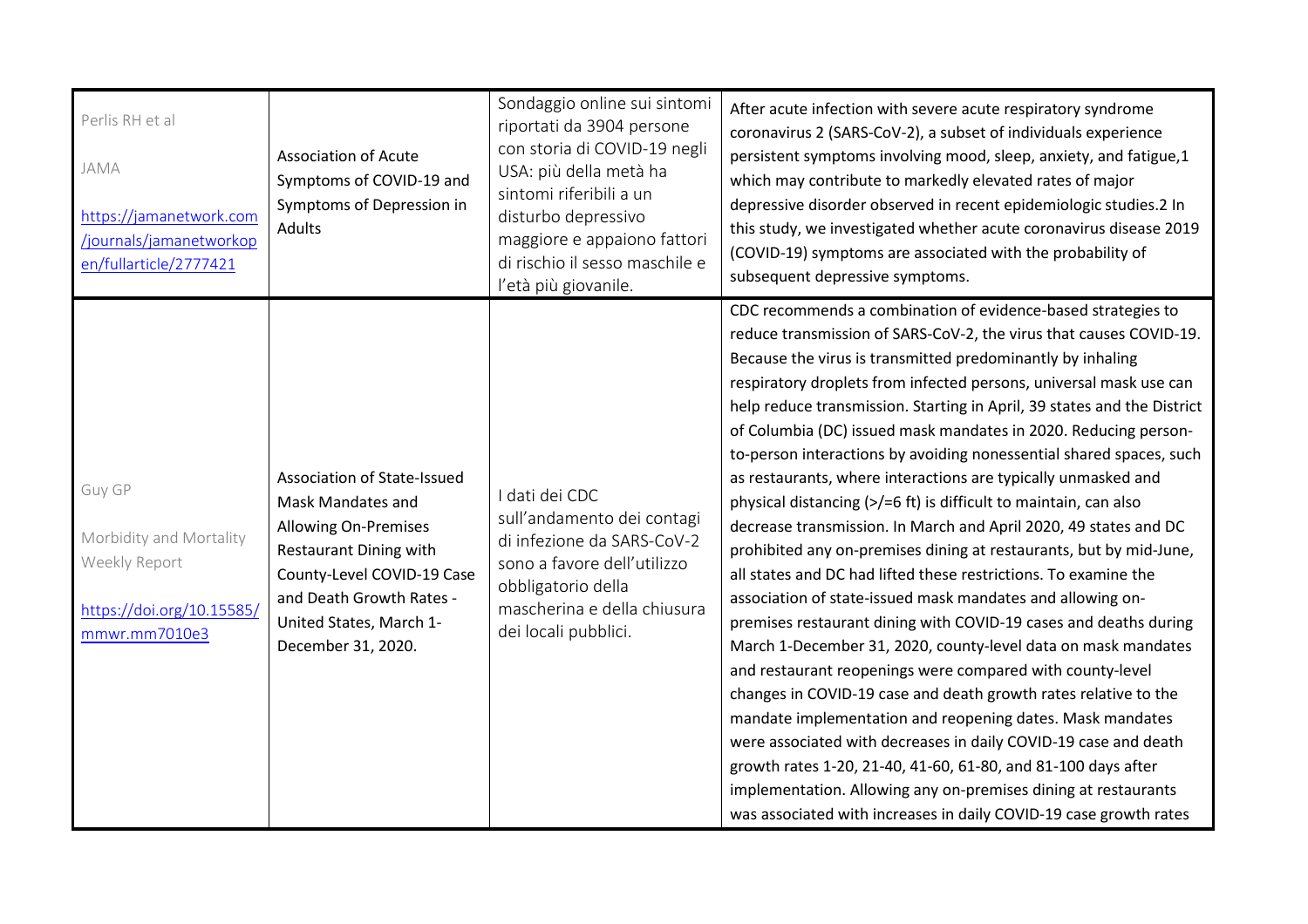|                                                                                                                                                                        |                                                                                                                                                                                                                                                      |                                                                                                                                                                                                                                                                                                     | 41-60, 61-80, and 81-100 days after reopening, and increases in<br>daily COVID-19 death growth rates 61-80 and 81-100 days after<br>reopening. Implementing mask mandates was associated with<br>reduced SARS-CoV-2 transmission, whereas reopening restaurants<br>for on-premises dining was associated with increased transmission.<br>Policies that require universal mask use and restrict any on-<br>premises restaurant dining are important components of a<br>comprehensive strategy to reduce exposure to and transmission of<br>SARS-CoV-2. Such efforts are increasingly important given the<br>emergence of highly transmissible SARS-CoV-2 variants in the<br>United States. |
|------------------------------------------------------------------------------------------------------------------------------------------------------------------------|------------------------------------------------------------------------------------------------------------------------------------------------------------------------------------------------------------------------------------------------------|-----------------------------------------------------------------------------------------------------------------------------------------------------------------------------------------------------------------------------------------------------------------------------------------------------|-------------------------------------------------------------------------------------------------------------------------------------------------------------------------------------------------------------------------------------------------------------------------------------------------------------------------------------------------------------------------------------------------------------------------------------------------------------------------------------------------------------------------------------------------------------------------------------------------------------------------------------------------------------------------------------------|
| Hensley MK et al<br>Clinical Infectious<br>Diseases<br>https://academic.oup.co<br>m/cid/advance-<br>article/doi/10.1093/cid/ci<br>ab072/6122591?searchre<br>$sult = 1$ | Intractable Coronavirus<br>Disease 2019 (COVID-19) and<br>Prolonged Severe Acute<br><b>Respiratory Syndrome</b><br>Coronavirus 2 (SARS-CoV-2)<br>Replication in a Chimeric<br>Antigen Receptor-Modified<br>T-Cell Therapy Recipient: A<br>Case Study | Caso clinico di infezione da<br>SARS-CoV-2 persistente e<br>infine mortale in un<br>paziente sottoposto a<br>terapia con CAR T cells (<br>https://www.aifa.gov.it/doc<br>uments/20142/0/Terapie C<br>$AR-T.pdf$ ) per mieloma<br>multiplo, che aveva causato<br>linfopenia e<br>agammaglobulinemia. | A chimeric antigen receptor-modified T-cell therapy recipient<br>developed severe coronavirus disease 2019, intractable RNAemia,<br>and viral replication lasting >2 months. Premortem endotracheal<br>aspirate contained $>2 \times 1010$ severe acute respiratory syndrome<br>coronavirus 2 (SARS-CoV-2) RNA copies/mL and infectious virus.<br>Deep sequencing revealed multiple sequence variants consistent<br>with intrahost virus evolution. SARS-CoV-2 humoral and cell-<br>mediated immunity were minimal. Prolonged transmission from<br>immunosuppressed patients is possible.                                                                                                 |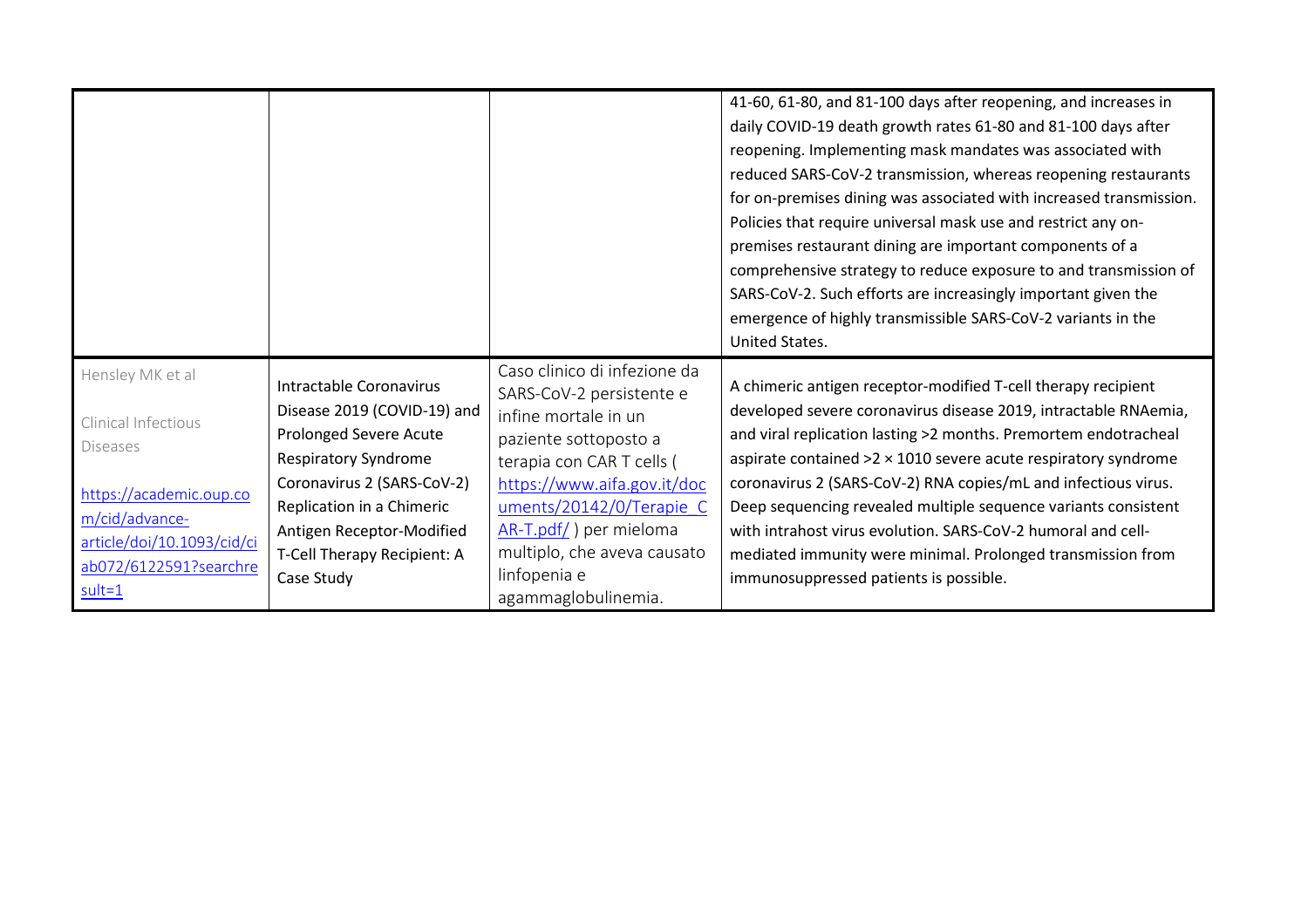|                                                                                                                |                                                      | Sequenziamento del                                                                                                                                                                                                                                                                                                                                                                                                                                                     | $\begin{array}{lll} \text{Intubated} & \\ \blacksquare & \\ \text{NP PCR} \left( + \right) & \text{lgA, lgG} \left( \cdot \right) \end{array}$<br>$\begin{bmatrix} \text{room as} \\ \text{NP } PCR\left(+\right) \end{bmatrix}$<br>NP PCR (+)<br><b>PERITA CONTROL</b><br>$\prod_{\alpha\in\alpha}$<br>Day<br>lous SARS-CoV-2 RNA is<br>st.). See Figures 1-II and 1-I<br>1.40.000<br>1,26,791 (day 4)<br>$\pm$ 1,20,000<br>1,01,800 (day 71)<br>1,00,000<br>80,000<br>60,000<br>40,000<br>14,720<br>11.508<br>(day 16)<br>$(\text{day } 67)$<br>20,000<br>20<br>40<br>Days from COVID-19 diagnosi                                                                                                                                                                                                                                                                                                                                                                                           |
|----------------------------------------------------------------------------------------------------------------|------------------------------------------------------|------------------------------------------------------------------------------------------------------------------------------------------------------------------------------------------------------------------------------------------------------------------------------------------------------------------------------------------------------------------------------------------------------------------------------------------------------------------------|-----------------------------------------------------------------------------------------------------------------------------------------------------------------------------------------------------------------------------------------------------------------------------------------------------------------------------------------------------------------------------------------------------------------------------------------------------------------------------------------------------------------------------------------------------------------------------------------------------------------------------------------------------------------------------------------------------------------------------------------------------------------------------------------------------------------------------------------------------------------------------------------------------------------------------------------------------------------------------------------------|
| Lythgoe KA et al<br>Science<br>https://science.sciencem<br>ag.org/content/early/202<br>1/03/10/science.abg0821 | SARS-CoV-2 within-host<br>diversity and transmission | genoma di SARS-CoV-2 di<br>oltre 1000 individui che<br>dimostra come l'emergere<br>di varianti all'interno dello<br>stesso individuo sia<br>relativamente raro. Inoltre,<br>la gran parte di esse non<br>verrebbe trasmessa. Si<br>ritiene che le varianti che si<br>sono affermate a livello<br>mondiale siano sorte in<br>individui con prolungata<br>replicazione virale sotto<br>l'effetto della pressione<br>selettiva di un sistema<br>immunitario inefficiente. | Extensive global sampling and sequencing of the pandemic virus<br>SARS-CoV-2 have enabled researchers to monitor its spread, and to<br>identify concerning new variants. Two important determinants of<br>variant spread are how frequently they arise within individuals, and<br>how likely they are to be transmitted. To characterize within-host<br>diversity and transmission we deep-sequenced 1313 clinical<br>samples from the UK. SARS-CoV-2 infections are characterized by<br>low levels of within-host diversity when viral loads are high, and a<br>narrow bottleneck at transmission. Most variants are either lost, or<br>occasionally fixed, at the point of transmission, with minimal<br>persistence of shared diversity - patterns which are readily<br>observable on the phylogenetic tree. Our results suggest that<br>transmission-enhancing and/or immune-escape variants are likely<br>to arise infrequently but could spread rapidly if successfully<br>transmitted. |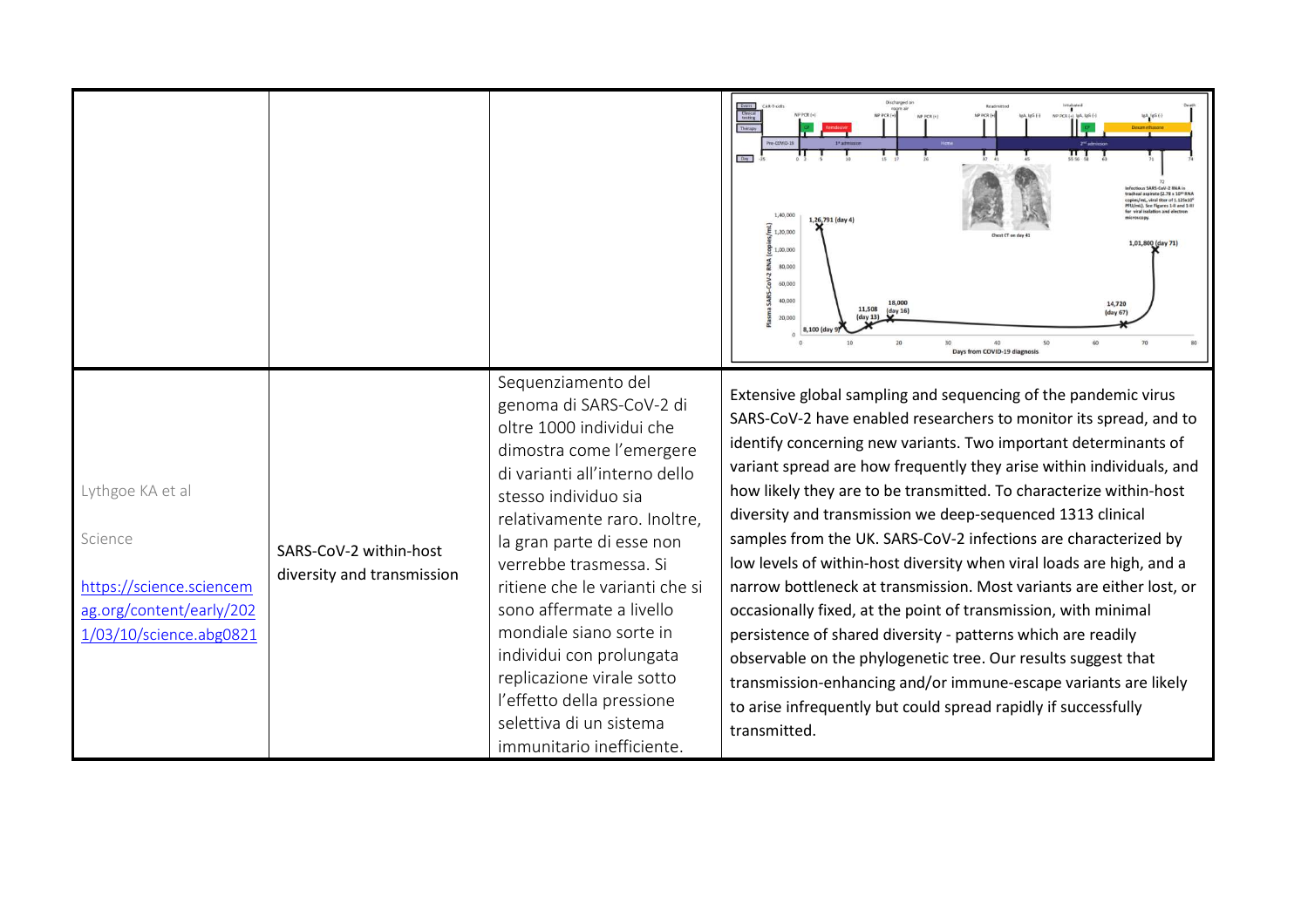| Fischer RJ et al<br>bioRXiv<br>https://www.biorxiv.org/c<br>ontent/10.1101/2021.03.<br>11.435000v1 | ChAdOx1 nCoV-19<br>(AZD1222) protects against<br>SARS-CoV-2 B.1.351 and<br>B.1.1.7 | Criceti vaccinati con una<br>dose di vaccino AstraZeneca<br>contro SARS-CoV-2 e<br>infettati con le varianti<br>B1.1.7 ("inglese") o B1.351<br>("sudafricana") hanno in<br>entrambi i casi una infezione<br>clinicamente e anatomo-<br>patologicamente più<br>benigna dei non vaccinati,<br>anche se il titolo di anticorpi<br>neutralizzanti contro la<br>variante "sudafricana" è 9<br>volte inferiore che contro la<br>"inglese". | We investigated ChAdOx1 nCoV-19 (AZD1222) vaccine efficacy<br>against SARS-CoV-2 variants of concern (VOCs) B.1.1.7 and B.1.351<br>in Syrian hamsters. We previously showed protection against SARS-<br>CoV-2 disease and pneumonia in hamsters vaccinated with a single<br>dose of ChAdOx1 nCoV-19. Here, we observed a 9.5-fold reduction<br>of virus neutralizing antibody titer in vaccinated hamster sera<br>against B.1.351 compared to B.1.1.7. Vaccinated hamsters<br>challenged with B.1.1.7 or B.1.351 did not lose weight compared to<br>control animals. In contrast to control animals, the lungs of<br>vaccinated animals did not show any gross lesions. Minimal to no<br>viral subgenomic RNA (sgRNA) and no infectious virus was detected<br>in lungs of vaccinated animals. Histopathological evaluation showed<br>extensive pulmonary pathology caused by B.1.1.7 or B.1.351<br>replication in the control animals, but none in the vaccinated<br>animals. These data demonstrate the effectiveness of the ChAdOx1<br>nCoV-19 vaccine against clinical disease caused by B.1.1.7 or<br>B.1.351 VOCs.<br>b<br>с<br>160<br>VN titer<br>110<br>120<br>Weight (%)<br>Reciprocal<br>80<br>90<br>40<br>80<br><b>B.1.351</b><br>8.1.1.7<br>Days post inoculation |
|----------------------------------------------------------------------------------------------------|------------------------------------------------------------------------------------|--------------------------------------------------------------------------------------------------------------------------------------------------------------------------------------------------------------------------------------------------------------------------------------------------------------------------------------------------------------------------------------------------------------------------------------|------------------------------------------------------------------------------------------------------------------------------------------------------------------------------------------------------------------------------------------------------------------------------------------------------------------------------------------------------------------------------------------------------------------------------------------------------------------------------------------------------------------------------------------------------------------------------------------------------------------------------------------------------------------------------------------------------------------------------------------------------------------------------------------------------------------------------------------------------------------------------------------------------------------------------------------------------------------------------------------------------------------------------------------------------------------------------------------------------------------------------------------------------------------------------------------------------------------------------------------------------------------------------|
|----------------------------------------------------------------------------------------------------|------------------------------------------------------------------------------------|--------------------------------------------------------------------------------------------------------------------------------------------------------------------------------------------------------------------------------------------------------------------------------------------------------------------------------------------------------------------------------------------------------------------------------------|------------------------------------------------------------------------------------------------------------------------------------------------------------------------------------------------------------------------------------------------------------------------------------------------------------------------------------------------------------------------------------------------------------------------------------------------------------------------------------------------------------------------------------------------------------------------------------------------------------------------------------------------------------------------------------------------------------------------------------------------------------------------------------------------------------------------------------------------------------------------------------------------------------------------------------------------------------------------------------------------------------------------------------------------------------------------------------------------------------------------------------------------------------------------------------------------------------------------------------------------------------------------------|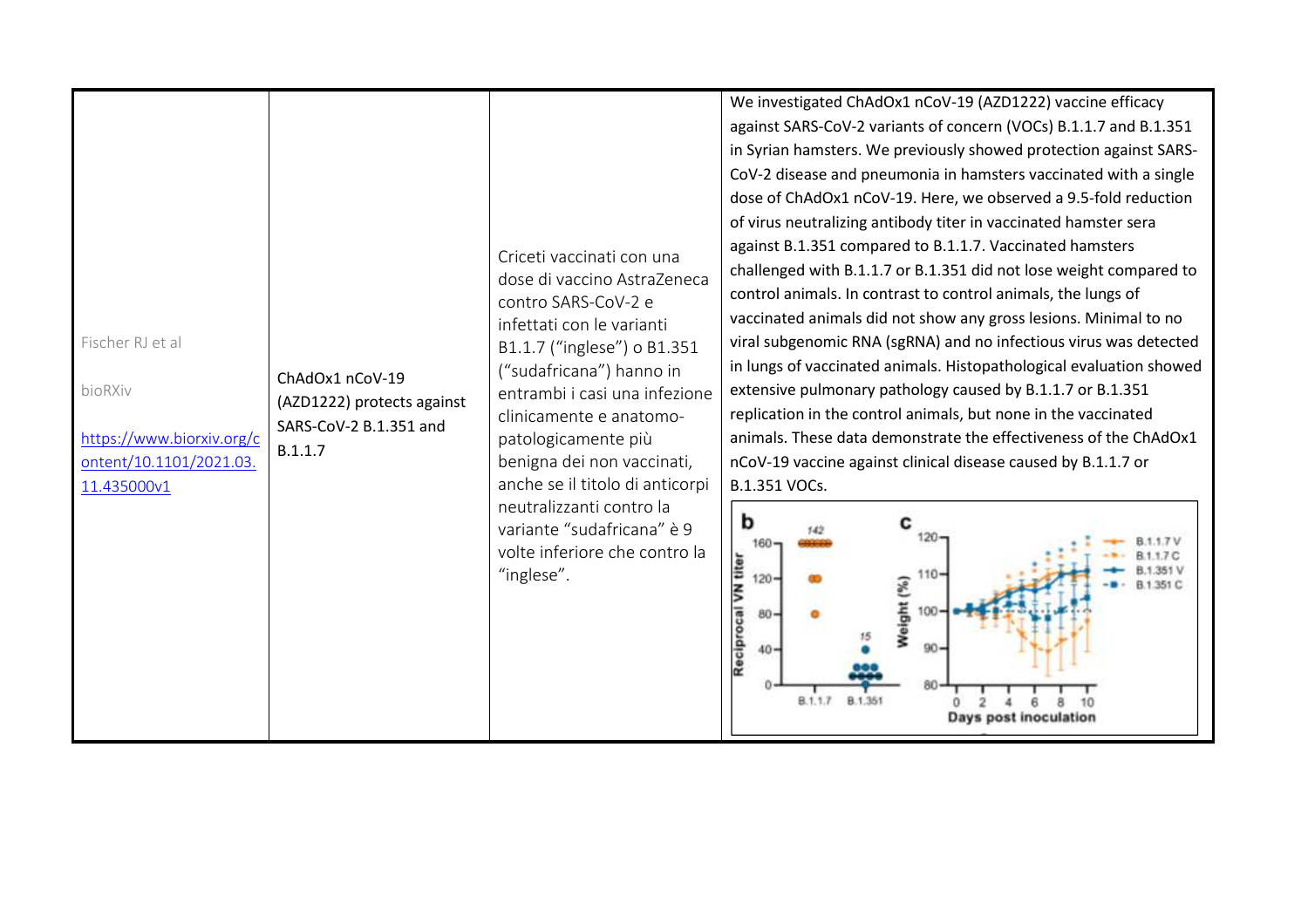|                         |                                                       |                             | Severe Acute Respiratory Syndrome Coronavirus 2 (SARS-CoV-2)         |
|-------------------------|-------------------------------------------------------|-----------------------------|----------------------------------------------------------------------|
|                         |                                                       |                             | messenger RNA (mRNA)-based vaccines are ~95% effective in            |
|                         |                                                       |                             | preventing coronavirus disease 2019. However, the dynamics of        |
|                         |                                                       |                             | antibody secreting plasmablasts (PBs) and germinal centre (GC) B     |
|                         |                                                       |                             | cells induced by these vaccines in SARS-CoV-2 naïve and antigen-     |
|                         |                                                       |                             | experienced humans remains unclear. Here we examined peripheral      |
|                         |                                                       |                             | blood and/or lymph node (LN) antigen-specific B cell responses in    |
|                         |                                                       |                             | 32 individuals who received two doses of BNT162b2, an mRNA-          |
|                         |                                                       |                             | based vaccine encoding the full-length SARS-CoV-2 spike (S) gene.    |
|                         |                                                       |                             | Circulating IgG- and IgA-secreting PBs targeting the S protein       |
|                         |                                                       | Dimostrazione della         | peaked one week after the second immunization then declined and      |
| Ellebedy A et al        |                                                       | attivazione di una ampia    | were undetectable three weeks later. PB responses coincided with     |
|                         |                                                       | risposta B-cellulare nei    | maximal levels of serum anti-S binding and neutralizing antibodies   |
| Nature - preprint       | SARS-CoV-2 mRNA vaccines                              | centri germinativi          | to a historical strain as well as emerging variants, especially in   |
|                         | induce a robust germinal<br>centre reaction in humans | linfonodali di 32 vaccinati | individuals previously infected with SARS-CoV-2, who produced the    |
| https://www.researchsqu |                                                       | con vaccino Pfizer          | most robust serological responses. Fine needle aspirates of draining |
| are.com/article/rs-     |                                                       | (BNT162b2) contro SARS-     | axillary LNs identified GC B cells that bind S protein in all        |
| 310773/v1               |                                                       | CoV-2. Ciò sarebbe il       | participants sampled after primary immunization. GC responses        |
|                         |                                                       | preludio a una risposta     | increased after boosting and were detectable in two distinct LNs in  |
|                         |                                                       | umorale di lunga durata.    | several participants. Remarkably, high frequencies of S-binding GC B |
|                         |                                                       |                             | cells and PBs were maintained in draining LNs for up to seven weeks  |
|                         |                                                       |                             | after first immunization, with a substantial fraction of the PB pool |
|                         |                                                       |                             | class-switched to IgA. GC B cell-derived monoclonal antibodies       |
|                         |                                                       |                             | predominantly targeted the RBD, with fewer clones binding to the     |
|                         |                                                       |                             | N-terminal domain or shared epitopes within the S proteins of        |
|                         |                                                       |                             | human betacoronaviruses OC43 and HKU1. Our studies                   |
|                         |                                                       |                             | demonstrate that SARS-CoV-2 mRNA-based vaccination of humans         |
|                         |                                                       |                             | induces a robust and persistent GC B cell response that engages      |
|                         |                                                       |                             | pre-existing as well as new B cell clones, which enables generation  |
|                         |                                                       |                             | of high-affinity, broad, and durable humoral immunity.               |